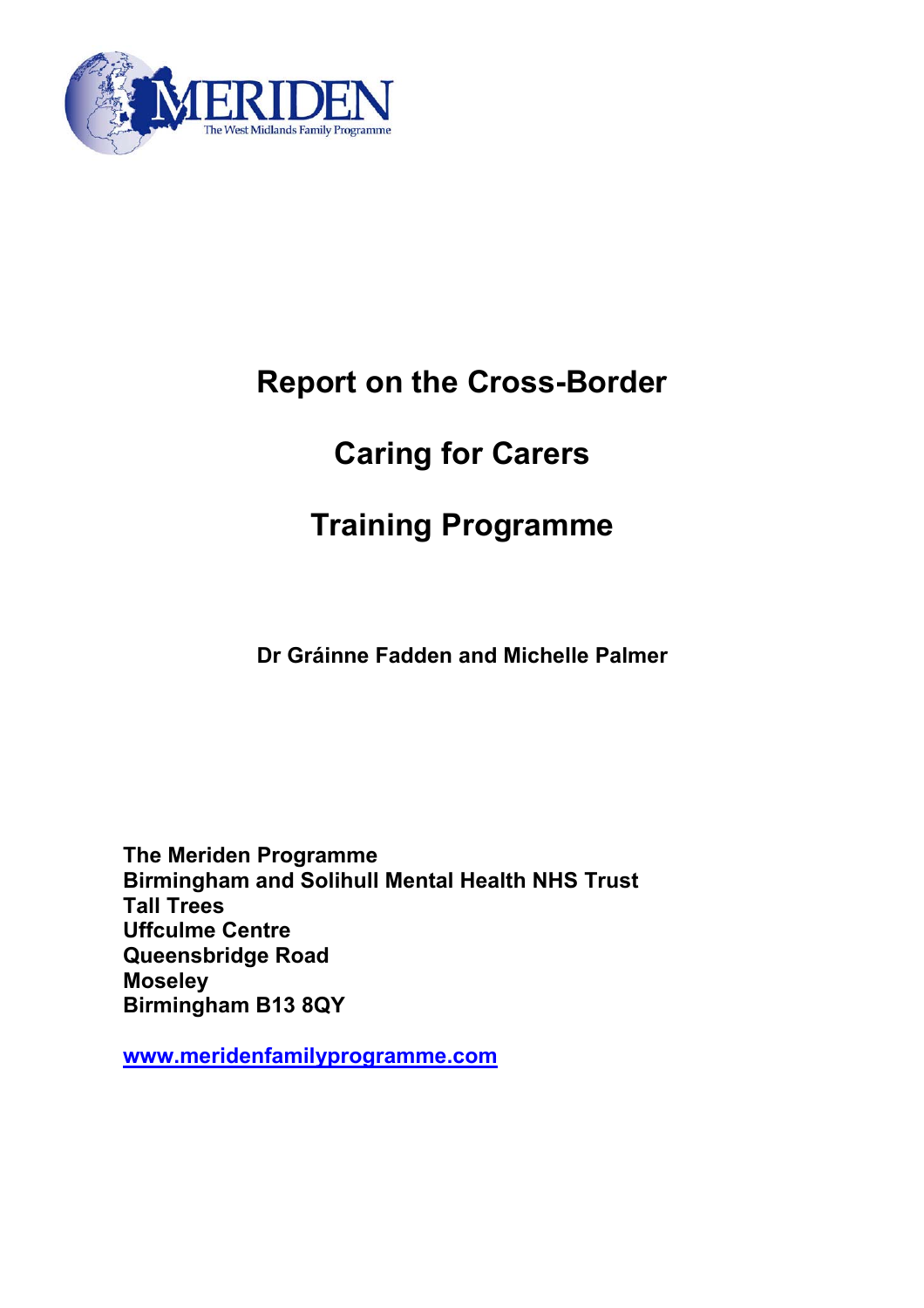# **Executive Summary**

- 1. This was a highly successful initiative where professionals and carers worked together effectively to deliver an eleven-week programme of support to carers of those with mental health problems to three groups of carers, of which the cross-border group is described in this report.
- 2. The participants were relatively inexperienced in delivering training prior to the training course, but acquired the skills and knowledge needed with the back-up of a detailed training manual, and three follow-up supervision days.
- 3. The knowledge and confidence of the group of trainers at follow-up was higher than it was pre-course, but not as high as immediately after the course. This demonstrates the need for the development of support and supervision infrastructures at a local level to maintain programmes such as this.
- 4. Those who attended the eleven-week programme were selected through the health services on each side of the border, and therefore may not be representative of all carers in the area in terms of their needs.
- 5. Participants in the Caring for Carers Programme were mostly female, with over half being mothers and the family member with mental health problems lived with them in most cases.
- 6. Most carers had been dealing with their relative's mental health problems for several years, and these were severe mental health difficulties including schizophrenia, other psychotic disorders, and severe and psychotic depression.
- 7. Carers on the programme universally valued the experience, and appreciated in particular the social support aspects, the gains in knowledge and coping skills, and the new attitude they acquired to dealing with the difficulties they faced on a daily basis.
- 8. Many carers indicated that they would value on-going support and followup meetings.
- 9. Because of the small sample size, individual variation and missing data, it is difficult to be conclusive about the results, though trends are evident.
- 10. Carers who attended the group showed a trend towards improved general health following attendance at the group.
- 11. Carers who took part in the programme showed a trend towards improved coping following the group.
- 12. Carers attending the programme showed a trend towards reduced burden at follow-up two months after the group ended.
- 13. There were indications for the need for sustained support for some of the group members who had been dealing with their relative's health difficulties for a substantial number of years.
- 14. It is essential that the support offered through this group is now mainstreamed in services, as it is clearly needed and very much valued.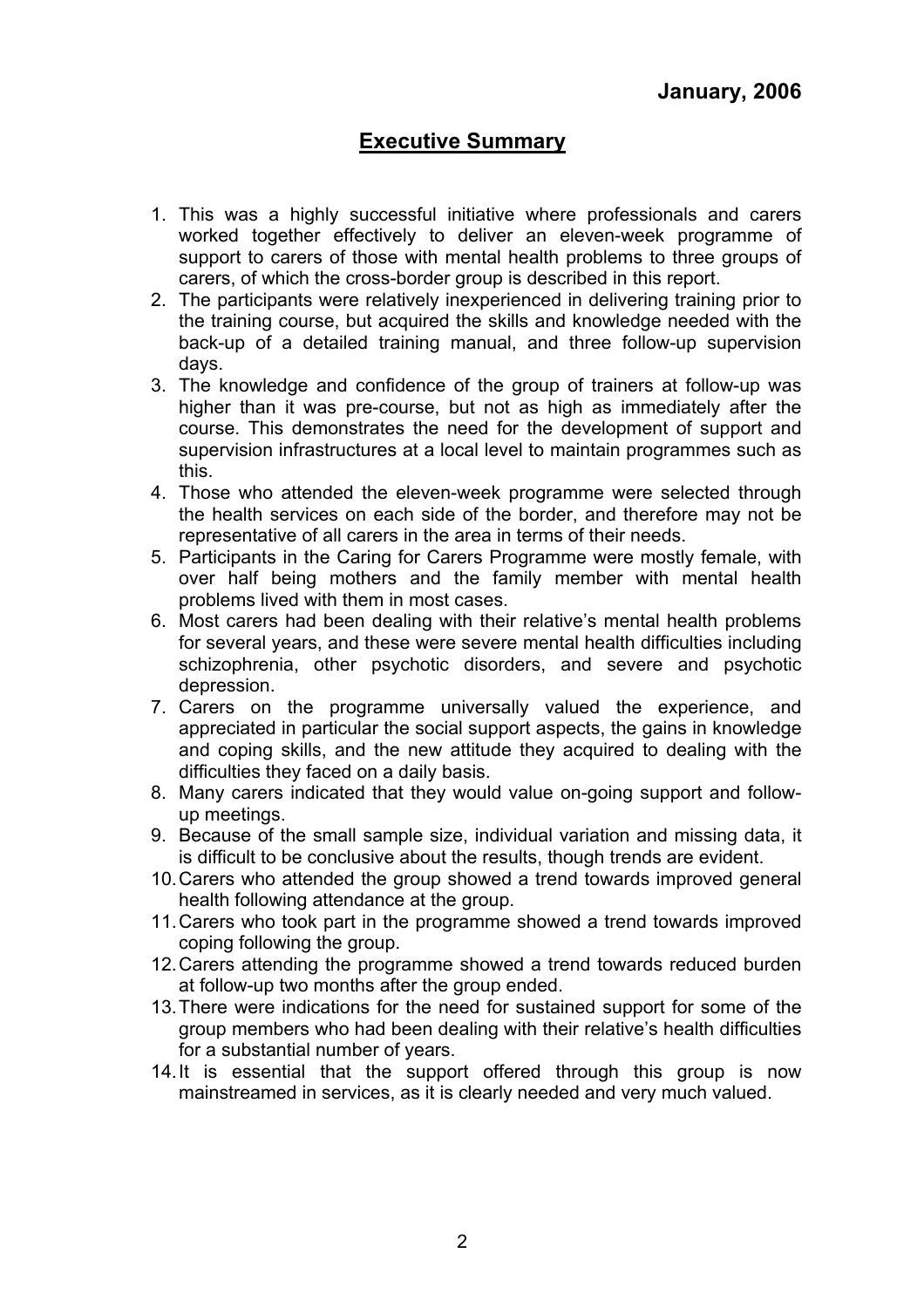# **Introduction**

The initial 'Training for Trainers' was delivered in June 2005 over a period of three days. The aim of the course was to prepare the participants, both carers and professionals, to deliver an eleven-week programme covering information-sharing, coping strategies and support to carers of people experiencing mental health difficulties. This was achieved through experiential learning, and the provision of an extensive range of written materials. A detailed manual was prepared with eleven modules covering the following topics:

- Introduction the experience of mental health problems in a family
- Experiences of caring
- Education and information sharing diagnosis and treatments
- Information on local mental health services
- Communication in families
- Communicating with professionals
- Problem solving
- Dealing with crisis and relapse management
- Recovery and hope
- Taking care of your own health

In terms of learning outcomes for the course, it was anticipated that by the end of the course, participants would:

- Develop a knowledge base for sharing information with carers, and helping them to develop a range of coping strategies.
- Demonstrate presentation skills required to share information with carers
- Demonstrate ability in planning, organising and delivery of courses, delivery of presentations and facilitation of group learning.
- Have an understanding of the resources available to support the planning and delivery of courses.
- Develop an overview of the programme to be delivered to carers.

The course was delivered through Meriden, the West Midlands Family Programme which is known both in the UK and worldwide as a programme that has expertise in relation to carers' issues and the implementation of family work. The trainers who delivered the course were Dr Gráinne Fadden, Manager of the Meriden Programme, Mr Steven Cox, Family Worker and Meriden Trainer, and Mr Peter Woodhams, Carer and Meriden Trainer. It was considered essential to have a carer as a member of the training team who would act as a model for the carers on the course who were being trained as trainers. The format of the course was that some didactic material was presented, but it was primarily skills-based training. Participants had to practice the skills that were introduced, receive feedback, then practice again, thereby developing their skills.

### **Course Participants**

There were thirteen participants on the course, eight professionals and five family members. Of these, there were four professionals from each side of the border, and among the carers, one was from Northern Ireland, and four from the Republic of Ireland. Some of those attending in a professional role also had experiences of caring roles in their own lives.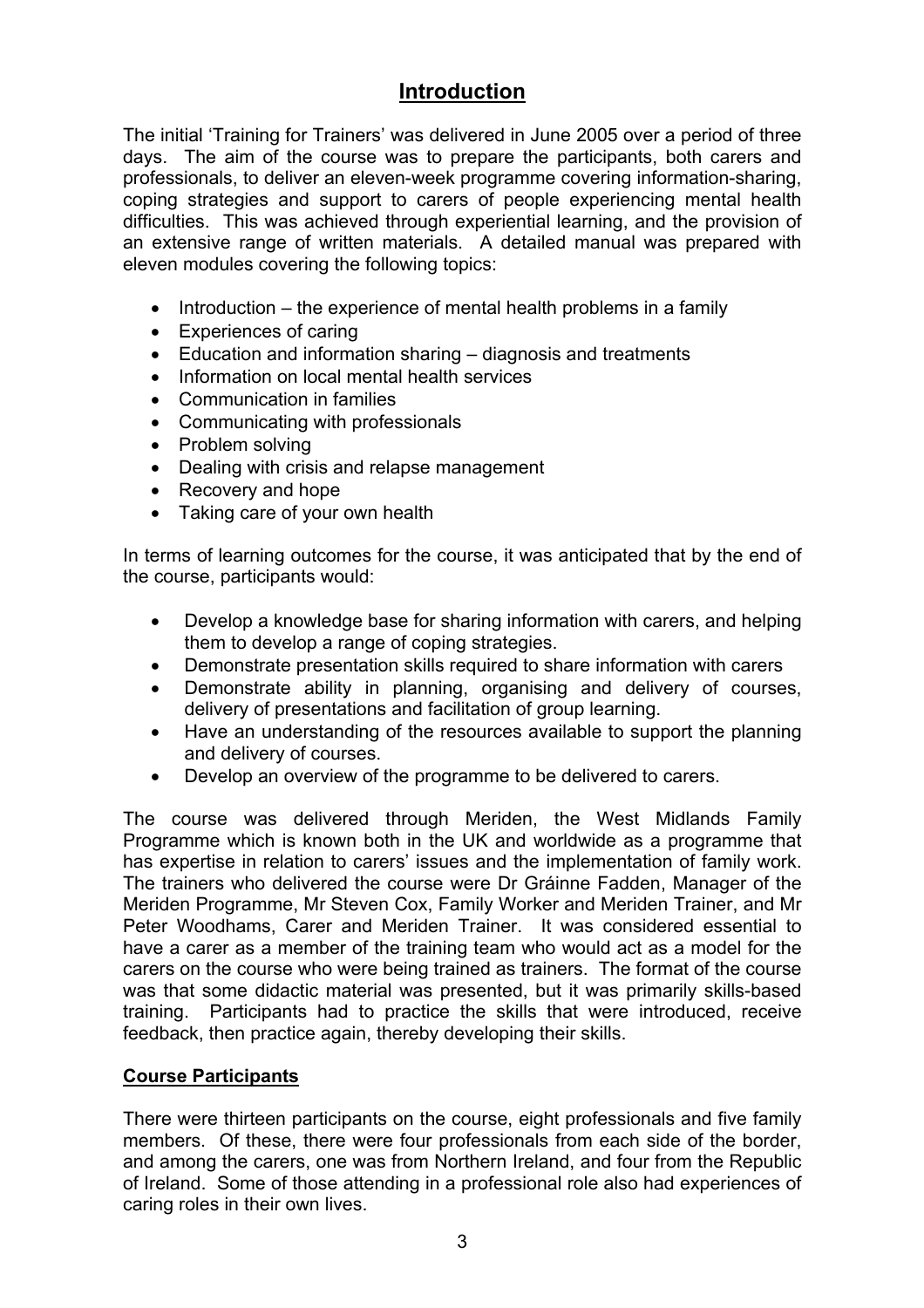Participants were given a number of questionnaires both at the start and finish of the three-day course. These were as follows:

- 1) Background Questionnaire on Previous Training Experience (pre course) Appendix 1
- 2) Knowledge and Confidence Questionnaire (pre and post course) Appendix 2
- 3) General Feedback Questionnaire on three day course (post course) Appendix 3
- 4) Evaluation of three day course (post course) (CAWT Evaluation form) Appendix 4

### **Results**

Because we are dealing with small numbers, most of these results will be presented as figures rather than percentages.

a) Background Questionnaire

Much of this dealt with participants' previous experience and training in running training courses. In the group, five people, one carer and four professionals had received some previous training in how to train others. Seven people in the group (one carer and six professionals) had experience in delivering training to others. Six of the group (one carer and five professionals) were currently in a role that required them to deliver training, though this was only once a month for all of those who replied positively to this question. All six had experience in training unqualified volunteers or care staff. Three of the professionals had experience training members of their own profession, and one carer had experience training other carers.

Only two people, both of whom were professionals, had experience training multi-disciplinary professional groups, and five people – one carer and four professionals, had experience training carers or family members, though this was not in a formal or structured way.

Overall therefore, half of the group (though only one of the carers) had previous training or experience in doing presentations or in training others.

### (b) General Feedback Questionnaire

A general feedback form was distributed to participants at the end of the three-day training course (Appendix 3). The results of this are presented in full in Appendix 4. On a scale from 0 (very poor) to 4 (excellent), the mean rating of the content of the course was 3.9, and the mean rating for the presentation of the course was 4, with all participants rating the three Meriden trainers as excellent. The mean rating for the content of the written materials and workbooks was 3.93 with comments that they were clear, well presented and easy to read. Participants noted numerous gains from attending the course including increases in knowledge, skills awareness and understanding of carers' needs and other people's problems in general. Others gains noted were increased confidence, facilitation and problem-solving skills, but also the valuing of factors such as friendship and hope.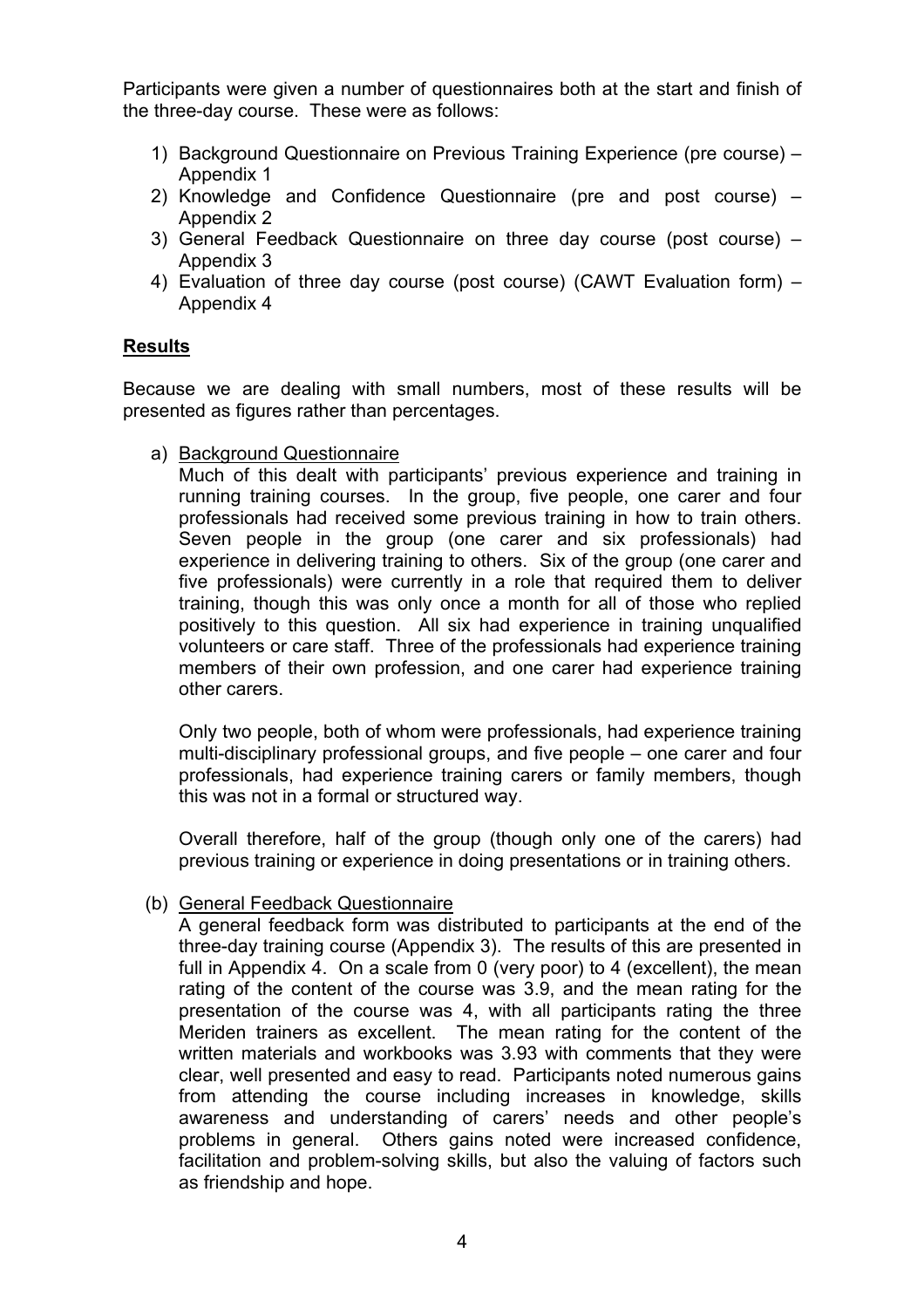(c) CAWT Evaluation Form

A second evaluation form required by CAWT (Appendix 4) was distributed producing similar results, with excellent ratings for the trainers and written materials once again. The collated results of this evaluation are provided in full in Appendix 6. People reported valuing the group work and role-play in particular, as well as the video material and receiving feedback. The only item that received lower ratings was in relation to the venue and facilities. In terms of follow-up, most participants said they would value follow-up days and refresher days.

(d) A questionnaire (Appendix 2) assessing the participants' knowledge of and confidence in delivering training on the different relevant topic areas such as provision of information, problem-solving, communication skills etc. was distributed to participants on the first morning of the course, and at the end of the three day training. Participants' pre and post self-ratings were compared. The possible range of scores was from 0 to 55.

In terms of changes in knowledge from pre to post training, all 13 participants reported increases in knowledge from before to after the training, with some participants reporting a 20-point increase in knowledge over the three days of training. Participants' knowledge ratings can be seen in Table 1.



In relation to confidence, eleven of the thirteen participants reported an increase in confidence following the course, with two carers reporting a slight decrease in confidence (Table 2). This is not an unusual finding in that the concept of a post-training confidence 'dip' is well documented. For some, exposure to all the material they will have to deliver, and the reality of making presentation results in a drop in confidence. This usually settles once people begin to deliver training, realise that they can do it, and begin to get feedback from those they train.

**Table 1**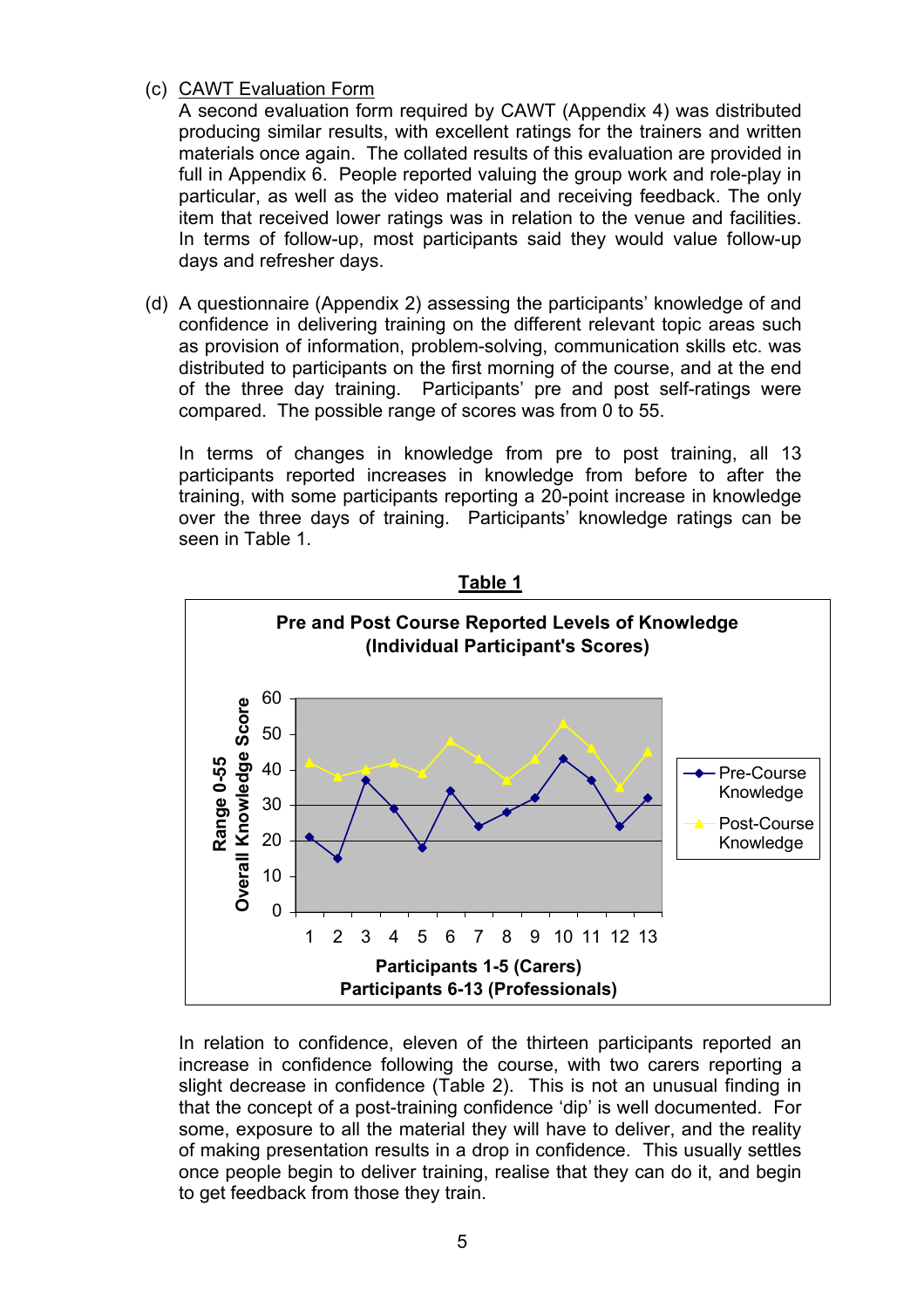

Looking at the different topic areas on this questionnaire, there was an increase in knowledge from pre to post in all topic areas, although in relation to knowledge of local services (Table 3), this was a very small increase. This is to be expected given that the course did not provide information on local services – this was to be provided on the eleven-week programme by invited outside speakers. Regarding confidence, once again there was an increase from pre to post on all topic areas (Table 4).

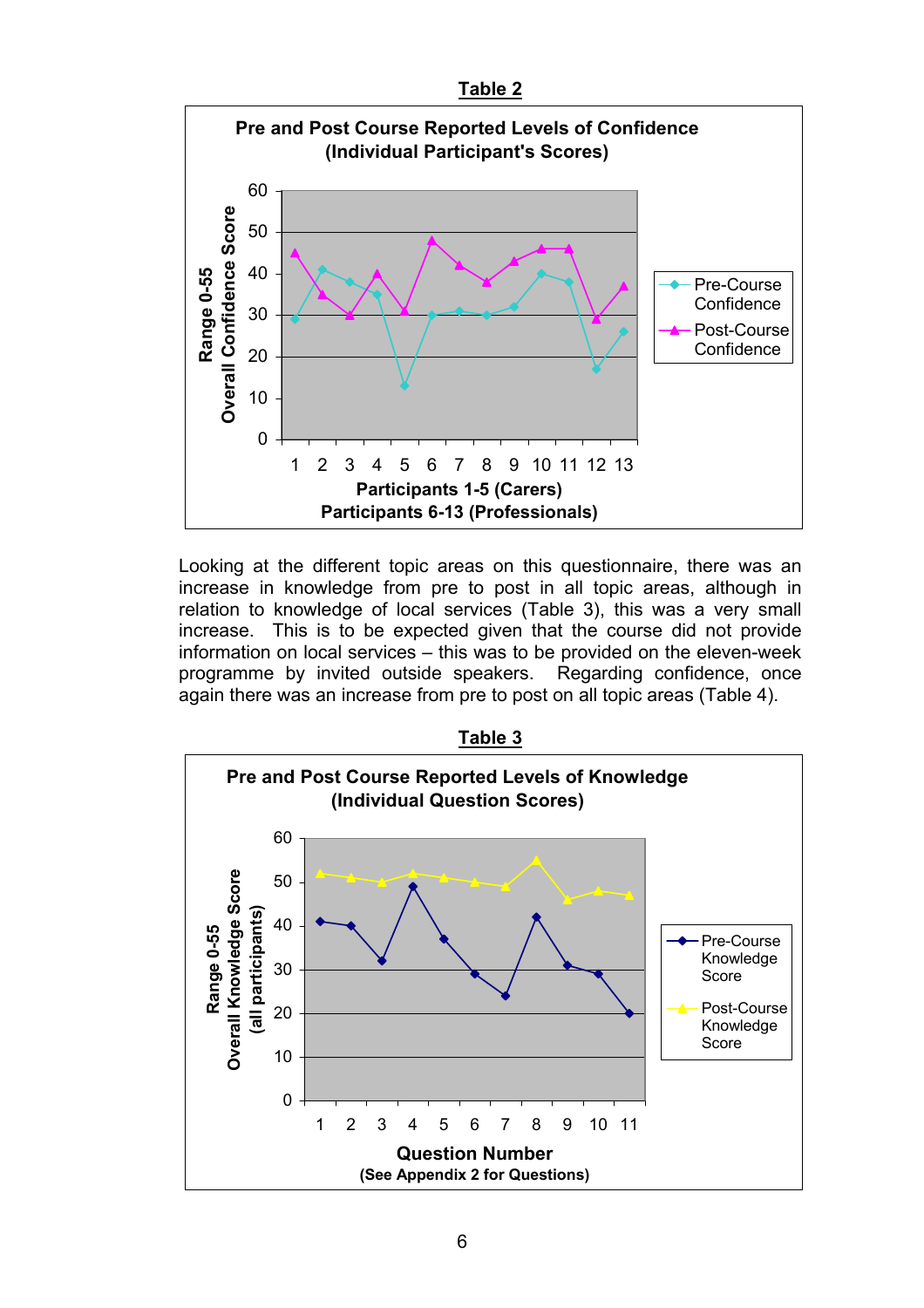



Following the three days training, one of the participants, a carer withdrew from delivering training at that point in time because of pressure of family commitments. The remaining twelve participants divided into three groups with professionals and carers in each. One group, two carers and two professionals from each side of the border ran the first cross-border, eleven-week training course that is reported on below. The other two groups ran courses, one in the Republic of Ireland and one in Northern Ireland.

The questionnaires regarding knowledge and confidence were administered again in December 05 which was 6 months after the initial training course took place. Follow-up data are available from ten of the original thirteen participants. As one of the trainers had dropped out immediately after the course, data were unavailable for two of those who continued as trainers.

All of the trainers had retained the levels of knowledge reported immediately following the training course which is excellent given that this was six months after the course ended (Table 5). Levels of confidence remained the same as at follow-up, or showed a slight improvement (Table 6). Interestingly, the two carers who had shown a dip in confidence immediately following the training course had both gained in confidence at follow-up. This confirms what was discussed previously in relation to the fact that there is sometimes a temporary dip in confidence following training.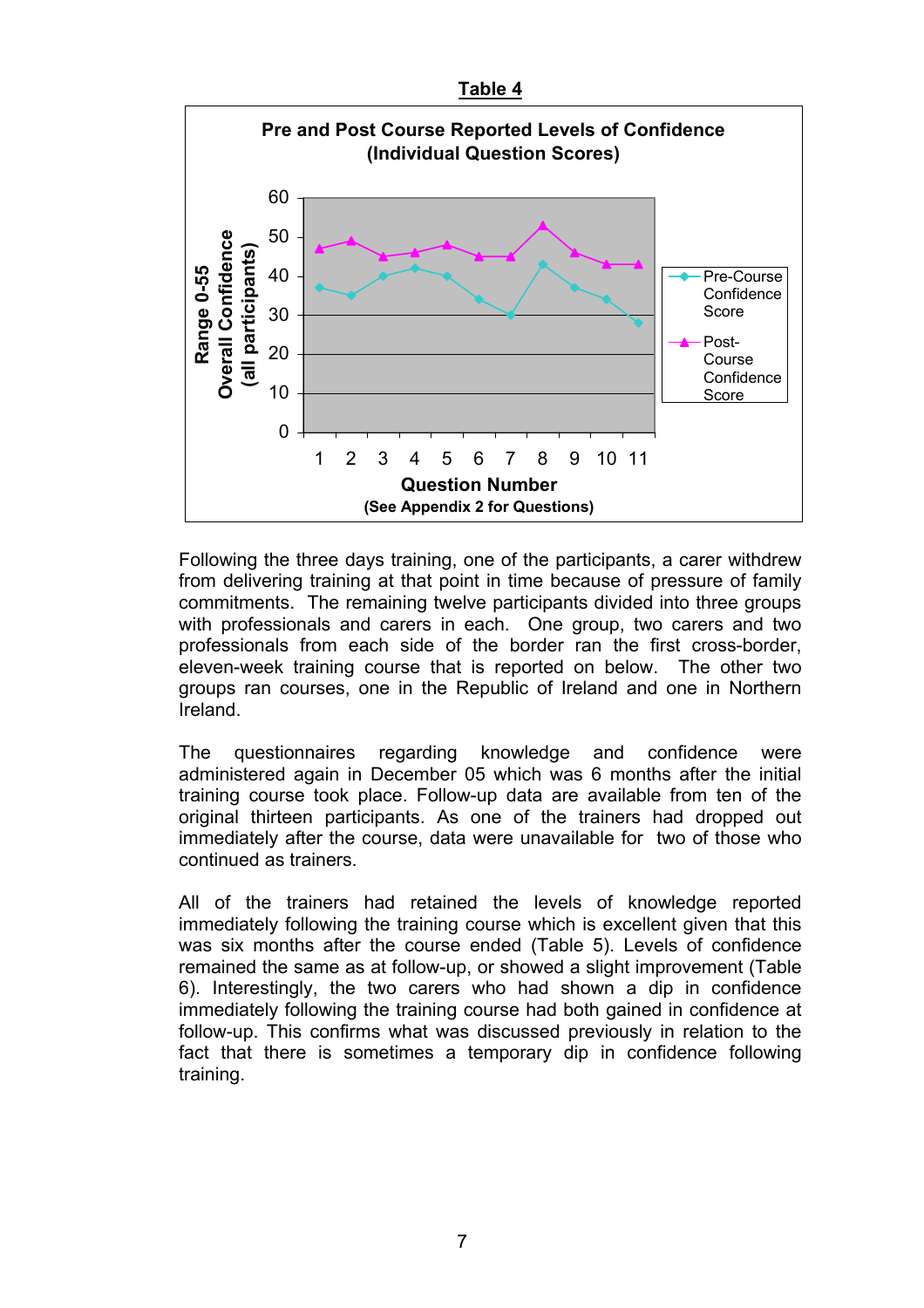



**Table 6**

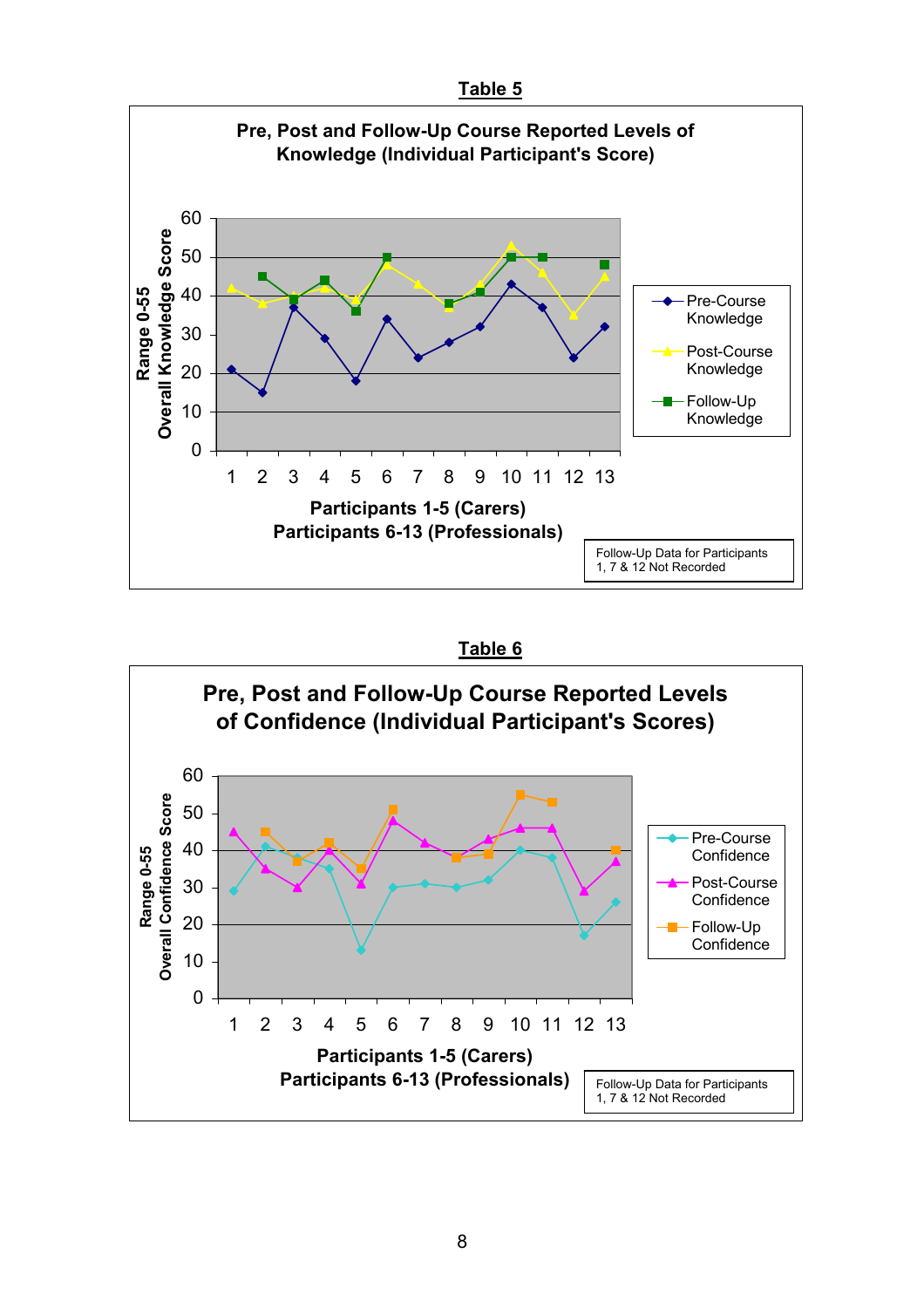Data are available regarding knowledge of individual topics for ten of the original participants (Table 7). Ratings of knowledge at follow-up remained the same as pre-course in relation to the following:

- Experience of carers
- **Information about mental health problems**
- Problem-solving
- Importance of looking after oneself as a carer

These are likely to be the topics that these participants would have had a good knowledge of anyway because of their experiences either as professionals or carers.



They reported their knowledge as being less in relation to knowledge of local services. This topic was not covered on the training course.

On all other topics, they rated their knowledge as being higher than at pre-course, though not as high as immediately after the course. These included:

- **Communication skills**
- Relapse prevention strategies
- Hope and recovery
- **Making presentations**
- Skills in facilitating group activities with carers
- How to plan a carers' support programme

These were all new skills that they had learned on the course.

In relation to confidence levels, these were slightly higher at follow up in relation to the topics of carers' experience, information about mental health problems, the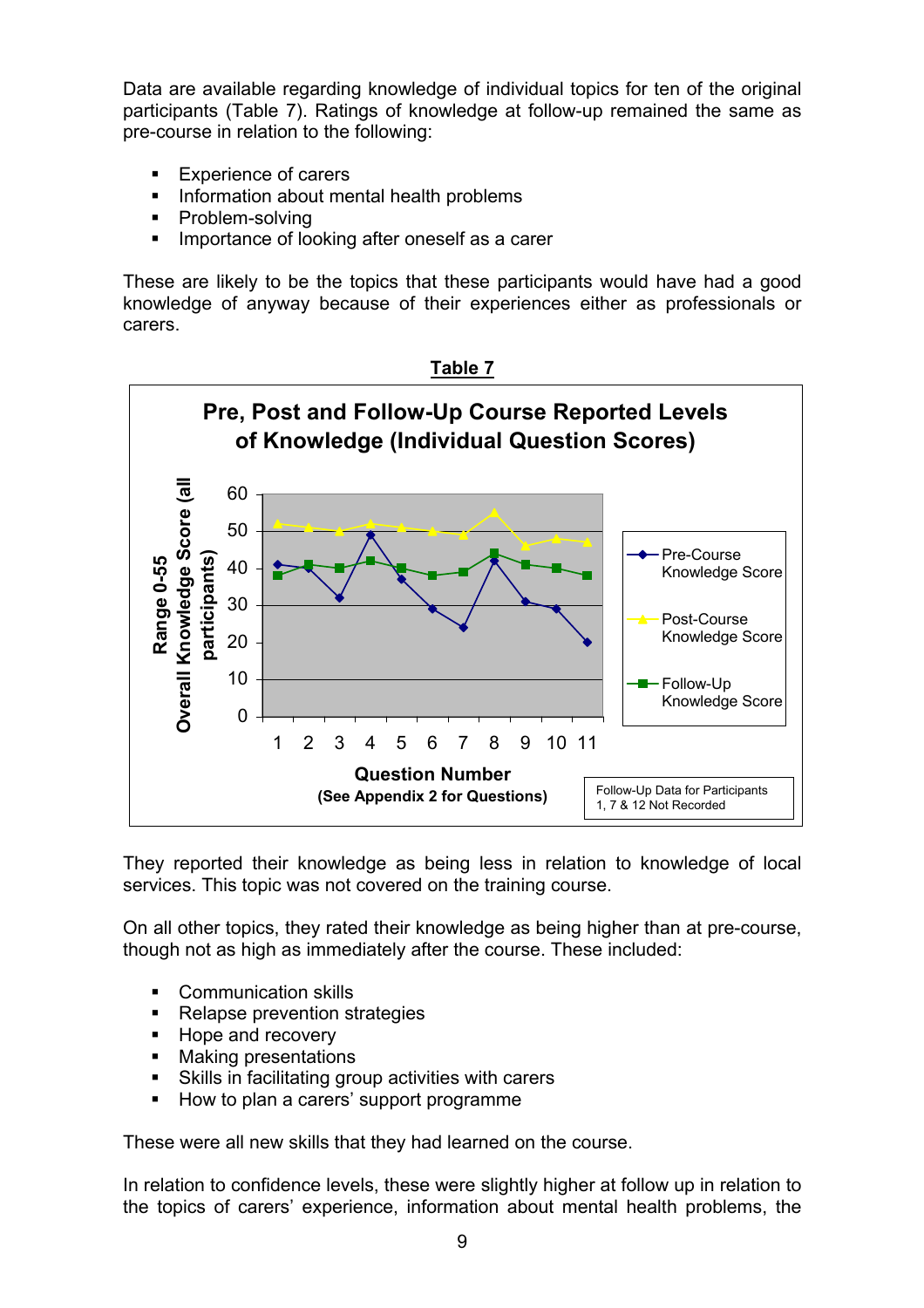hope and recovery model, skills for facilitating group activities and how to plan a carers' support programme, though not quite as high as they were immediately following training (Table 8).



### **Evaluation of the 11-week Carers' Programme**

One of the conditions of the funders of this carers' education and support programme was that the programme would be evaluated in terms of its impact on those who attended. Participants were aware of this prior to joining the programme, and their consent was obtained following a detailed explanation of what the evaluation would involve (Appendix 7).

### **Measures**

The measures that were administered were as follows:

- a) Background Demographic Questionnaire
- b) Post-Course Feedback Form
- c) General Health Questionnaire
- d) Family Coping Questionnaire
- e) Family Problem Questionnaire

### a ) Background Demographic Questionnaire (Appendix 8)

This questionnaire was administered at the start of the first night of the programme. It focussed on background information such as age and sex of the carer, relationship to the person with the mental health problem, nature and length of the disorder, and contact with mental health services.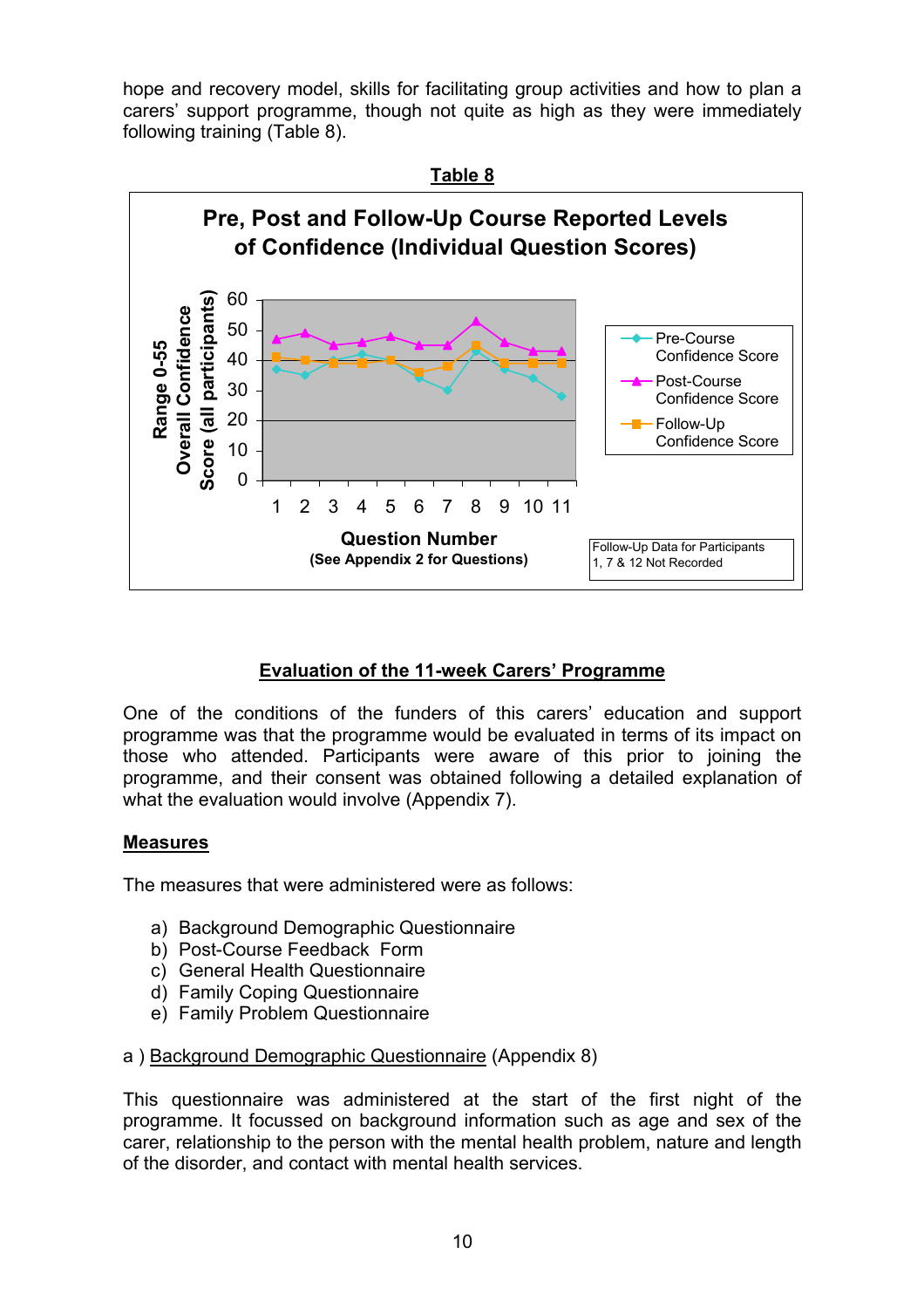### b ) Post-course Feedback Form (Appendix 9)

A feedback form was drawn up to obtain participants views on the format, content and length of the eleven-week programme, and about practical issues such as the venue. Further questions dealt with factors such as which aspects were the most beneficial, and any topics that they felt were not included that they would have found useful. This form was administered at the end of the last night of the programme.

### c) General Health Questionnaire (Goldberg et al, 1988).

The General Health Questionnaire (GHQ) was designed to be a self-administered screening tool aimed at detecting psychiatric disorders in a variety of community and non-psychiatric clinical settings. It focuses on changes in normal functioning rather than on life-long traits and was designed to identify two main types of problem: inability to carry out one's normal 'healthy' functions and the appearance of new phenomena of a distressing nature (Goldberg & Williams, 1988).

The GHQ identifies and distinguishes between four elements of distress:

- Somatic symptoms
- Anxiety and insomnia
- Social dysfunction
- Severe depression

The 28-item version of the GHQ was used. Each item is answered on a four-point scale from "not at all", "no more than usual", "rather more than usual" to "much more than usual". This was administered on three occasions – pre-course, postcourse and at follow-up which was two months after completion of the course.

Sample Questions from the GHQ28:

Have you recently:

- − been feeling run down and out of sorts? (Somatic symptoms item)
- − been feeling nervous and strung-up all the time? (Anxiety and insomnia item)
- − been able to enjoy your normal day-to-day activities? (Social dysfunction item)
- − felt that life is entirely hopeless? (Severe depression item)

d) Family Coping Questionnaire (Magliano et al, 1996) (Appendix 10)

The Family Coping Questionnaire (FCQ) addresses the personal situation of the respondent in relation to problems linked to the illness of their relative. The questionnaire asks respondents to focus on their situation during the past two months.

The FCQ was designed to be a self-administered measure and was based on coping strategies in relatives of patients with schizophrenia. The questionnaire can be divided into the following categories:

- Seeking information on the patient's illness and its treatment
- Positive communication toward the patient
- Relative's maintenance of social interests
- Coercion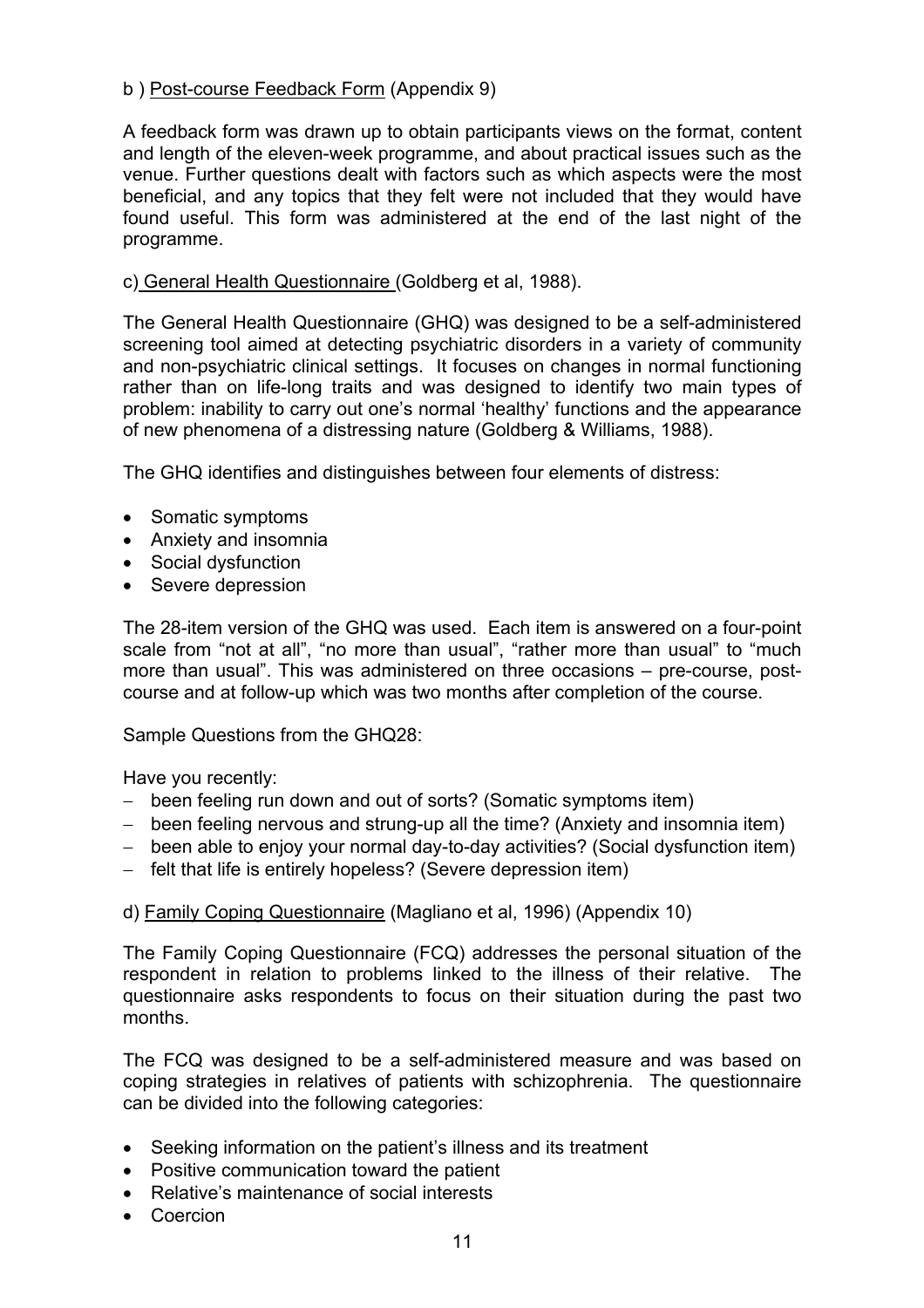- Physical avoidance of the patient
- Resignation over the patient's condition
- Patient's involvement in social activities
- Use of alcohol and drugs
- Collusive reactions toward the patient's odd behaviour and non-compliance to prescribed treatments
- Search for spiritual help
- Talking with friends about the patient's condition

The FCQ is a 35-item questionnaire. Each item is answered on a four-point scale, from "always" to "never". This was also administered at pre, post and follow-up.

e) Family Problems Questionnaire (Morosini et al, 1991) (Appendix 11)

The Family Problems Questionnaire (FPQ) addresses the situation of the respondent and their family in relation to the illness of their relative during the last two months.

The FPQ was designed to be a self-administered measure and explores the attitudes and level of burden experienced in caring for a relative who is ill. It consists of the following factors:

- Objective burden experienced
- Subjective burden experienced
- Support received from professionals and members of social network in critical situations
- Relative's positive attitude toward the patient
- Relative's criticism of the patient's behaviour
- There are also a number of additional items that measure impact on work, indirect costs and the burden on children (where applicable.)

The FPQ is a 39-item questionnaire. Each item is answered on a four-point scale, from "always" to "never". This was administered on three occasions, at precourse, post-course and follow-up.

The aim of measures c, d and e was to assess the impact of the course in terms of self-report measures of general health, coping and burden experienced. These measures have been used extensively in other studies of this nature.

### **Results**

### Group Participants

Referrals for attendance at the group came through mental health services. In all, twelve family members agreed to attend the eleven-week training course. Of these, one person (Participant 10) who was uncertain about attendance did not attend the first session, came to the second, then dropped out of the group. No data are available for this person. A second person attended the first two sessions, and had to drop out of the group because of personal family issues (Participant 4). Pre-course data therefore are available for ten participants.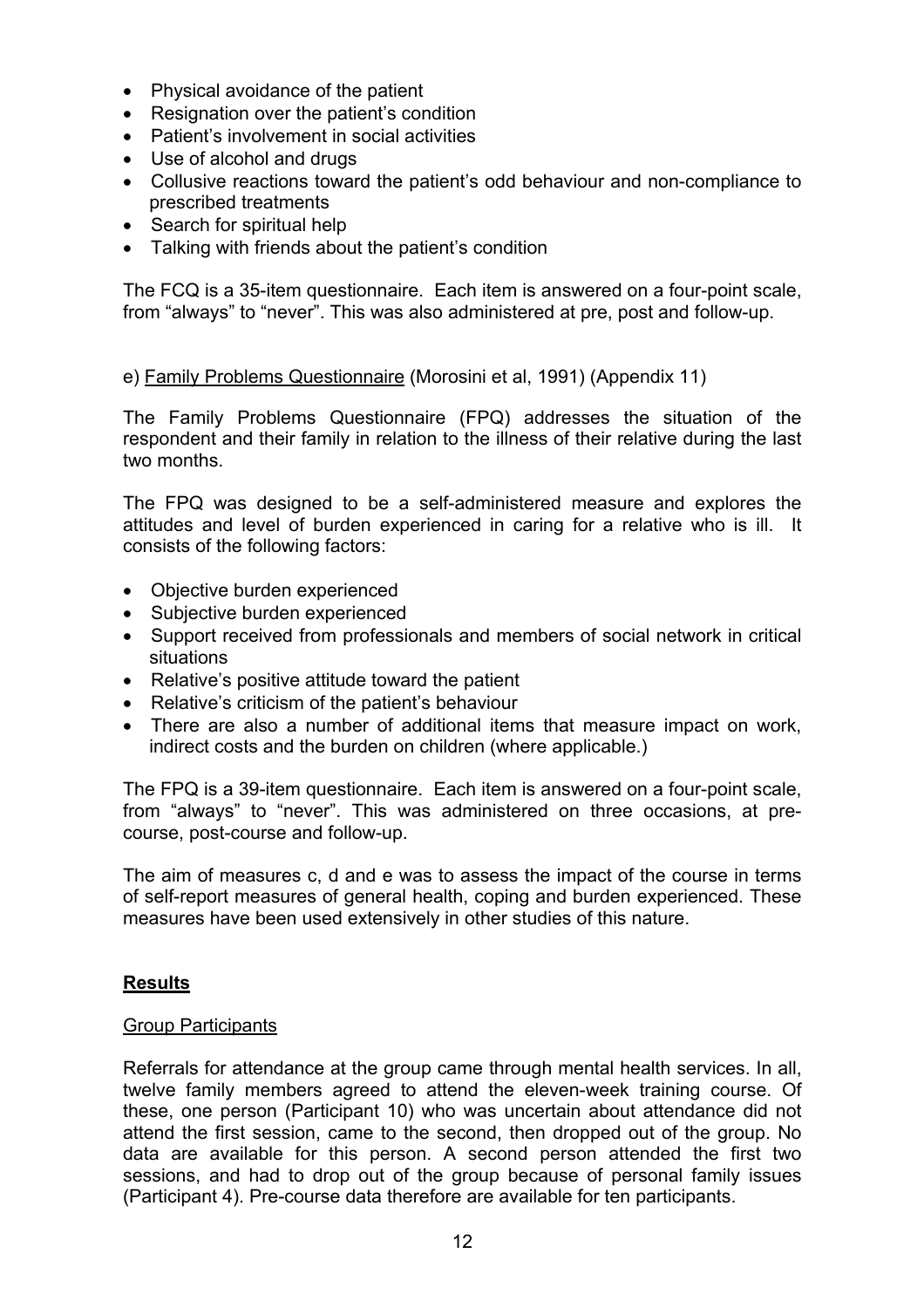Participant 6 only attended the first three sessions, and the attendance of Participant 9 was erratic, again only attending three sessions in all. Post and follow-up data were only available on eight participants, making any meaningful statistical analyses difficult. Many of the results therefore are provided in descriptive terms given that the sample size is so small. The full attendance record of group participants is provided in Appendix 12.

### a) Demographic data

Of the eleven people who joined the group on Night 1, 8 (73%) were female, and 3 (27%) were male. The mean age of those attending was 58.9 (S.D = 9.05) with an age range of 49 to 80. Six of those who attended (55%) were mothers, and the remaining five were one each of a wife, father, son, daughter and sister. In terms of how many other people were in the family apart from the person who was unwell, data are only available form ten participants. There were three families where the total family size was 5, two families each where the total family sizes were 2 and 6 respectively, and one family each with a family size of 2, 7, 9 and 10. Family sizes on the whole therefore were large.

In 9 (82%) of 11 of the families, the person with the disorder was living with the relative who was attending the group, and only in 2 families (18%) was the person living elsewhere. Their relatives with the mental health difficulty were all engaged with the local mental health services, and 10 (91%) of the relatives were also in contact with the services on behalf of their family member.

The mean number of years that the person with the disorder had been unwell was 8.59 (S.D.=7.39), with the range being from 1.5 years to 22 years. In terms of the nature of the mental health problem, 5 (45%) of the relatives described a depressive-type disorder, and in one instance the person also had paranoid features. The other 6 people (55%) described schizophrenic or psychotic-type disorders.

Participants were asked if their relative had been given a diagnosis by mental health staff. One person had been told that their relative hears voices, four had been told that it was a schizophrenic or psychotic-type illness, and one person had been told it was a bipolar depressive disorder. Four of the remaining participants had not been given a diagnosis yet, even though the length of time their relative had been unwell ranged from 22 months to 5 years, and one person whose relative had been unwell for 13 years said that they had been told that the diagnosis was still not definite. These people were all from the Republic of Ireland – everyone from Northern Ireland had been given a diagnosis for their relative by the service. The only other differences between the people form each side of the border were that the family size was larger in participants from the Republic of Ireland.

### b ) Post-course evaluation and feedback

A full report of the participants' evaluation and feedback on the eleven-week programme can be found in Appendix 13. The feedback was consistently positive, with 100% of participants rating the content, quality of trainers and materials as good or excellent. They viewed the training as pitched at an appropriate level, with the right length and number of sessions. The only comment that was made was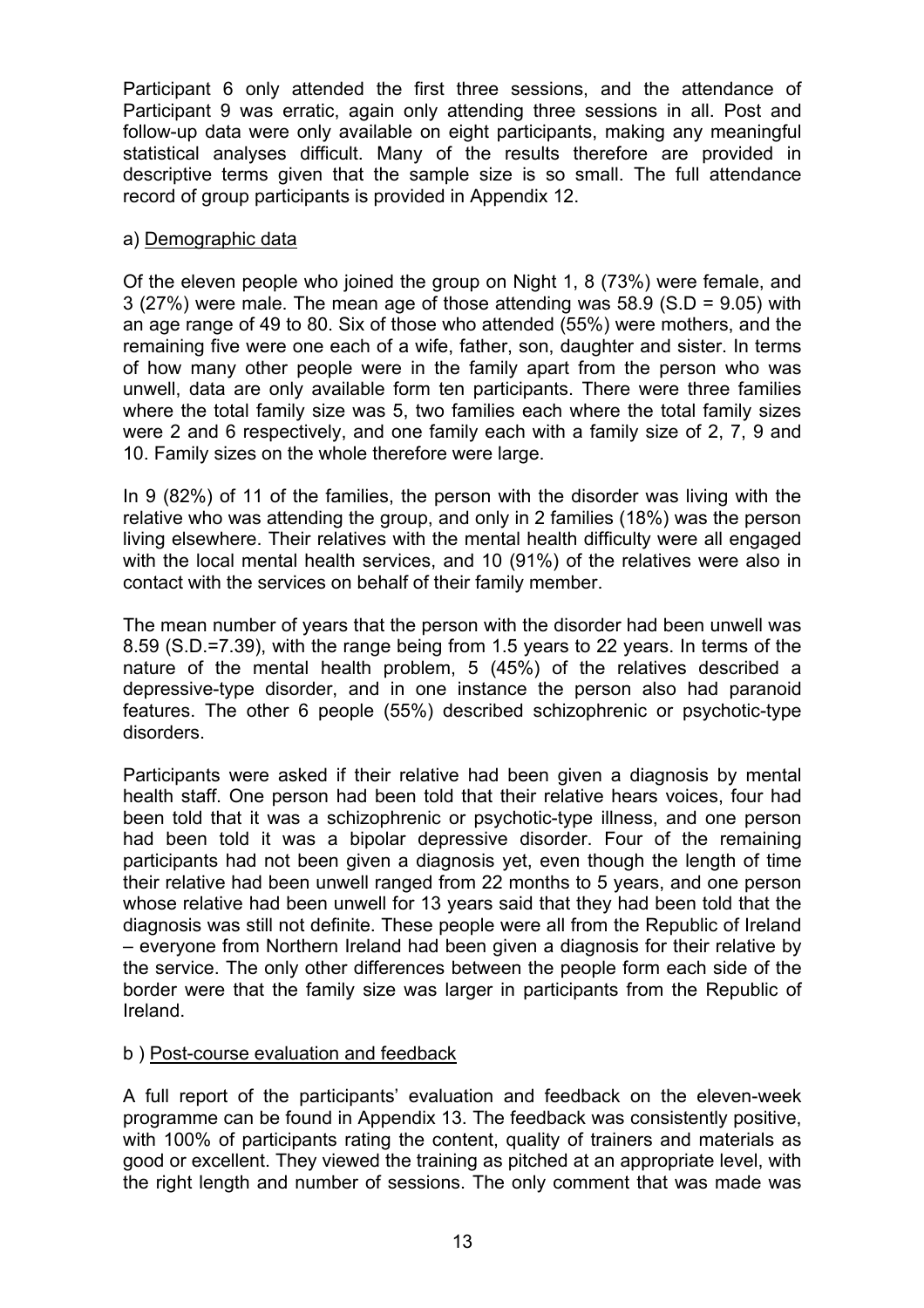that it was a pity that the group was so small given the high quality of the content and materials, and a desire that a greater number of people could benefit form it.

Participants rated the social aspects of the group as being the most useful – meeting other people with similar experiences, and being able to talk to them about what they had been going through, and knowing that they were not alone. They also valued the coping skills learned, and the practical advice they received. Other positive factors mentioned included being able to take time to think, and also the reassurance that they had been doing the right things all along.

Participants ranked the following elements of the programme as the most useful

- Receiving information about mental health difficulties
- Communication skills
- Problem-solving
- Relapse Management
- The model of recovery and hope

As a result of attending the group, they felt they would be stronger, calmer, understanding and accepting, better at listening, more considered in their comments and in general, better able to cope than they were before attending the group. Many commented on their desire for follow-up meetings.

Both the professionals and carers who acted as trainers/facilitators on the eleven week programme found the experiences very beneficial. All four wrote a description of what it was like for them, and these are included in Appendix 14.

**Note: For the next three measures, caution must be exercised in drawing conclusions from the results because of the very small sample size (8), the amount of individual variation in such a small sample, and the fact that there are missing data on various questions on the questionnaires. It is more meaningful in looking at these data to talk about trends and changes for individuals over the three points at which the measures were taken, though this kind of analysis would be too detailed for the current report.** 

### c) General Health Questionnaire

There is a trend in a positive direction for a general improvement for the participants in terms of health as measured by the GHQ. For 6 of the 8 people who attended the group, their health scores were better after the group than before, and again had improved at follow-up (Table 9). These changes were small with a pre-course mean of 57.00 (S.D. =12.91), a post-course mean of 54.50  $(S.D. = 19.71)$ , and a follow-up mean of  $52.25(S.D. = 16.98)$ . Lower scores reflect fewer health problems. These changes were accounted for by changes in the subscales measuring somatic symptoms and anxiety and insomnia, rather than the scales measuring social dysfunction and depression.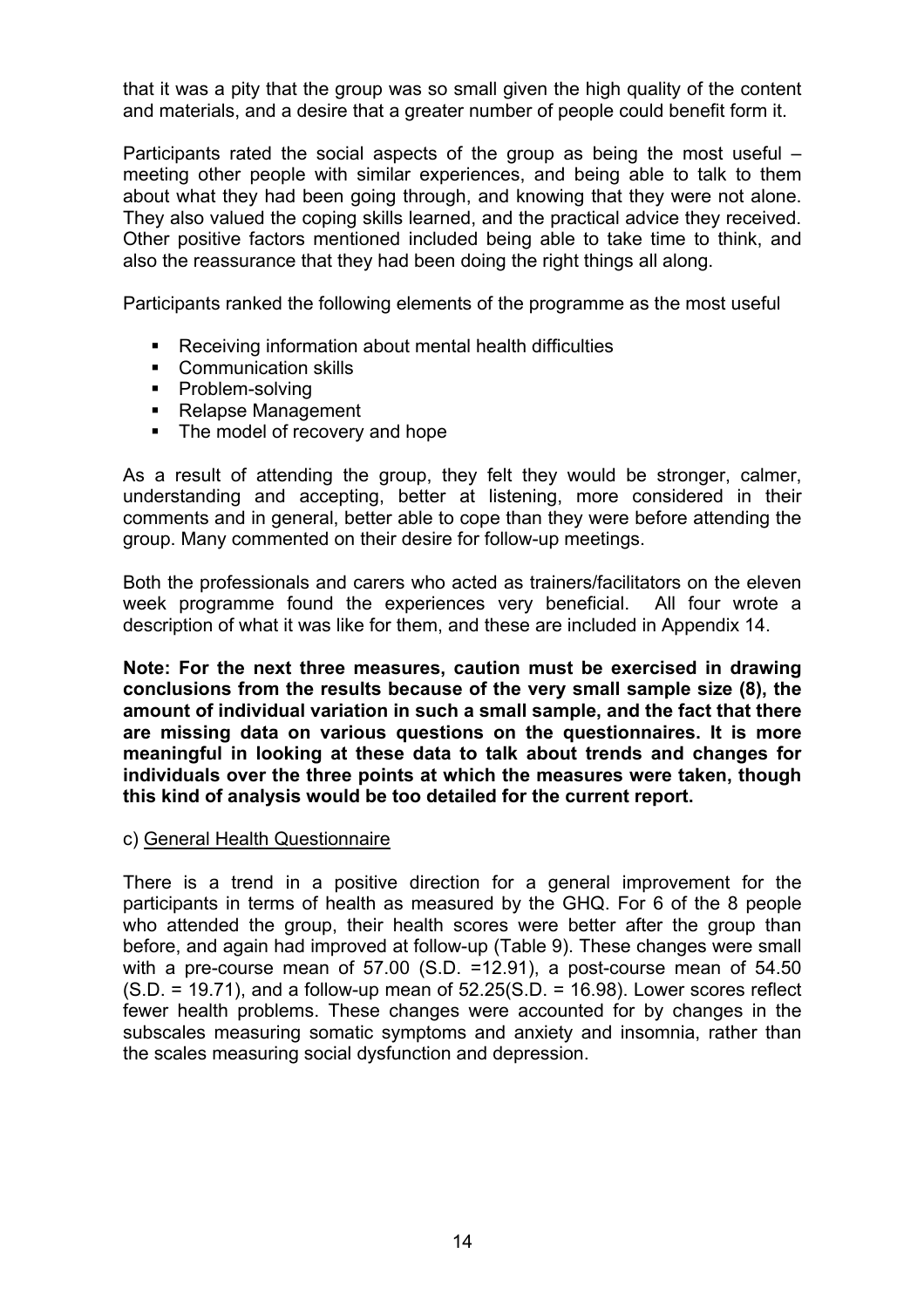

### d) Family Coping Questionnaire

The score on the Family Coping Questionnaire once again show a trend towards improved coping following attendance at the 11-week programme, though once again the changes are small (Table 10). The pre-course mean on the Family Coping Questionnaire was 55.40 (S.D.= 4.86), at post-course was 57.50 (S.D.  $=$  2.67), and at follow-up was 57.13 (S.D.  $=$  6.06). This slight drop at follow-up any indicate that participants need more sustained input after the eleven-week programme, particularly as some had been dealing with mental health problems for many years. On most of the sub-scales, because of such a small group size, the pattern tended to be that 3 people showed more effective coping, two or three remained the same, and two reported less effective coping. This reflects the usual wide range of coping strategies employed by individuals as they are trying to think about how to manage the problems they face in a different way.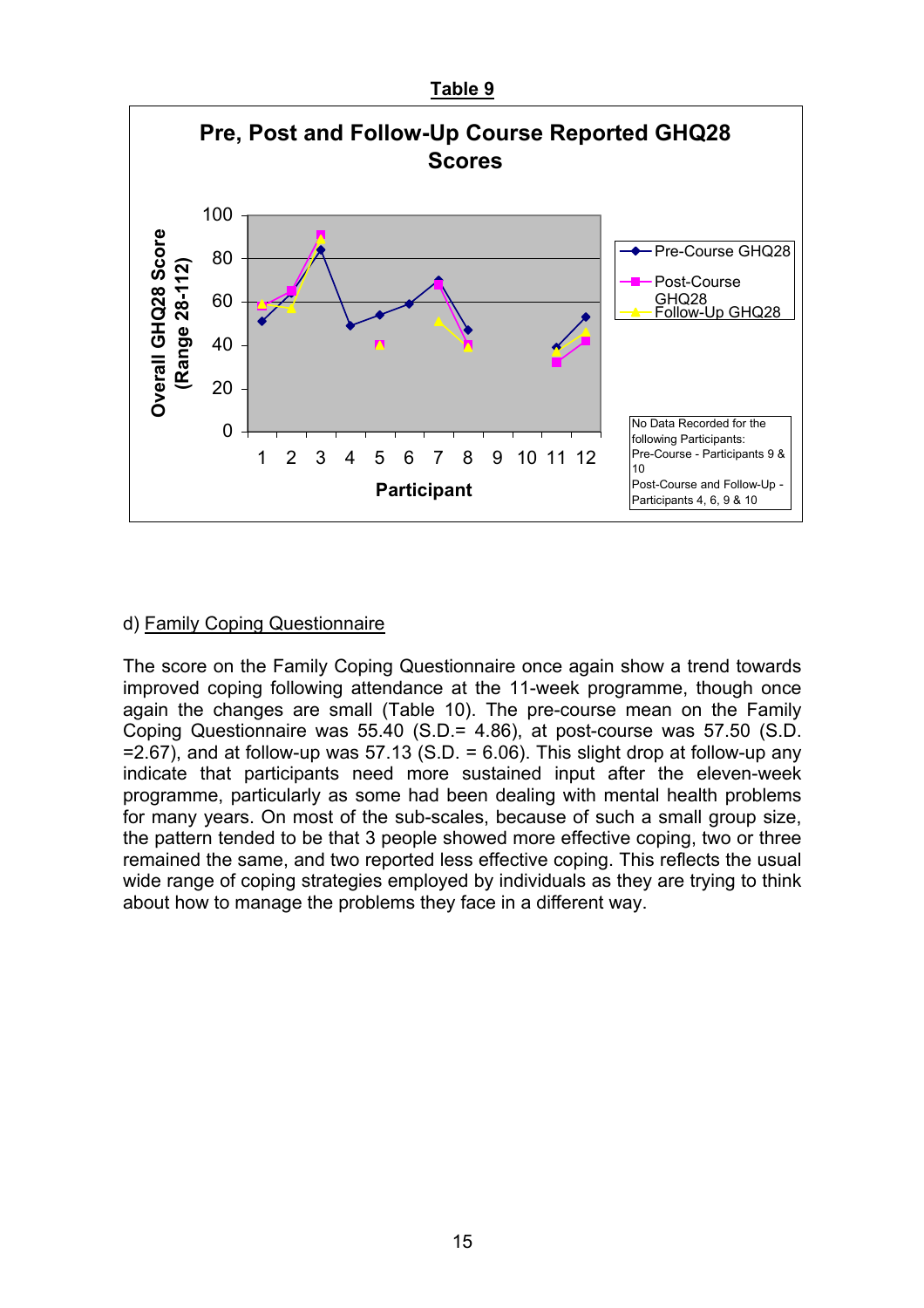

### e) Family Problem Questionnaire

Scores on the Family Problem Questionnaire, which is a measure of the burden a family experiences in coping with mental health problems in a relative, showed an improvement at follow-up (Table 11). The pre-course mean was 41.7 (S.D. = 8.5). The post-course mean was  $41.75$  (S.D. = 12.46), and the follow-up mean was 38.37 (S.D. =8.81), indicating a trend towards lower feelings of burden two months after the group ended. In terms of individual differences, 4 individuals at follow-up, and two further individuals demonstrated lower burden scores immediately after the course, but these had increased slightly at follow up. This once again highlights the need for more sustained input and support.

It is worth noting for all of these measures that the follow-up period of two months was short, and that often the impact of groups such as this only becomes apparent over a longer time period.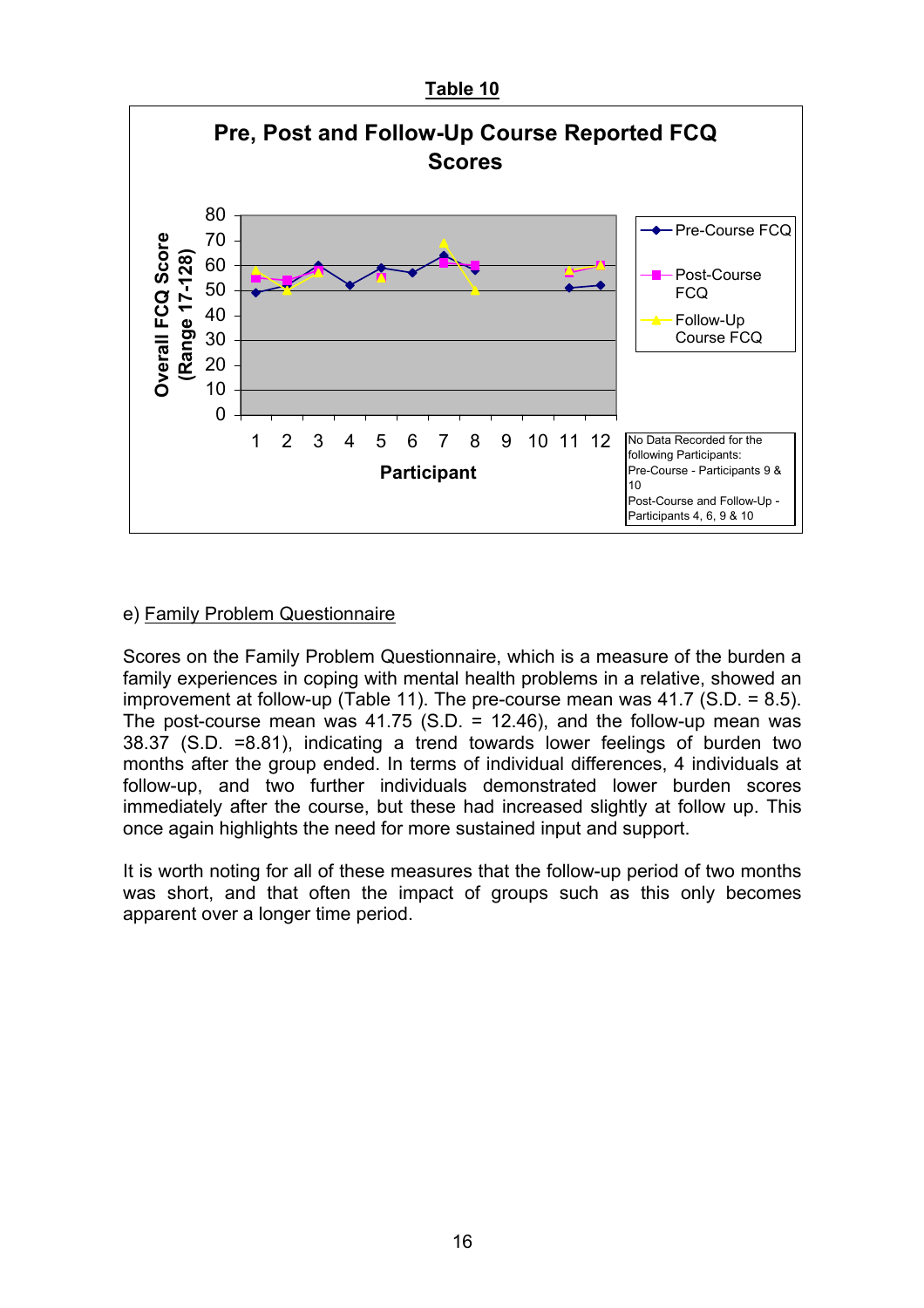### **Table 11**



### **Discussion**

This programme of developing support for carers of those with mental health problems represents a very successful initiative which was planned at short notice and carried through until the intended outcomes were achieved. It is commendable that so much has been achieved in a short space of time by a very small group of people. It is important to note that while only one of the 11-week carers programmes is described in the current report, there have in fact been 3 carer support programmes running since the initial group of trainers were trained in June 2005. This report describes the outcomes for the Cross Border Programme, but 2 other programmes have been held, one in the Republic of Ireland and one in Northern Ireland.

One of the things that this programme demonstrates is that relatively inexperienced people can be trained to deliver support groups to other people in quite a short period of time. The group that was selected to deliver training had a different range of experience, and only half had a previous training or experience in providing training to others. Only one of the carers in the group had had such previous experience. In spite of this, the participants took on the challenge and learned a range of topics on a 3-day training course with 3 follow-up supervision days in August, October and December. It should be noted that their ability to do this was greatly helped by having a detailed training manual which covered all the information they needed, and provided them with a step-by-step guide to the delivery of the 11-week programme. The participants, although apprehensive initially and unused to working as professionals and carers together, proved to be a very committed group. This is demonstrated by their commitment to getting 3 carer support programmes up and running within a few months of doing the training, and also by their high attendance at the follow-up supervision days.

It can be seen that the participants rated the training that they received in June very highly, reporting increases in knowledge, skills, confidence, awareness of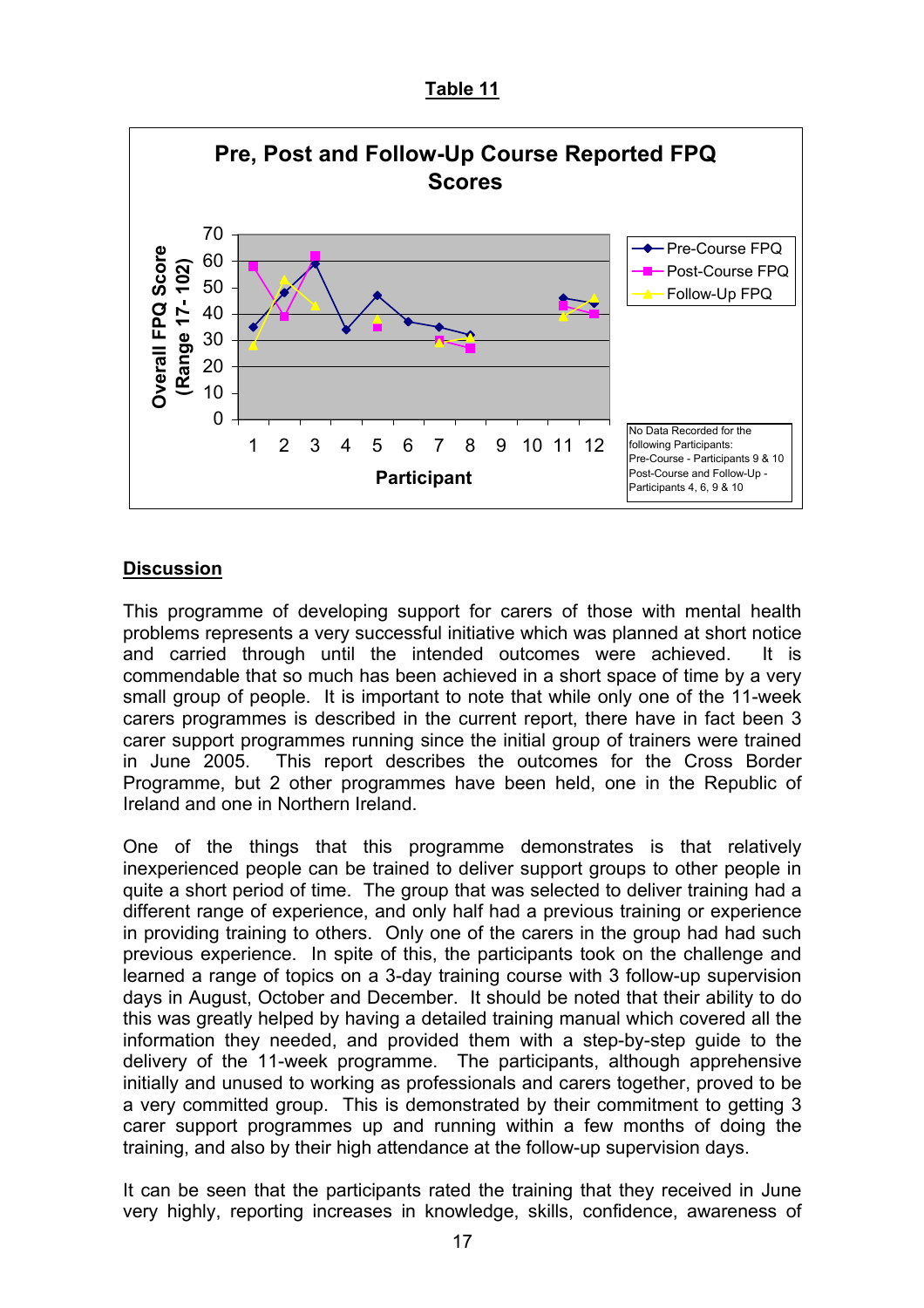others needs, and also other factors they valued such as friendship and the development of hope. Eleven of the participants noted an increase in confidence following the course, although two of the carers reported a dip in confidence. This is quite a common occurrence when people suddenly realise the range of knowledge they do not have. It should be noted however that at follow-up these two carers had regained their confidence and were contributing to the groups that were running.

It is very pleasing to note that participants retained their knowledge at six months following their initial training. This is of course helped by the fact that they were putting their learning into practice by running carer support groups. One point that should be noted is that the follow-up scores of knowledge of individual topic areas was higher than at pre-course, though not as high as it was immediately following the course. The same applies for confidence ratings. This highlights the need for sustained local supervision and infrastructure which will assist the people in retaining their knowledge and confidence in delivering programmes of this type. This should be addressed by those responsible for managing services.

### Participants on the 11-Week Programme

The carers who attended the 11-week programme were all selected through the mental health services on both sides of the border. This should be kept in mind when considering the results from this evaluation in that they may not be a representative group of carers. All of their relatives with the mental health problem were engaged with services, and 91% of the carers who joined the group reported that they were in contact with the mental health services on behalf of their relatives. This is a group therefore that is very engaged with services, and may not represent those who are coping on their own or whose relatives will not engage in services.

Attendance at the group was typical of the experience of others running carer support groups. It is usually the case that some people drop out early on in the group, and that attendance of some members is erratic. However the other fact that is typical of other groups is that a core group develops who attend regularly and this is the case in the current group where eight members attended the group sessions consistently. The composition of the group is again similar to what is found in other areas that run support groups where those attending are mainly female, with over half the group being mothers of people with mental health problems, although there was a good range of other relatives in this group. It should also be noted that most of the carers were living with their relatives, and that in some cases, particularly in the Republic of Ireland the families were quite large. Those attending also represented an older group with a mean age being 59 and the age of the oldest person attending being 80. Most of them had experience of mental health problems in the family for several years, and their relatives' disorders were all quite severe representing either severe depression, schizophrenia or other psychotic disorders. It is noticeable that people in the Republic of Ireland in general were not given a diagnosis as to what was wrong with their relative, even though in some cases it had been many years since their relative first developed a mental health problem. In contrast, in Northern Ireland relatives had been given a diagnosis for their family member.

The feedback from those who attended the group was universally positive, and it was apparent that they valued and enjoyed attending the group, this was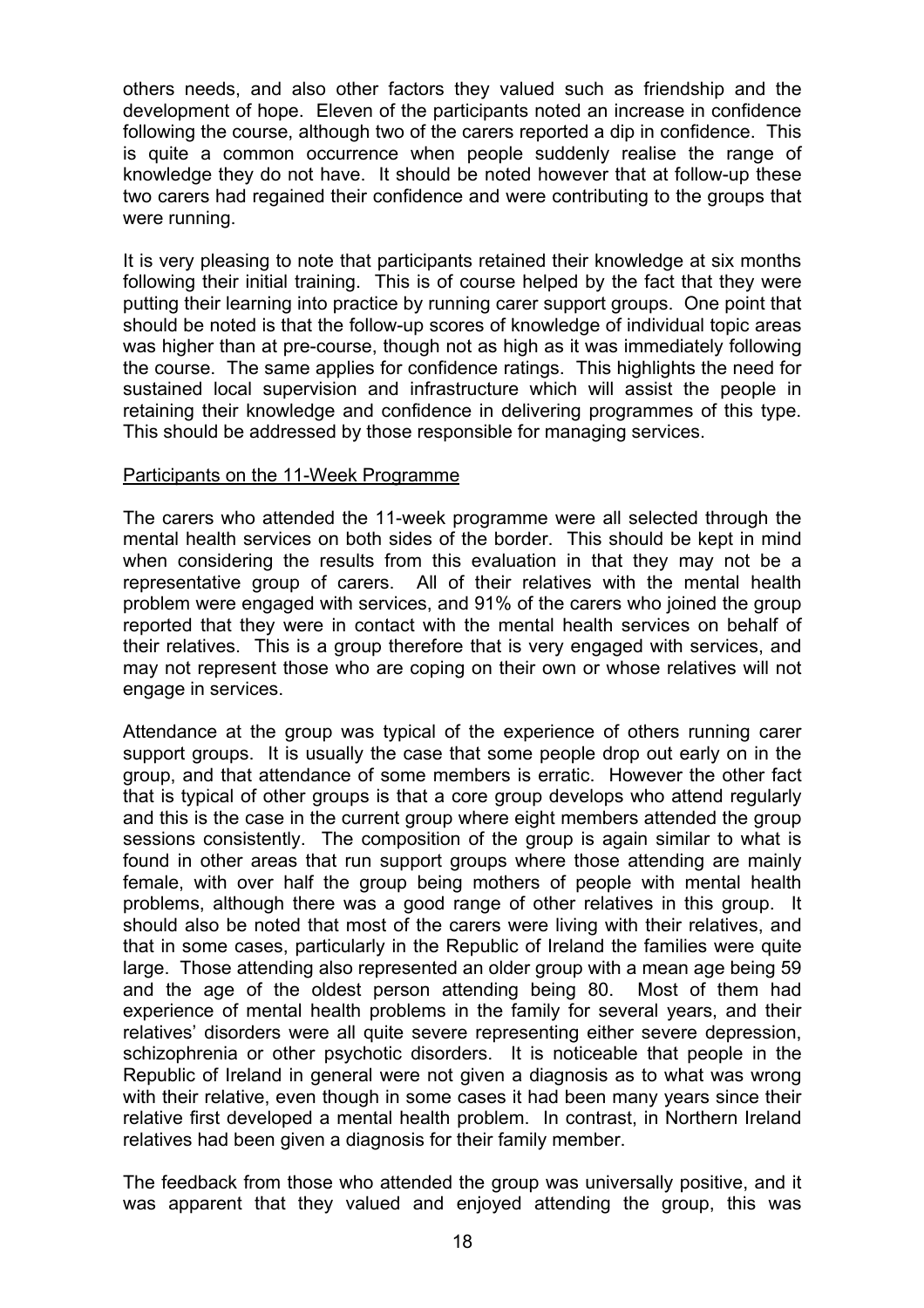evidenced by their reluctance to go home at the end of each evening. There were many aspects of the group that they valued including social aspects, gains in knowledge and coping skills and a different attitude to facing the problems they had to deal with.

In terms of the measures that were taken of General Health, Coping and Family Problems, it has been noted earlier in the report that it is hard to draw definite conclusion because of the small sample size. However, it is positive that all of the trends that come out of the data are certainly in the right direction, with signs of improvement in health and coping ability, and also a reduction in family burden at follow-up. These trends suggest the positive impact that groups such as this can have, and support the excellent endorsement received for the group by those who attended.

### **Summary and Conclusion**

It is clear form all of the data and outcomes form this initiative that this programme was a very worthwhile venture for all those involved. Twelve people, both carers and professionals now have the knowledge and skills to run carers' support groups. In addition, a group of carers from both sides of the border have benefited from attending the group. It is essential that the momentum generated through this programme is sustained, and that support for carers which is clearly needed is mainstreamed, and that the current trainers do not lose the skills they have acquired.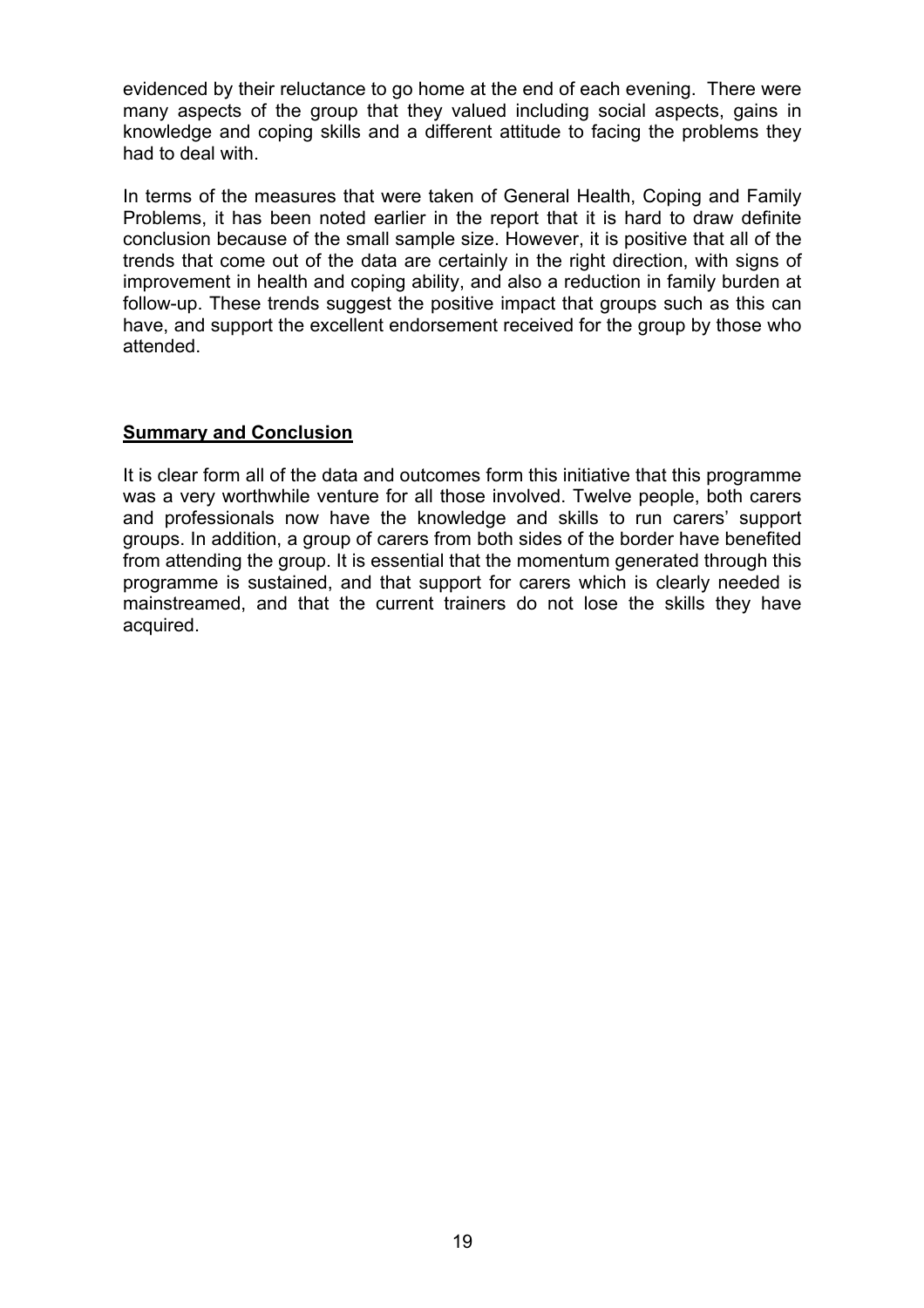# **APPENDIX 1**



### **PRE-TRAINING COURSE QUESTIONNAIRE ON PREVIOUS TRAINING AND SUPERVISION EXPERIENCE**

| Name: |  | Date: |
|-------|--|-------|
|       |  |       |

**1. Have you attended any courses/received any previous training on how to be a trainer? YES/NO**

**If yes, please describe** 

**2. Have you had any experience of training others/running training courses? YES/NO**

**If yes, please describe** 

**3. Does your current role require you to offer training to others? YES/NO**

**If so, how frequently? (please tick one)** 

- **a) Once a month**
- **b) Once every 3 months**
- **c) Once every 6 months**
- **d) Once a year**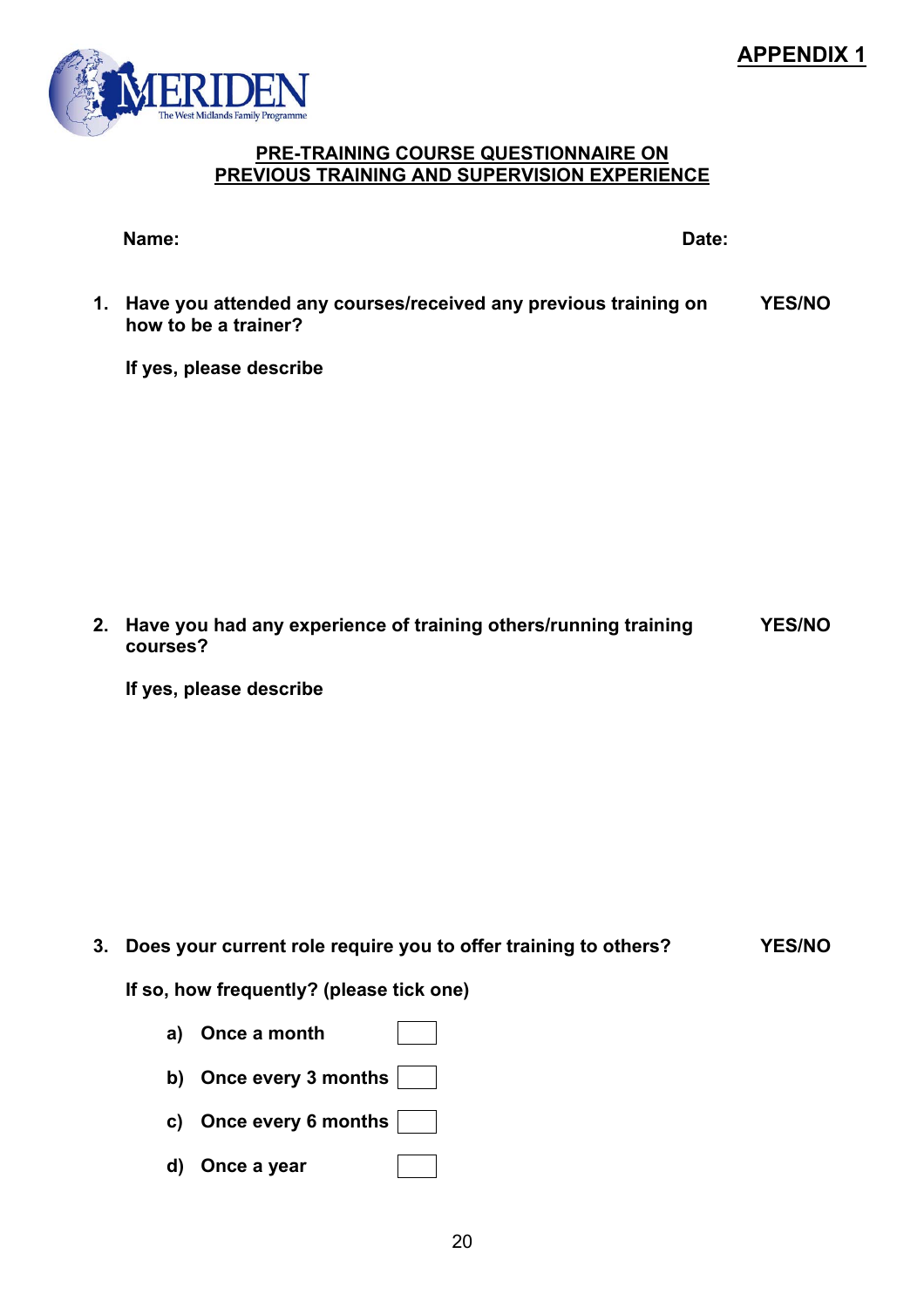**4. If you have had training experience has it involved the following: (please tick all that are relevant)** 

|    |                                                 | <b>YES</b> | <b>NO</b> |  |
|----|-------------------------------------------------|------------|-----------|--|
| a) | Training members of own profession              |            |           |  |
| b) | Training unqualified/care staff/volunteers      |            |           |  |
| C) | Training multi-disciplinary professional groups |            |           |  |
| d) | Training carers and family members              |            |           |  |

- **5. List the top 3 topic areas you most commonly teach:** 
	- **i)**
	- **ii)**
	- **iii)**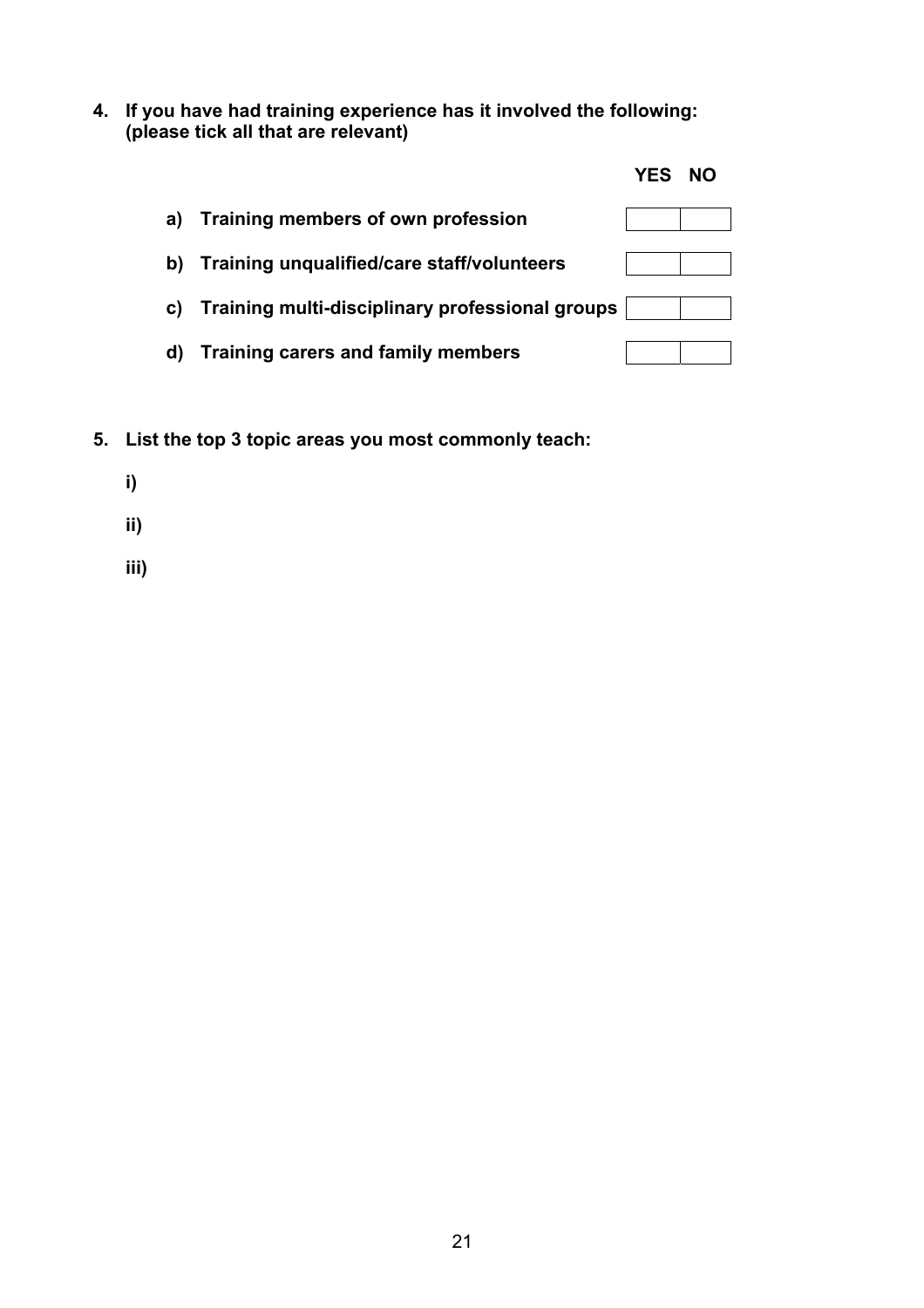# **CARING FOR CARERS**

# **PRE-TRAINING EVAULATION OF KNOWLEDGE AND CONFIDENCE**

Please note both your knowledge of the topic areas below, and your confidence in

|                      | training others on the following scale |   |                                      |   |                    |
|----------------------|----------------------------------------|---|--------------------------------------|---|--------------------|
|                      |                                        |   | <b>Knowledge</b>                     |   |                    |
|                      |                                        |   |                                      |   |                    |
| 0                    |                                        | 2 | 3                                    | 4 | 5                  |
| Know very little     | Know quite a bit                       |   |                                      |   | Very knowledgeable |
|                      |                                        |   | <b>Confidence in Training Others</b> |   |                    |
|                      |                                        |   |                                      |   |                    |
| 0                    |                                        |   | 3                                    |   | 5                  |
| Not at all confident |                                        |   | Quite confident                      |   | Very confident     |

### **1. The experience of carers who have a relative with mental health difficulties**

Knowledge:

Confidence:

### **2. Information about mental health problems**

Knowledge:

Confidence:

# **3. Communication skills in families**

Knowledge:

Confidence:

### **4. Knowledge of local services**

Knowledge:

Confidence:



 $\overline{\Gamma}$ 

**Name: Date:**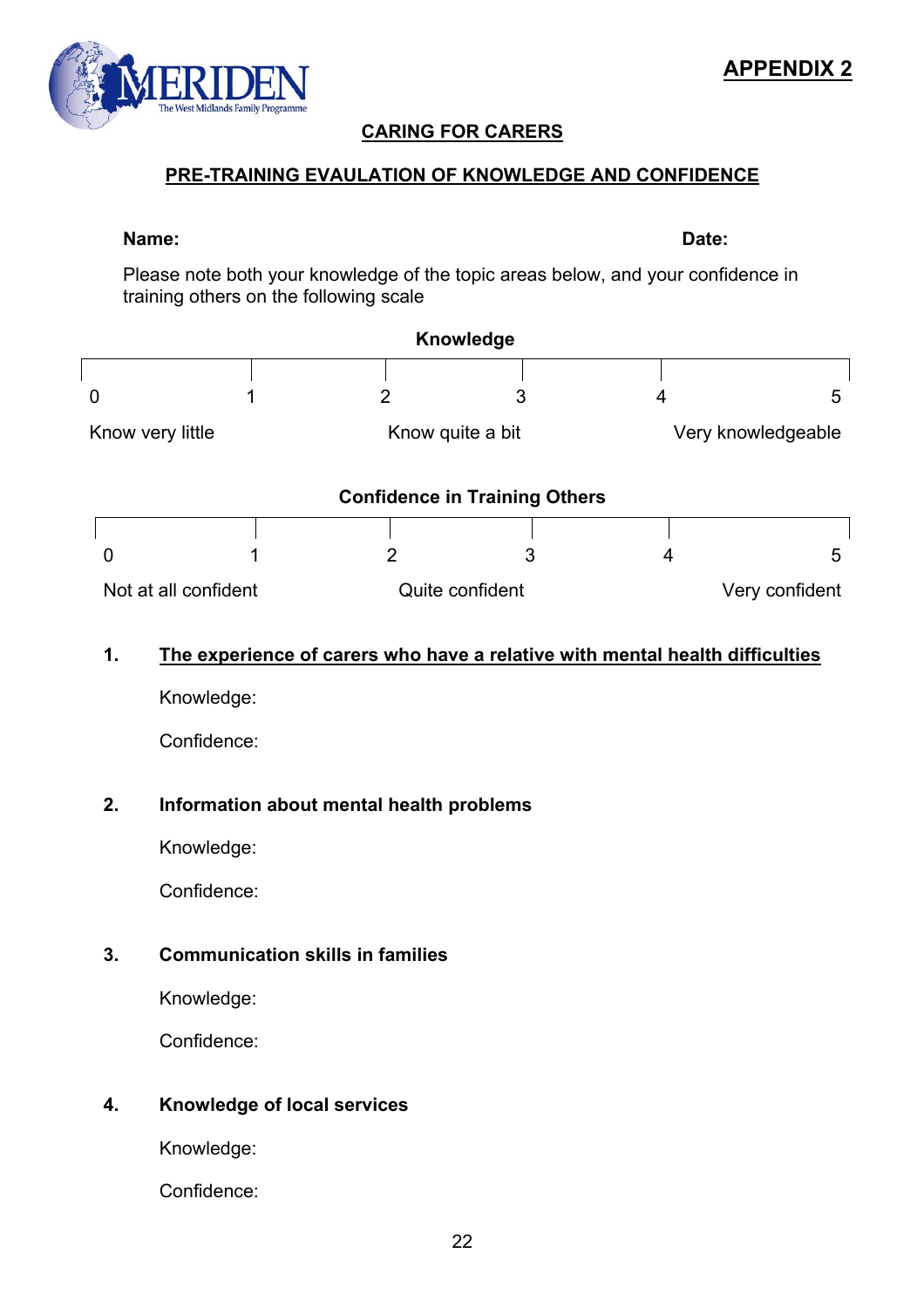### **5. Problem-solving skills**

Knowledge:

Confidence:

### **6. Relapse prevention strategies**

Knowledge:

Confidence:

### **7. Hope and the Recovery model**

Knowledge:

Confidence:

### **8. The importance of carers looking after themselves**

Knowledge:

Confidence:

### **9. Skills for making presentation to carers**

Knowledge:

Confidence:

### **10. Skills for facilitating group activities with carers**

Knowledge:

Confidence:

### **11. How to plan a carers support programme**

Knowledge:

Confidence: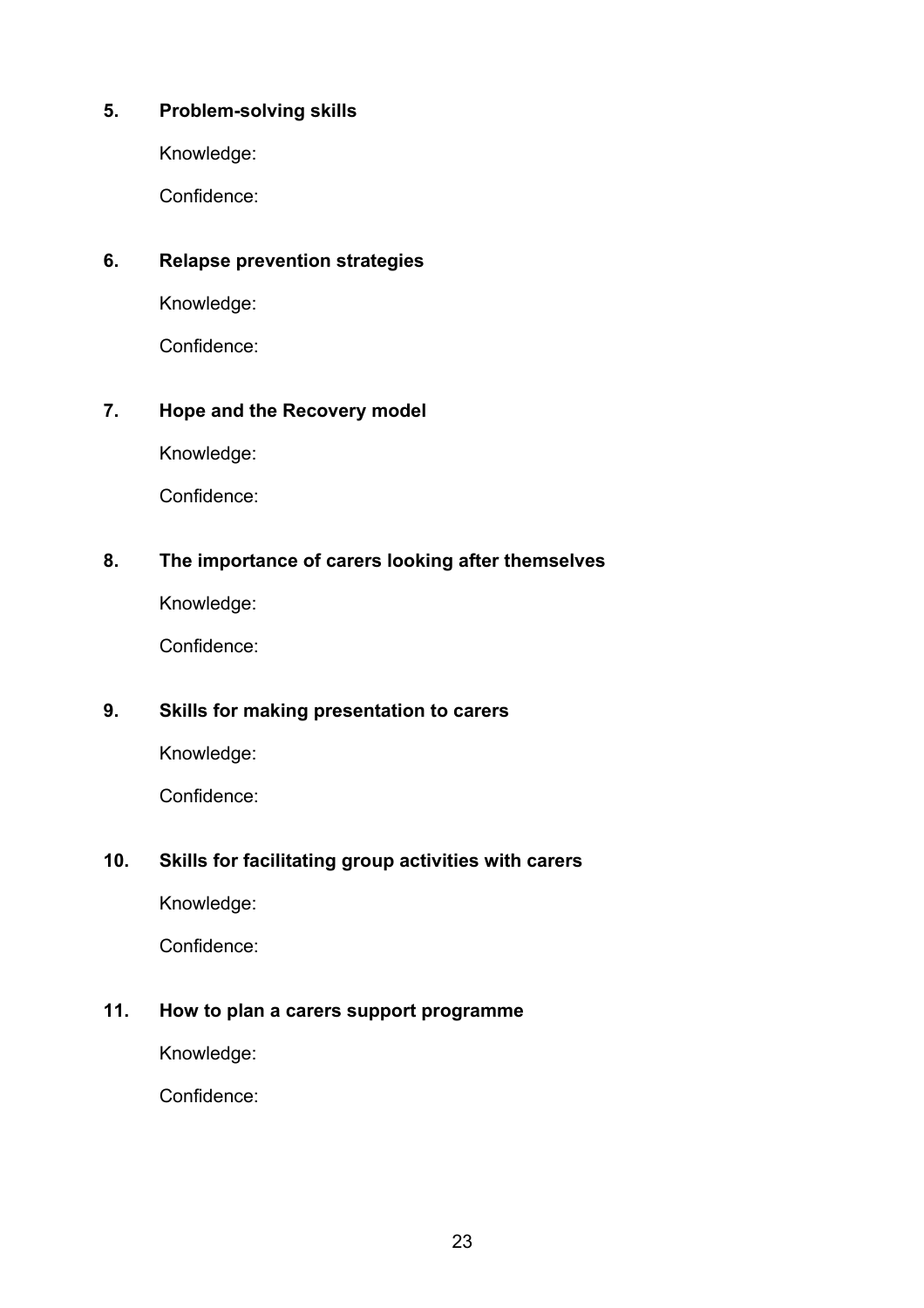# **APPENDIX 3**

### **Caring for Carers Feedback on 3 Day Training**

### **1 – 3 June 2005, Enniskillen, Northern Ireland**

### **RATING SCALE**

|                                 |      |                        |      | 4                |
|---------------------------------|------|------------------------|------|------------------|
| <b>Very Poor/</b><br>Inadequate | Poor | Average/<br>Acceptable | Good | <b>Excellent</b> |

Please use the above rating scale to rate the content and presentation of the training.

- **A CONTENT** irrespective of presentation, to what extent was the content relevant, appropriate and useful? Rate (0-4): **Comments:**
- **B PRESENTATION** irrespective of content, to what extent was the material appropriately and clearly presented? Rate (0-4): **Comments:**

# **C WRITTEN MATERIALS, WORKBOOKS ETC** Please rate the quality of the material you were provided with on the course. Rate (0-4)

 **Comments:** 

- **D** List 3 key things you gained from being on the course. This can include knowledge, skills or changes in attitude.
- **E** Is there anything else you would have liked to have covered on the course?
- **F** Any other general comments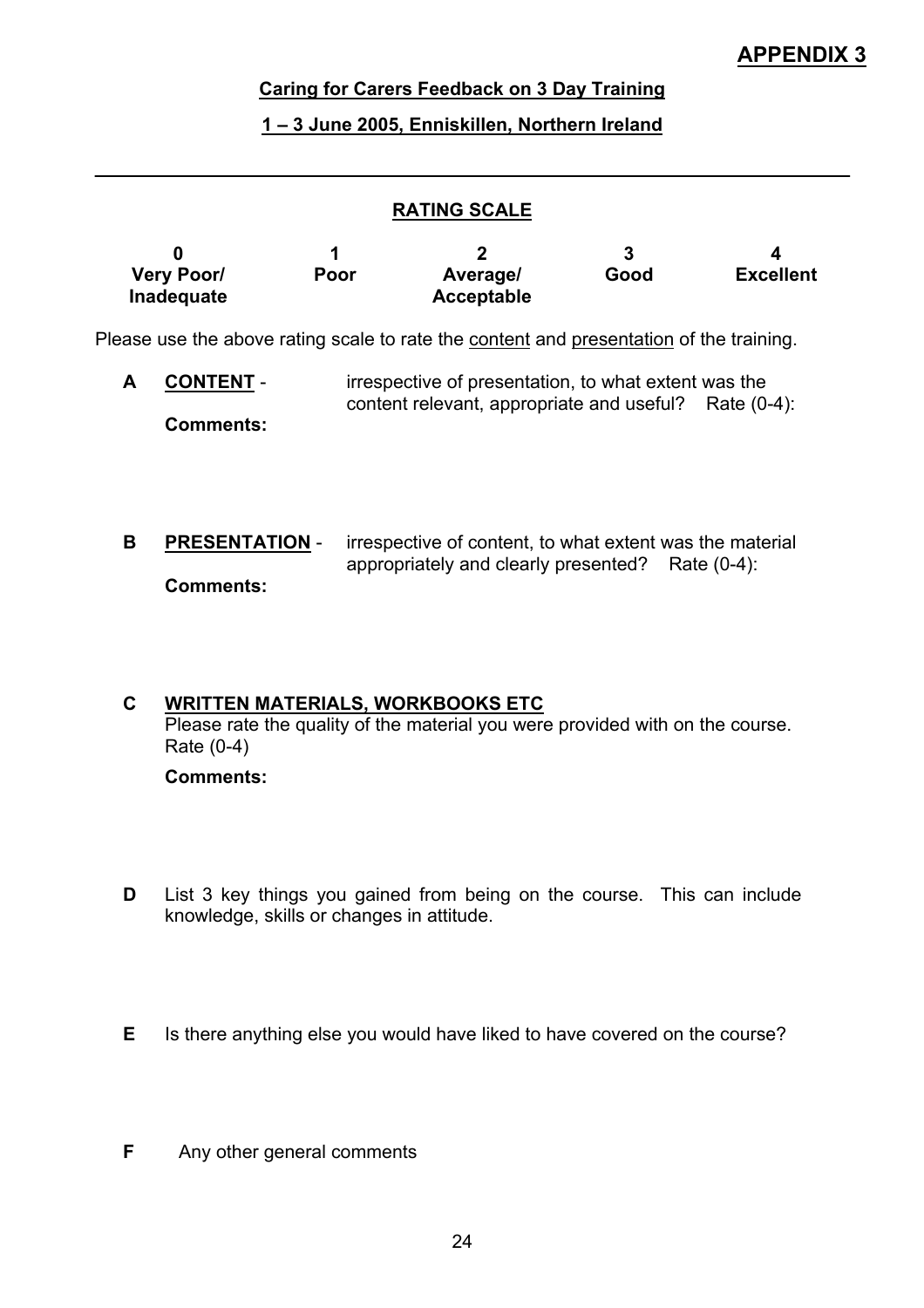# **EVALUATION**

# **Three Day Training for Staff & Carers to Deliver a Programme of Information-sharing, Coping Strategies and Support to Carers**

# **Wednesday 1st June – Friday 3rd June 2005-05-30 Ashberry Hotel, Enniskillen, Co. Fermanagh**

|                  | Did this event meet its objectives?                |         |             |                         |             |                                                              |       |      |            |
|------------------|----------------------------------------------------|---------|-------------|-------------------------|-------------|--------------------------------------------------------------|-------|------|------------|
| $\mathbf 0$      |                                                    | $1 \t2$ | $3^{\circ}$ | $\overline{\mathbf{4}}$ | $5^{\circ}$ |                                                              | 6 7 8 | 9    | 10         |
| Not at all       |                                                    |         |             |                         | partly      |                                                              |       |      | completely |
|                  |                                                    |         |             |                         |             |                                                              |       |      |            |
|                  |                                                    |         |             |                         |             | How would you evaluate the following? Please circle          |       |      |            |
|                  | <b>Pre-event Notification &amp; Administration</b> |         |             |                         |             |                                                              |       |      |            |
|                  |                                                    |         |             |                         |             | Excellent <sup>í</sup> Good <sup>í</sup> Satisfactory í<br>Í |       | Poor |            |
|                  |                                                    |         |             |                         |             |                                                              |       |      |            |
|                  | <b>Quality of Trainers</b>                         |         |             |                         |             |                                                              |       |      |            |
|                  |                                                    |         |             |                         |             | Good i Satisfactory i                                        |       | Poor |            |
|                  |                                                    |         |             |                         |             |                                                              |       |      |            |
|                  | <b>Event Facilities</b>                            |         |             |                         |             |                                                              |       |      |            |
|                  | Excellent <b>i</b>                                 |         |             |                         |             | Good i Satisfactory i                                        |       | Poor |            |
|                  |                                                    |         |             |                         |             |                                                              |       |      |            |
|                  | <b>Information Packs</b>                           |         |             |                         |             |                                                              |       |      |            |
| <b>Excellent</b> |                                                    | $\int$  |             |                         |             | Good i Satisfactory i                                        |       | Poor |            |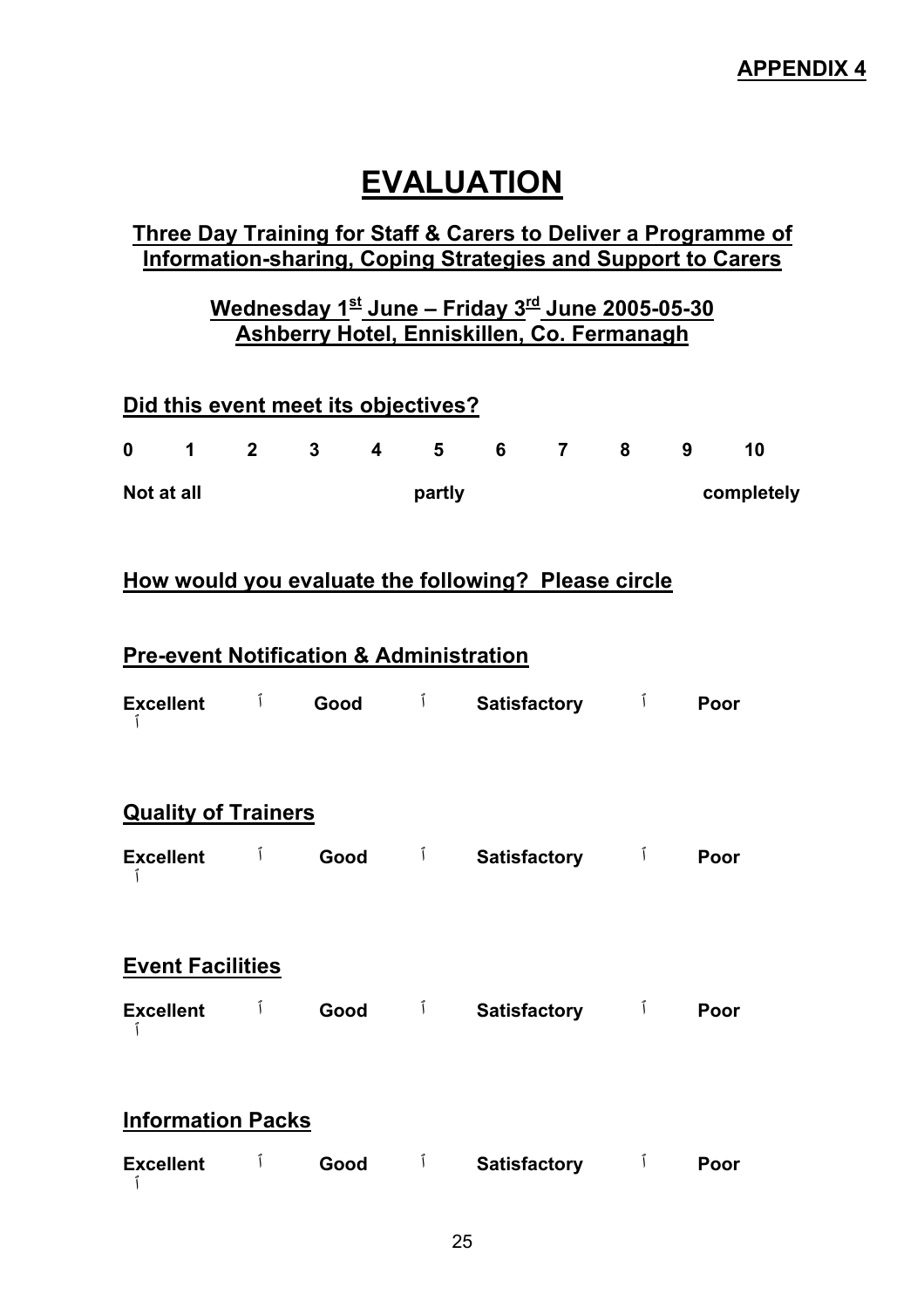# **Remarks Which parts of the Training did you find most useful?**

# **Which parts of the Training did you find least useful?**

**What follow up do you think would be useful to build on this Training Event?** 

**Any other comments:** 

**Thank You**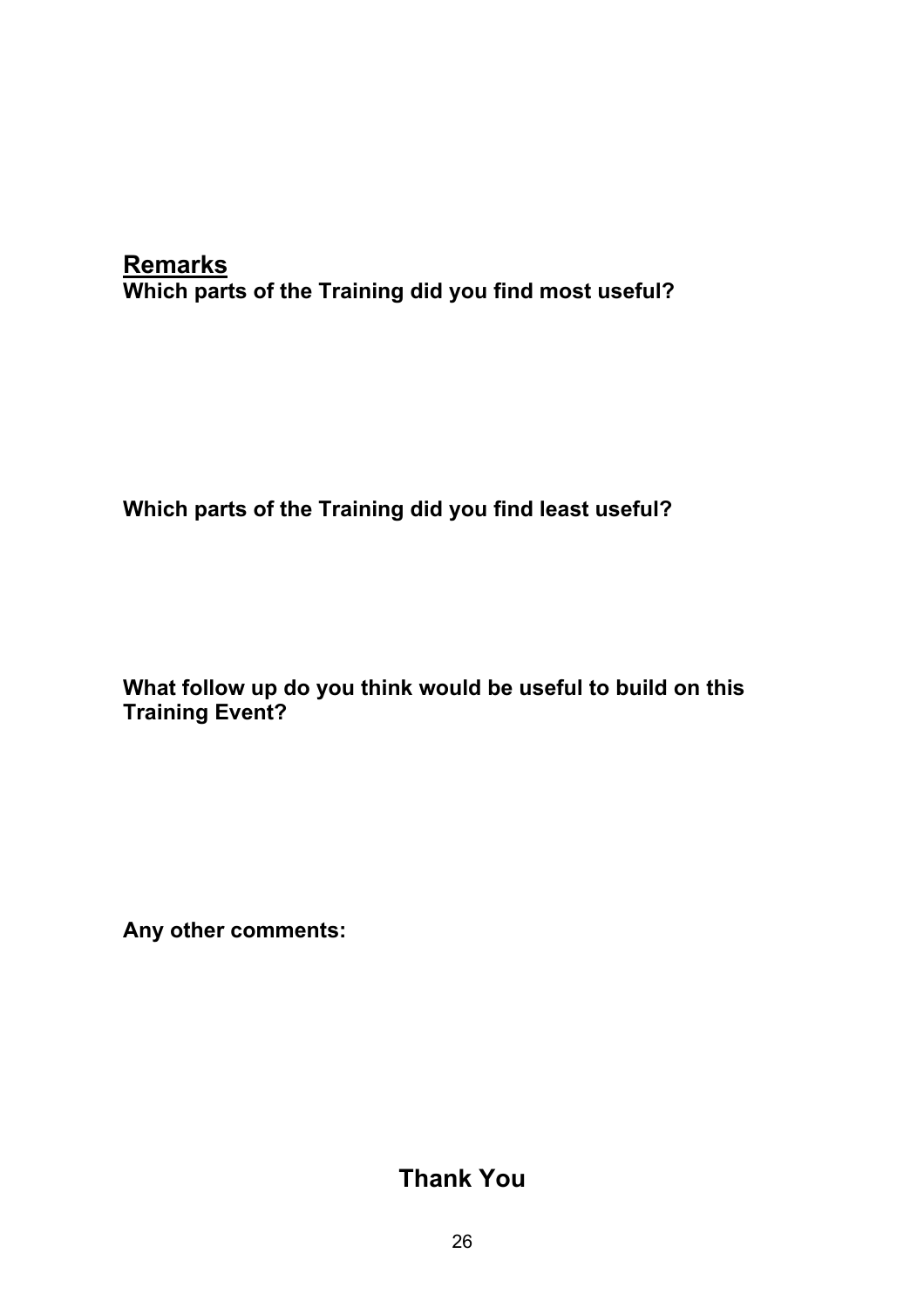# **APPENDIX 5**

#### **MERIDEN EVALUATION FORM**

### **CARING FOR CARERS FEEDBACK ON 3-DAY TRAINING, ENNISKILLEN, NORTHERN IRELAND.**

|   | <b>Content Comments</b>                                                             | <b>Present-</b><br>ation | <b>Comments</b>                                         | <b>Content</b> | <b>Written materials /</b><br><b>workbooks</b> | 3 key gains                                                                                                                             | Anything further to be covered /<br><b>General comments</b>                                        |
|---|-------------------------------------------------------------------------------------|--------------------------|---------------------------------------------------------|----------------|------------------------------------------------|-----------------------------------------------------------------------------------------------------------------------------------------|----------------------------------------------------------------------------------------------------|
|   | 3 Would like to have more<br>ltime on actual content of 11<br>weeks                 |                          | 4 Valued Peter's input<br>greatly. Experts - all three. |                | 4 Clear and well<br>presented                  | a)Facilitation skills<br>b)Feedback skills<br>c)Confidence in co-working                                                                | More on 11-week content. Well<br>presented.                                                        |
| Δ |                                                                                     |                          |                                                         | 4              |                                                | a) Skills<br>b) Knowledge                                                                                                               | Overall course very relevant.                                                                      |
|   | 4The information taught was<br>informative and generated a<br>great deal of thought |                          | 4 Excellent presentation                                |                | 4 Superb presentation<br>of workbook           | a) Knowledge<br>b) Skills<br>c) Understanding of carers<br>needs.                                                                       | A really enjoyable experience. Role-<br>play, whilst challenging, were a great<br>learning milieu. |
| Δ |                                                                                     |                          |                                                         | $\overline{4}$ |                                                | a) Skills - Facilitating<br>b) Presentation                                                                                             | Video / DVD                                                                                        |
| Δ |                                                                                     |                          |                                                         | 4              |                                                | a) Awareness of family work<br>and early warning signs<br>b) problem solving skills<br>c) Awareness of other<br>services in Enniskillen |                                                                                                    |
|   |                                                                                     |                          |                                                         | 4              |                                                | a) A better understanding of<br>carer issues<br>b) Applied techniques -<br>problem solving<br>c) collaborative working                  | Family therapy sessions                                                                            |
| 3 |                                                                                     |                          |                                                         | 3              |                                                | a) Awareness of other<br>peoples problems.<br>b) Gained some self<br>confidence                                                         |                                                                                                    |
|   |                                                                                     |                          |                                                         | 4              |                                                | a) Information<br>b) Skills<br>c) Hope                                                                                                  | Not really.                                                                                        |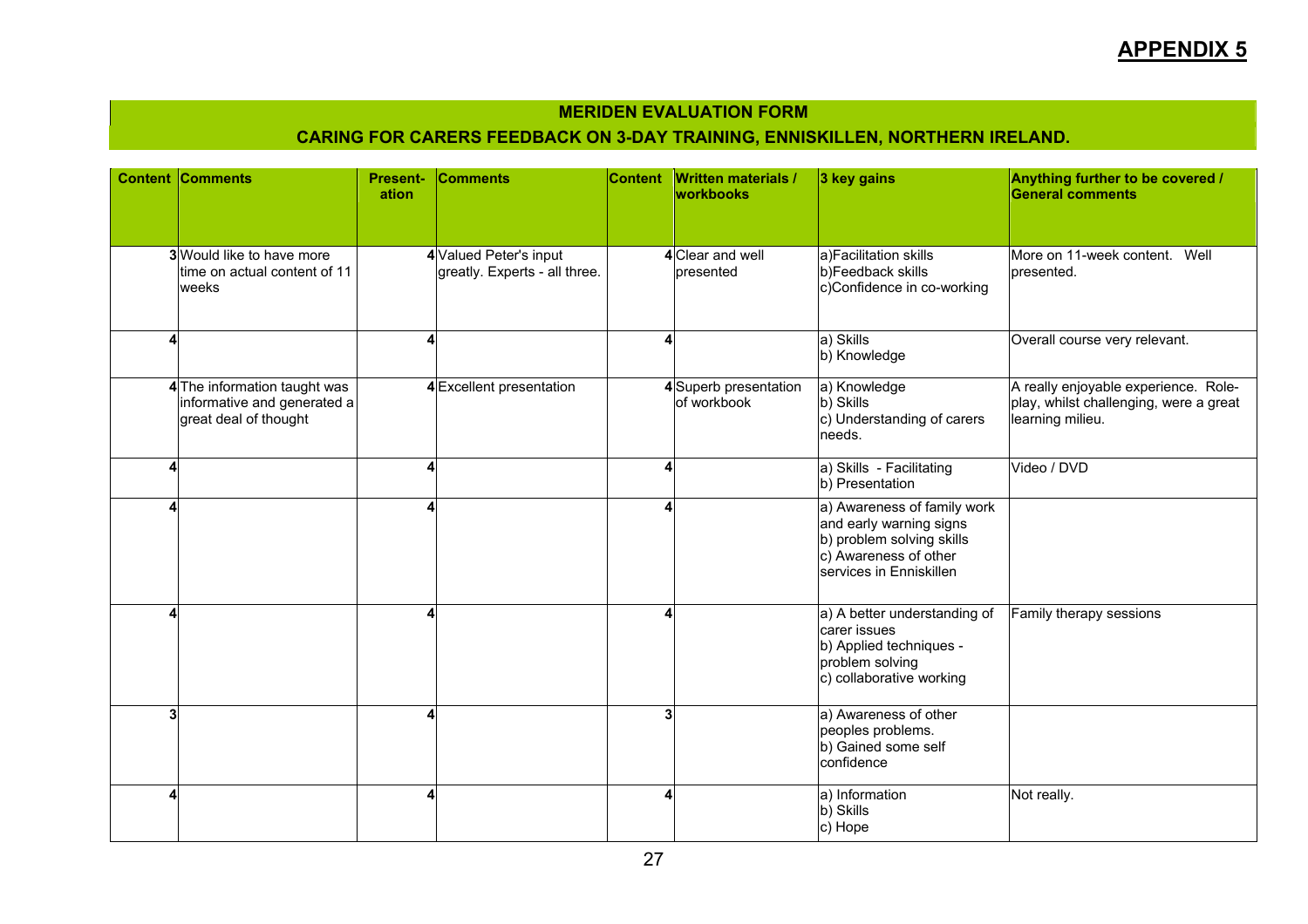|              |                            |                 |                           |               |                | a) Knowledge of service.                                                                                               | Not in the time we had.<br>No other                                                                                                                                                         |
|--------------|----------------------------|-----------------|---------------------------|---------------|----------------|------------------------------------------------------------------------------------------------------------------------|---------------------------------------------------------------------------------------------------------------------------------------------------------------------------------------------|
|              |                            |                 |                           |               |                | b) Skills in presentation.<br>c) Communication                                                                         | comments can think of.                                                                                                                                                                      |
|              | 4 Very appropriate content |                 | 4Good presentation skills |               | 4 Easy to read | a) Knowledge<br>b) Meeting very genuine<br>carers<br>c) Developing skills                                              | No. Very good course and really<br>enjoyed it. Thank you.                                                                                                                                   |
|              |                            |                 |                           |               |                | a) I was able to open up to<br>others<br>b) People listened to me.<br>c) Coping in a crowd.                            |                                                                                                                                                                                             |
|              |                            |                 |                           |               |                | a) Learning from carers first<br>hand.<br>b) Small group work / skills<br>based<br>c) Education material and<br>videos | Course would have been very<br>beneficial to be part / whole residential<br>to make full use of material given out<br>so first day re: study etc and apply in<br>workshops / training days. |
|              |                            |                 |                           |               |                | a) Empathy<br>b) Friendship<br>c) Knowledge                                                                            | How to get help when the person is<br>relapsing. No light yet.                                                                                                                              |
| Total - 50   |                            | Total - 52      |                           | Total: 51     |                |                                                                                                                        |                                                                                                                                                                                             |
| Average: 3.9 |                            | <b>Average:</b> | 4.                        | Average: 3.93 |                |                                                                                                                        |                                                                                                                                                                                             |

**13 People attended, 13 feedback forms received.** 

**RATING SCALE -** 

- **0** Very Poor / inadequate
- **1** Poor
- **2** Average / Acceptable
- **3** Good
- **4** Excellent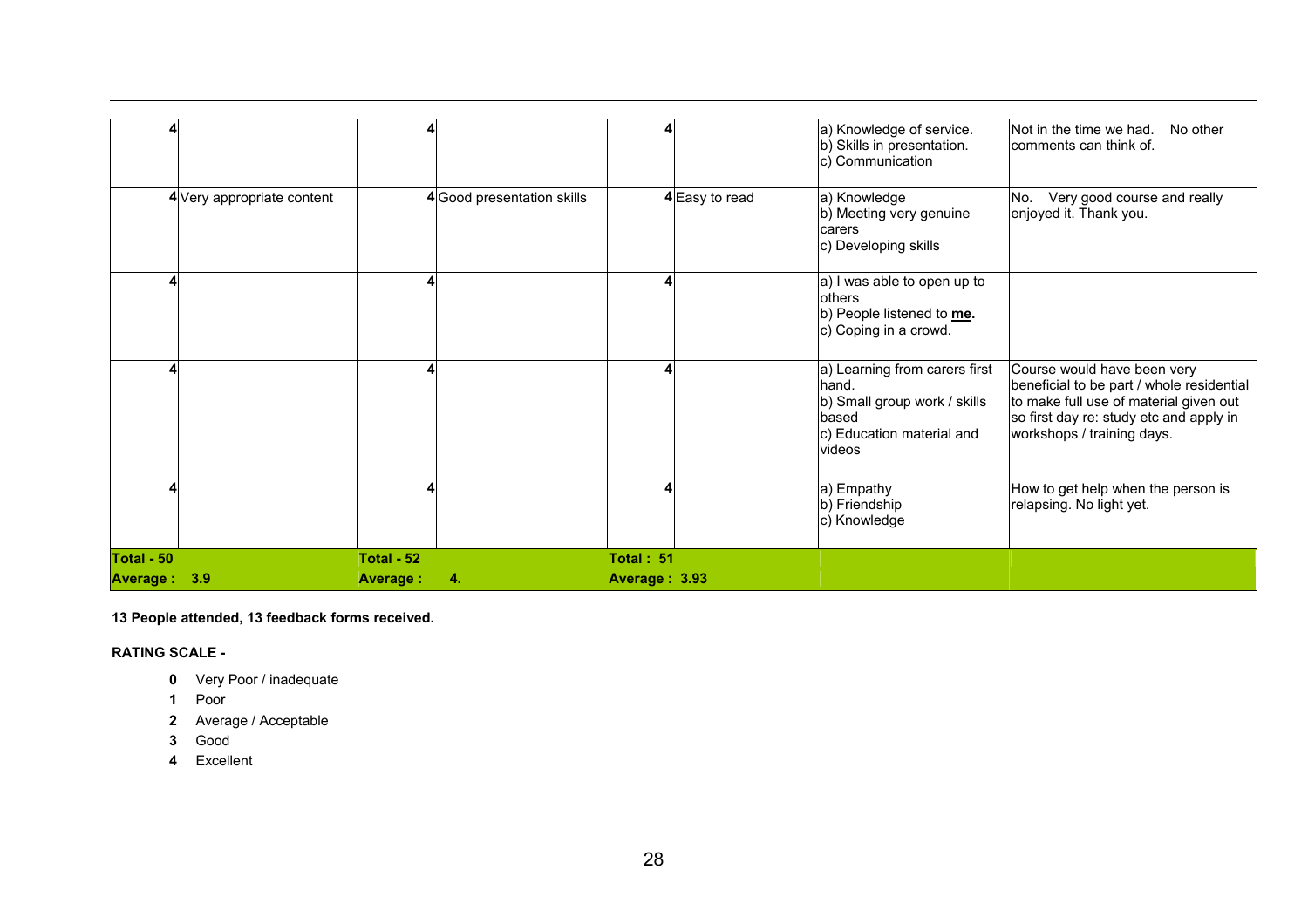









### **CARING FOR CARERS A Cross Border Approach**

# **EVALUATION**

### **Three Day training for Staff and Carers to deliver a programme of Information-sharing, Coping Strategies and Support to Carers**

13 people attended. 13 feedback forms received.

# **Did this event meet its objectives?**

Score  $0 - 10$ 

| Score 10 | 3             |
|----------|---------------|
| Score 9  | $\mathcal{P}$ |
| Score 8  | 3             |
| Score 7  | 1             |
| Unmarked |               |

# **How would you evaluate the following**

### **Pre-event Notification and Administration**

| 5             |
|---------------|
| 5             |
| 1             |
| $\mathcal{P}$ |
|               |

# **Quality of Trainers**

| Excellent    | 12 |
|--------------|----|
| Good         |    |
| Satisfactory | ŋ  |
| Poor         | n  |

# **Event Facilities**

| Excellent    | 2 |
|--------------|---|
| Good         | З |
| Satisfactory |   |
| Poor         |   |

# **Information Packs**

| Excellent | 11 |
|-----------|----|
| Good      | 2  |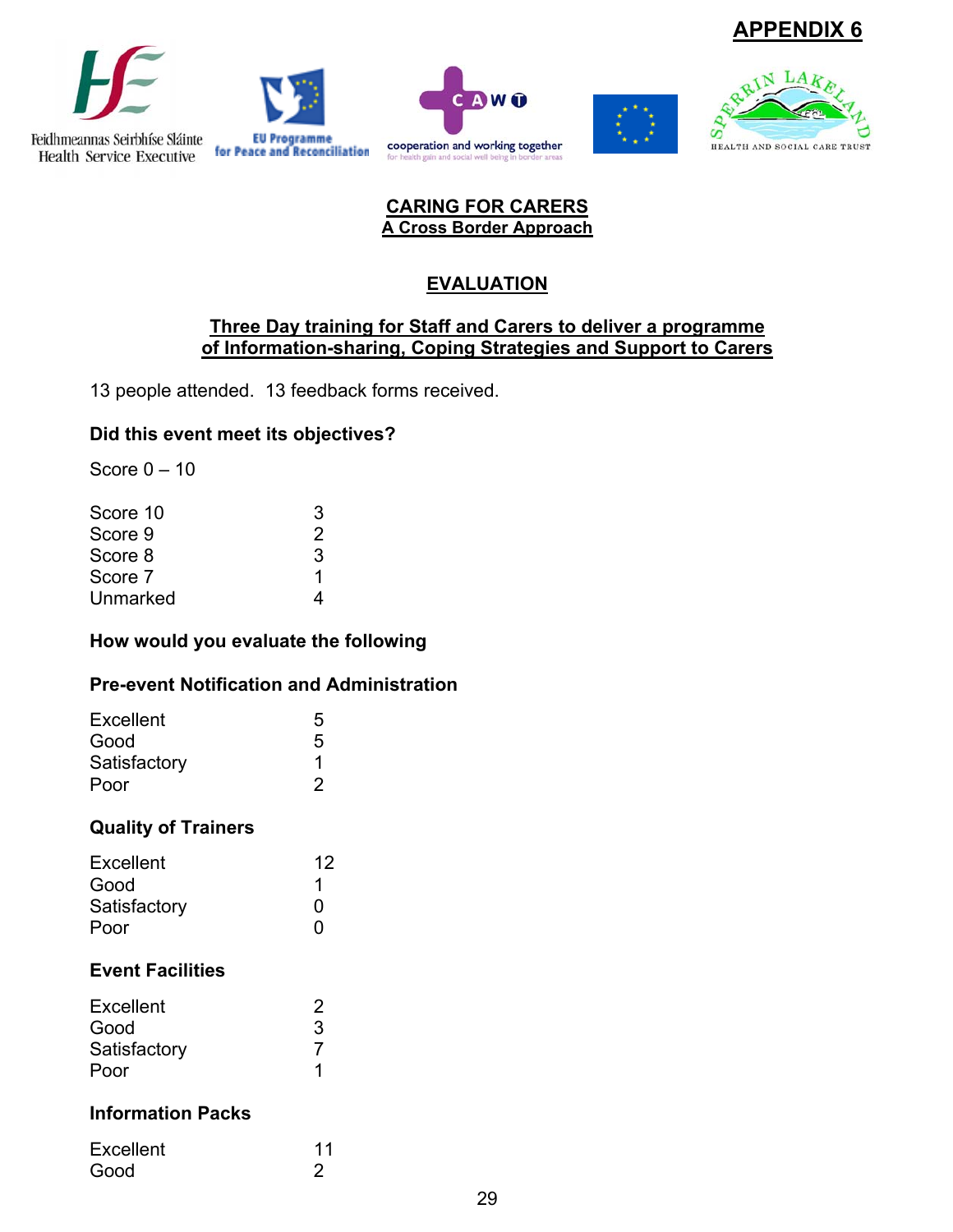# **Remarks**

Which parts of the Training were most useful?

- 1. Groupwork on facilitation skills / Problem solving / Family therapy input.
- 2. Factual information / Discussions within the group
- 3. Role-play scenarios / Video footage / Sharing experiences.
- 4. Small group sessions
- 5. Problem solving and hope and recovery.
- 6. Small groupwork / Information sharing / Carers experiences.
- 7. Small group role-play / Video / Observing the different presenters interacting with 'professionals'.
- 8. Problem solving and communication.
- 9. Working in small groups / Getting constructive feedback.
- 10. Coping skills.
- 11. Skills training / Manuals / Facilitators.
- 12. Facilitation skills.
- 13. No comments given.

### **Which parts of the training were least useful?**

- 1. No comment given.
- 2. All was useful. All information was relevant and appropriate.
- 3. I thought all aspects of the 3 days were educational and informative.
- 4. Evaluation forms.
- 5. No comments given.
- 6. None of it.
- 7. No comments given.
- 8. Cannot think of any.
- 9. It was all helpful.
- 10. It was all useful.
- 11. No comments given.
- 12. Venues, particularly for group exercises.
- 13. No comments given.

### **What follow up would be useful to build on this Training event?**

- 1. A follow up session in 2 months time. Link person (from training team) to act as mentor.
- 2. No comments given.
- 3. When the programme starts it would be useful if course facilitators could offer review / supervision programme facilitators
- 4. Refresher courses 3 x monthly.
- 5. As proposed 2 follow-up days.
- 6. Family training over a longer timeframe than 3 days.
- 7. No comments given.
- 8. That we would come back after running our individual groups and share pro's and con's.
- 9. Refresher course at some stage if we continue to deliver or facilitate meetings.
- 10. Meeting with trainers again maybe a refresher day.
- 11. No comments given.
- 12. Supervise and evaluation of delivery of first programme.
- 13. Check back meetings with trainers.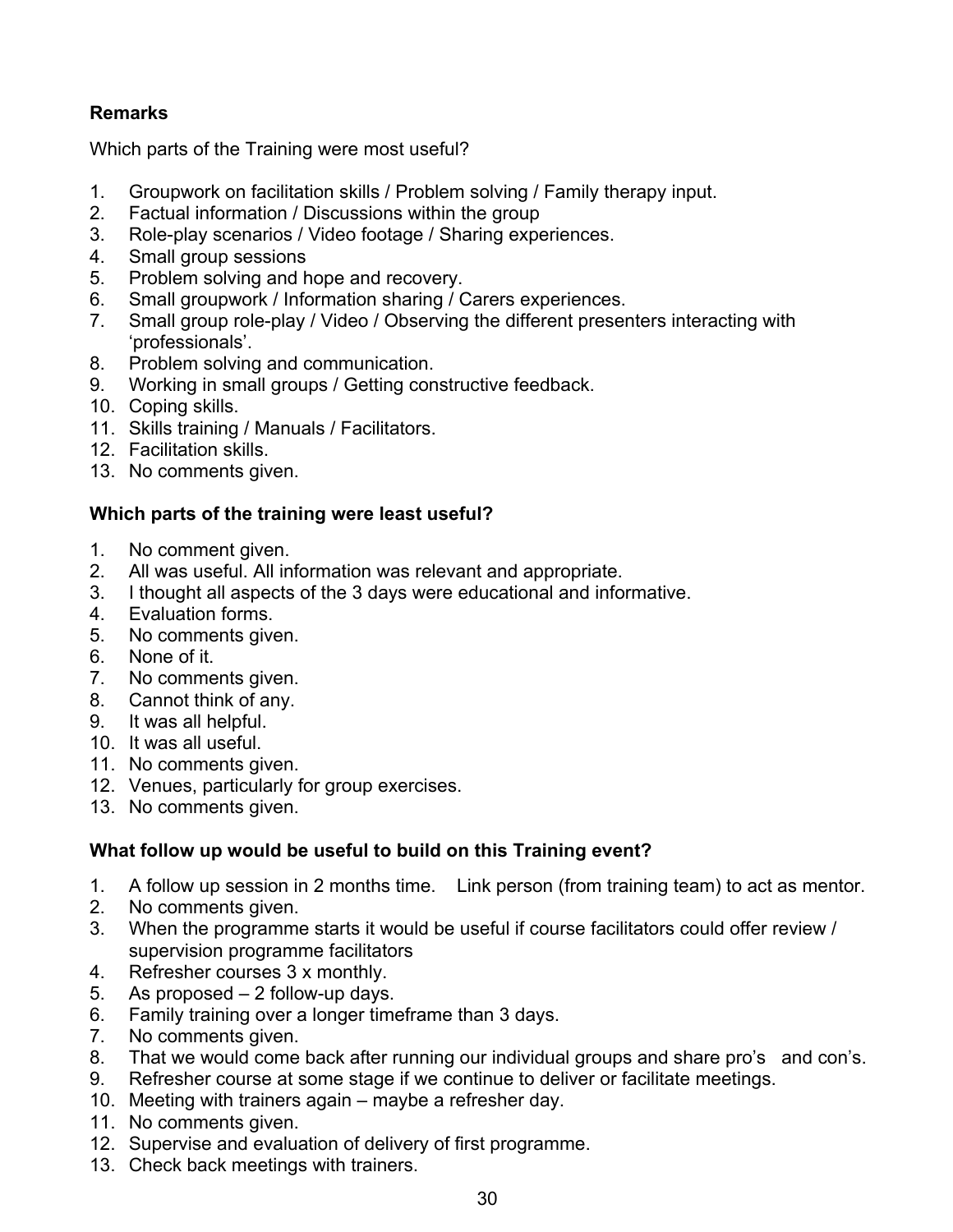### **Any Other Comments**

- 1. No comments given.
- 2. No comments given.
- 3. I think the programme has the potential to benefit carers immensely. The humour incorporated into the 3 days by the facilitators enhanced the enjoyment of the course.
- 4. Course on video / DVD.
- 5. Not sure about the formation of the groups at the end of the programme.
- 6. Thank you. It's been excellent, informative, inspiring and enthusiastic. Thank you.
- 7. No comments given.
- 8. Thank you.
- 9. Enjoyed the course the infectious enthusiasm of trainers, the professional experience of Gráinne, the caring approach of Peter and the vitality of Steve.
- 10. Very enjoyable 3 days. Excellent. Thank you.
- 11. No comments given.
- 12. No comments given.
- 13. Excellent course.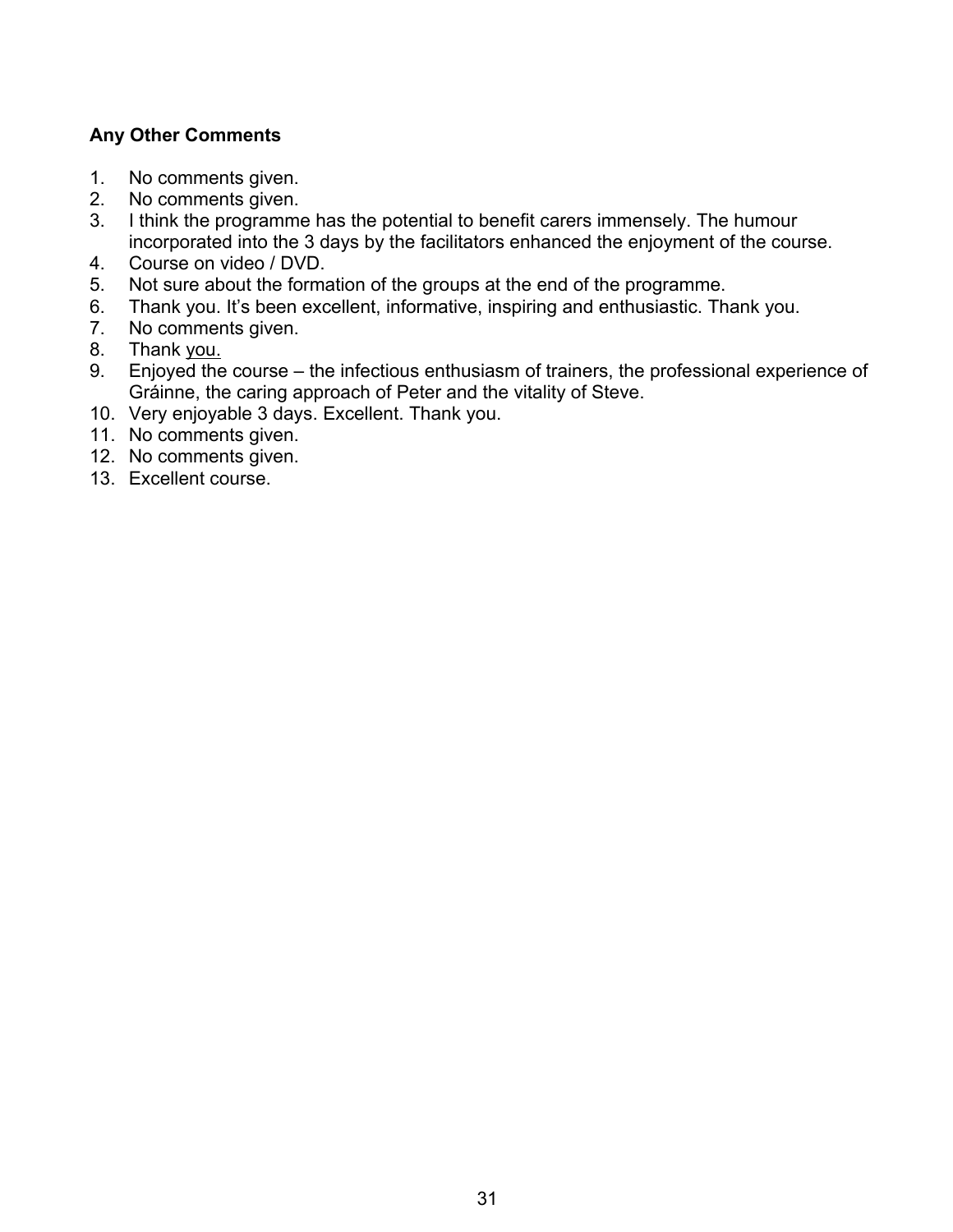# **EVALUATION OF CARING FOR CARERS PROGRAMME CONSENT FORM**

I ------------------------------- hereby consent to taking part in the evaluation of the 11-week support programme that I am attending. The purpose of the evaluation has been explained to me by ------------------------------- who is one of the facilitators on the programme, and I have been given a leaflet explaining the content of the programme. I understand that the evaluation of the programme is one of the requirements laid down by the European Union who provide funding.

The evaluation will consist of filling out a number of questionnaires relating to my caring role at the beginning and end of the programme, and at follow up. I understand that I will not be identified by name on these questionnaires, and nothing that could identify me or my family will be included in the report on the evaluation.

The analysis of the questionnaires will be conducted by two psychologists who are bound by professional codes of conduct.

| Name: -------------------------<br>(Please print)  | Signed: ------------------------ | Date: ----------- |
|----------------------------------------------------|----------------------------------|-------------------|
| Witnessed by                                       |                                  |                   |
| Name: --------------------------<br>(Please print) | Signed: ------------------------ | Date: ----------- |

I confirm that I have explained the evaluation above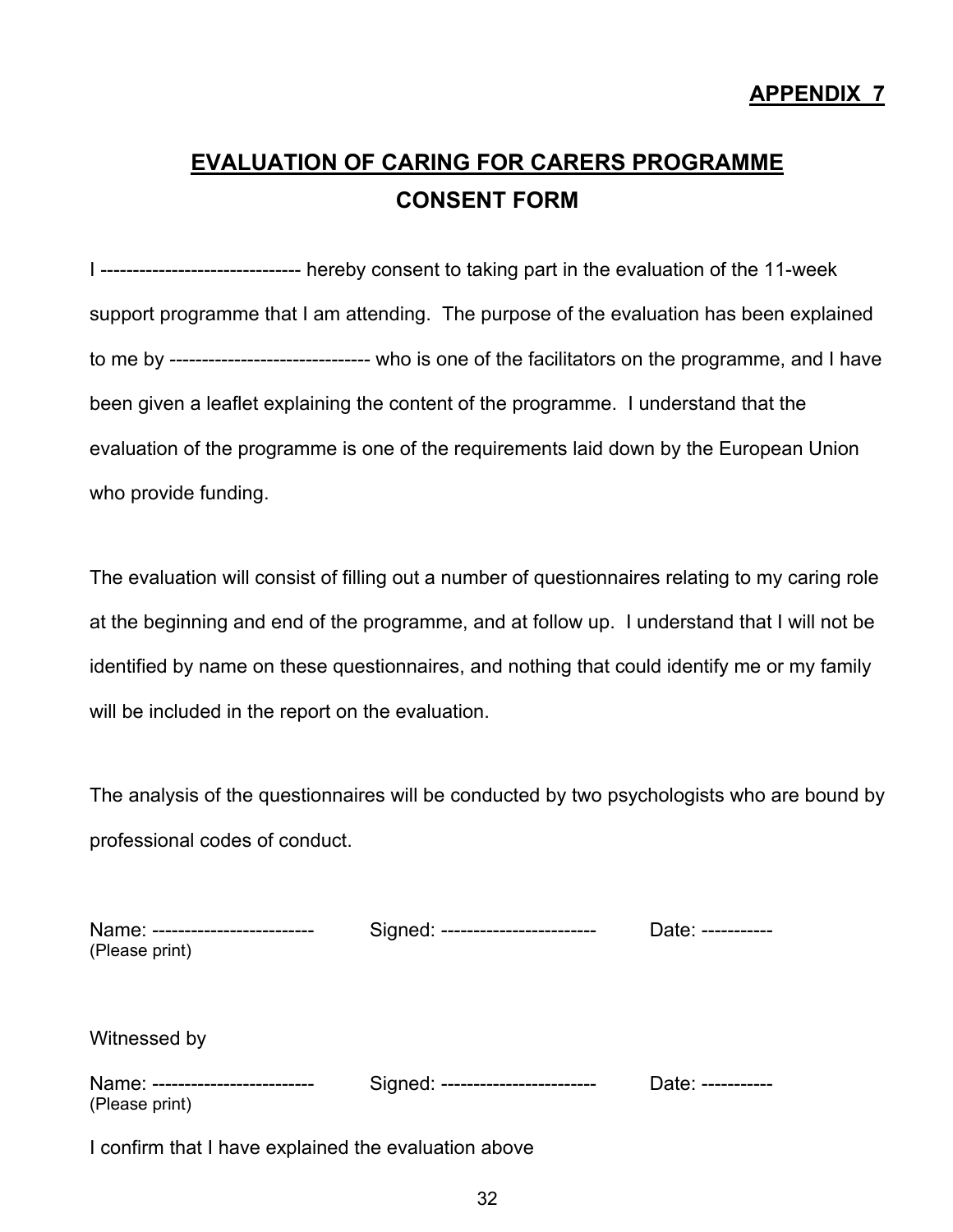# **CARING FOR CARERS PROGRAMME**

# **BACKGROUND QUESTIONNAIRE**

| Number:                                                                                     | Age:                                                                               | Sex: |  |  |  |  |
|---------------------------------------------------------------------------------------------|------------------------------------------------------------------------------------|------|--|--|--|--|
| TIME:                                                                                       | <b>PRE-COURSE</b>                                                                  |      |  |  |  |  |
| brother)?                                                                                   | What is your relationship with person with the mental health problem (e.g. mother, |      |  |  |  |  |
|                                                                                             | For how many years has your relative been unwell?                                  |      |  |  |  |  |
|                                                                                             | What is the nature of their mental health problem?                                 |      |  |  |  |  |
|                                                                                             |                                                                                    |      |  |  |  |  |
|                                                                                             | Have they been given a diagnosis? If so, what is it?                               |      |  |  |  |  |
| Apart from the person with the mental health problem, how many people are in the<br>family? |                                                                                    |      |  |  |  |  |
|                                                                                             | Is your relative currently living with you?                                        |      |  |  |  |  |
|                                                                                             | Is your relative currently in contact with mental health services?                 |      |  |  |  |  |
|                                                                                             | Do you have a contact person in the mental health services?                        |      |  |  |  |  |
|                                                                                             |                                                                                    |      |  |  |  |  |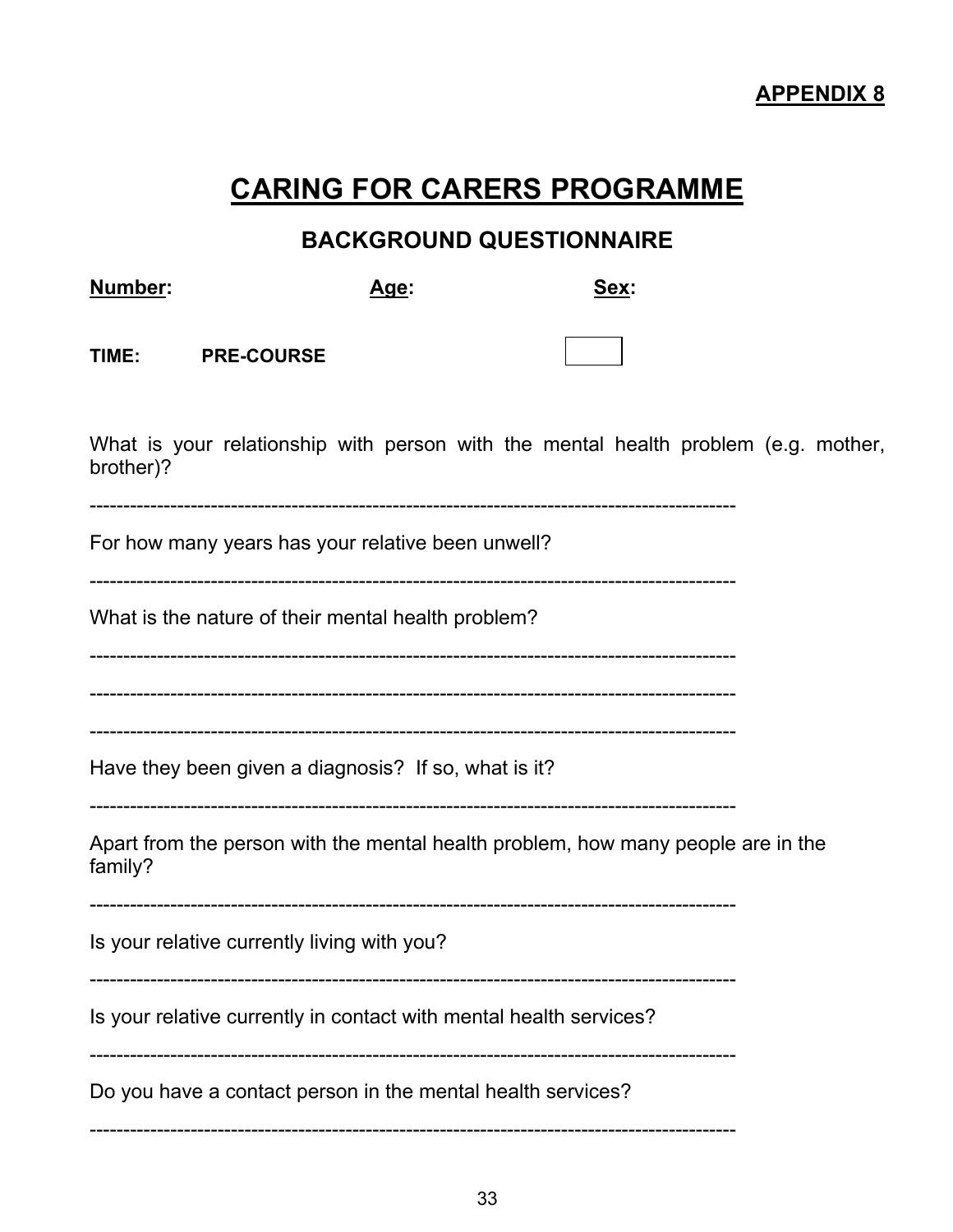# **EVALUATION**

## **11 WEEK TRAINING PROGRAMME FOR CARERS OF PEOPLE EXPERIENCING MENTAL HEALTH DIFFICULTIES IN INFORMATION-SHARING, COPING STRATEGIES & SUPPORT**

# **June – October 2005**

# **The Market House, Blacklion, Co. Cavan**

| Did this event meet its objectives?                 |                |      |                         |                |                     |                     |                         |                |            |        |
|-----------------------------------------------------|----------------|------|-------------------------|----------------|---------------------|---------------------|-------------------------|----------------|------------|--------|
| 0<br>$\mathbf{1}$                                   | $\overline{2}$ | 3    | $\overline{\mathbf{4}}$ | 5              | 6                   | $\overline{7}$      | $\overline{\mathbf{8}}$ | 9              | 10         |        |
| Not at all                                          |                |      |                         | partly         |                     |                     |                         |                | completely |        |
|                                                     |                |      |                         |                |                     |                     |                         |                |            |        |
| How would you evaluate the following? Please circle |                |      |                         |                |                     |                     |                         |                |            |        |
| <b>Pre-event Notification &amp; Administration</b>  |                |      |                         |                |                     |                     |                         |                |            |        |
| <b>Excellent</b>                                    | Ĩ              | Good |                         | $\mathfrak{f}$ |                     | <b>Satisfactory</b> |                         | $\mathfrak{f}$ | Poor       | Ĩ      |
| <b>Event Facilities</b>                             |                |      |                         |                |                     |                     |                         |                |            |        |
| <b>Excellent</b>                                    | Ĩ              | Good |                         | $\mathcal{I}$  |                     | <b>Satisfactory</b> |                         | $\int$         | Poor       | Ĩ      |
| <b>Quality of Trainers</b>                          |                |      |                         |                |                     |                     |                         |                |            |        |
| <b>Excellent</b>                                    | Ĩ              | Good |                         | $\mathcal{I}$  |                     | <b>Satisfactory</b> |                         | $\int$         | Poor       | Ĩ      |
| <b>Presentations &amp; Handouts</b>                 |                |      |                         |                |                     |                     |                         |                |            |        |
| <b>Excellent</b>                                    | Ĩ              | Good |                         | $\mathcal{I}$  |                     | <b>Satisfactory</b> |                         | $\int$         | Poor       | $\Box$ |
| <b>Outside Speakers</b>                             |                |      |                         |                |                     |                     |                         |                |            |        |
| <b>Excellent</b>                                    | $\Box$         | Good |                         | $\Box$         | <b>Satisfactory</b> |                     | $\Box$                  |                | Poor       | $\Box$ |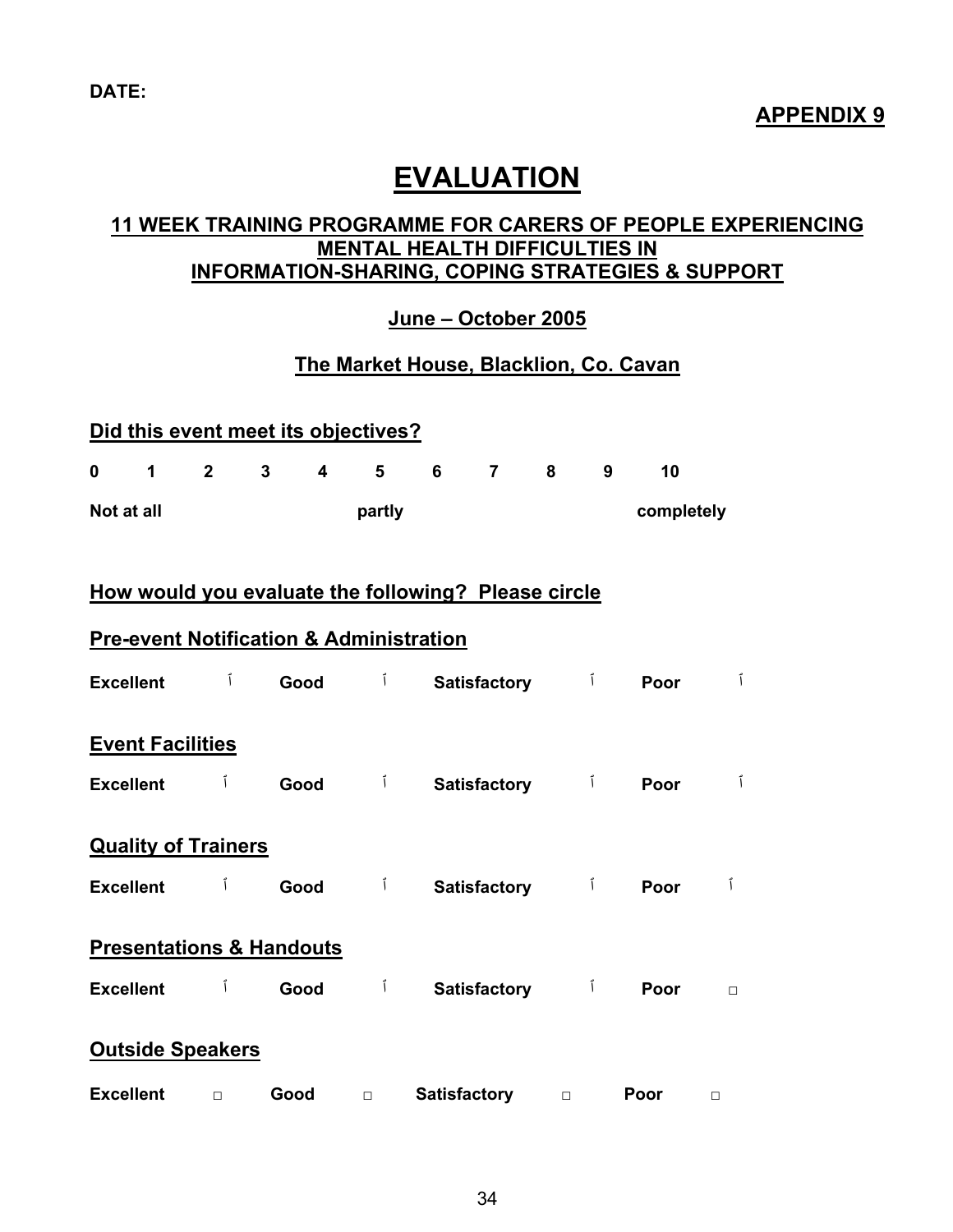# **Content of Training Course**

| <b>Excellent</b> |  | Good |  | <b>Satisfactory</b> |  | Poor |  |
|------------------|--|------|--|---------------------|--|------|--|
|------------------|--|------|--|---------------------|--|------|--|

**Remarks Which parts of the Training did you find most useful?** 

**Which parts of the Training did you find least useful?** 

**What follow up do you think would be useful to build on this Training Event?** 

**Any other comments:** 

**Thank You**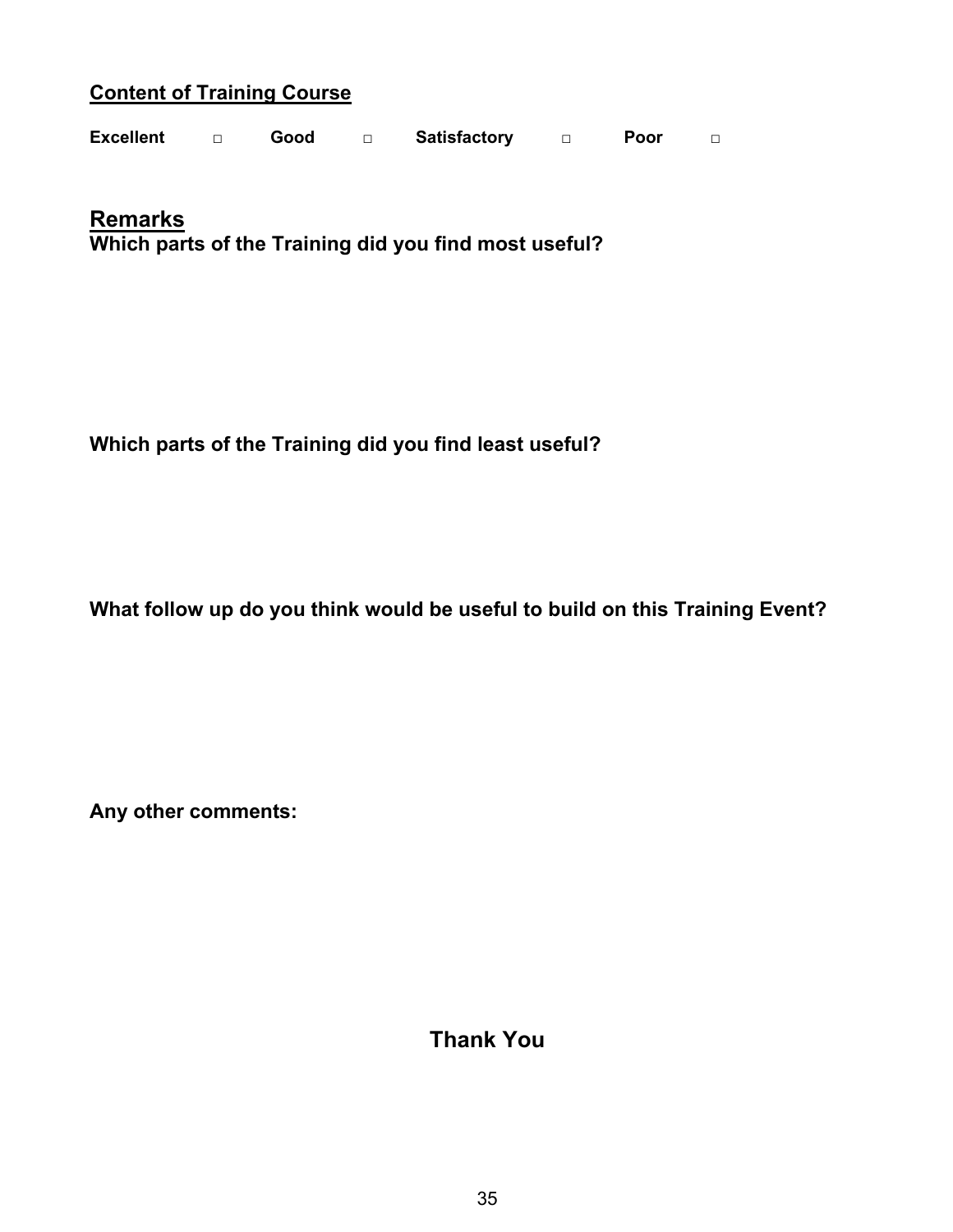### **Caring for Carers Feedback on 11 Week Programme of Group Sessions**

We would like to hear your views on the group sessions you attended. Please feel free to make any general comments on areas we may not have covered.

1. What are your views on the number of sessions held?

| Do you think there were: | <b>TOO MANY</b>   |  |
|--------------------------|-------------------|--|
|                          | <b>TOO FEW</b>    |  |
|                          | <b>JUST RIGHT</b> |  |

General comments on number of sessions:

2. What are your views on the length of each individual session?

| Do you think they were: | NOT LONG ENOUGH   |  |
|-------------------------|-------------------|--|
|                         | <b>TOO LONG</b>   |  |
|                         | <b>JUST RIGHT</b> |  |

General comments on length of sessions:

3. What are your views on the number of people in the group?

| <b>TOO MANY</b>   |  |
|-------------------|--|
| <b>TOO FEW</b>    |  |
| <b>JUST RIGHT</b> |  |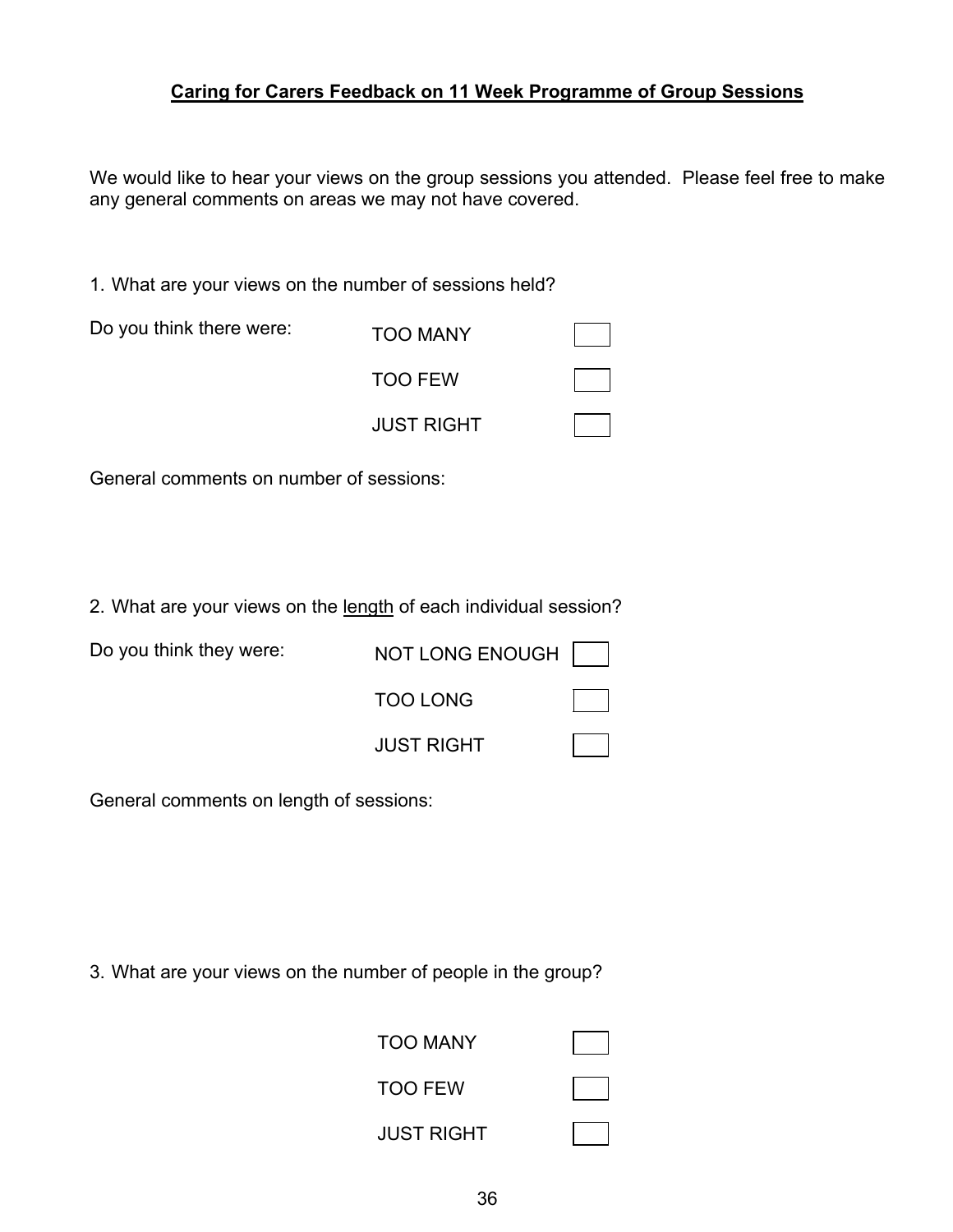| 4. Did you find the following presentation methods useful?                        |                         | Yes | No |
|-----------------------------------------------------------------------------------|-------------------------|-----|----|
| Handouts                                                                          |                         |     |    |
| Working with other people in the group                                            |                         |     |    |
| Style of presenters                                                               |                         |     |    |
| Please mention any other presentation methods which you would have found helpful. |                         |     |    |
|                                                                                   |                         |     |    |
|                                                                                   |                         |     |    |
|                                                                                   |                         |     |    |
| 5. Was the content of the sessions appropriate to your situation?                 |                         |     |    |
| Yes<br>No                                                                         |                         |     |    |
|                                                                                   |                         |     |    |
| 6. Was the content pitched at an appropriate level?                               |                         |     |    |
|                                                                                   | DIFFICULT TO UNDERSTAND |     |    |
|                                                                                   | <b>TOO BASIC</b>        |     |    |
|                                                                                   | <b>JUST RIGHT</b>       |     |    |
|                                                                                   |                         |     |    |
| 7. Was the amount of information provided                                         |                         |     |    |
|                                                                                   | <b>TOO MUCH</b>         |     |    |
|                                                                                   | <b>TOO LITTLE</b>       |     |    |
|                                                                                   | <b>JUST RIGHT</b>       |     |    |
|                                                                                   |                         |     |    |

General comments on the topics covered in the group sessions: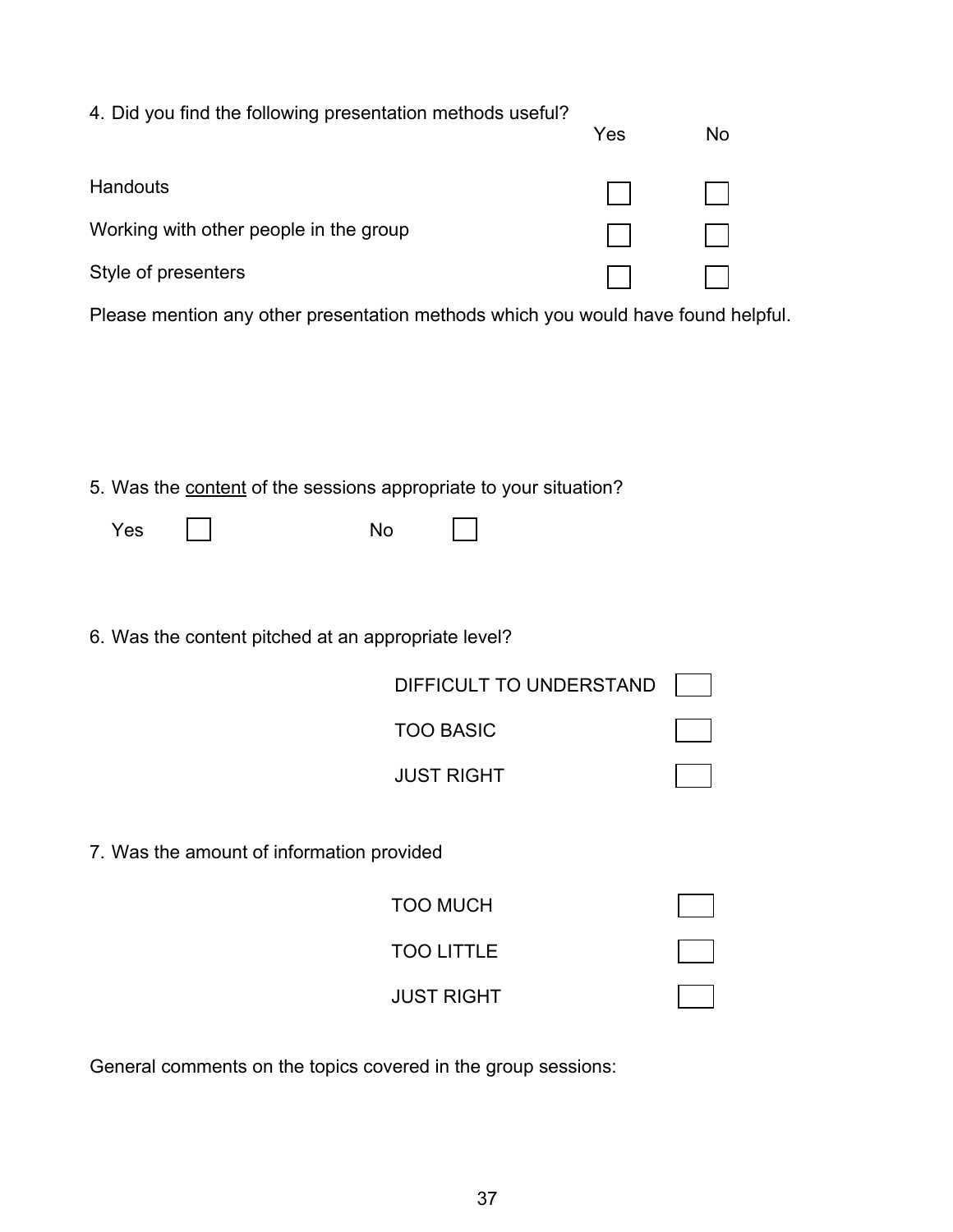Should anything else have been included?

# 8. What do you think was most helpful about being in the group?

Please rate points (a) to (g) below from 1 to 7

 $1 =$  most useful  $7 =$  least useful

a) Being able to talk to other people about my experiences

b) Having time to think about the issues/problems I face

c) Practical advice from group facilitators

d) Meeting other people with similar experiences/difficulties

e) Skills learned about how to handle situations differently

f) Finding out its OK to feel the way I do

g) Finding out I have been doing the right things all along

Other - please describe

9. Of the different elements of the educational and skills-based programme, please rank the various components in terms of which you feel will be most useful to you, with 1 being most useful, 2 next most useful etc.

| Information on mental health difficulties |  |
|-------------------------------------------|--|
| Relapse management and coping with crises |  |
| Communication skills                      |  |
| Problem solving                           |  |
| The model of recovery and hope            |  |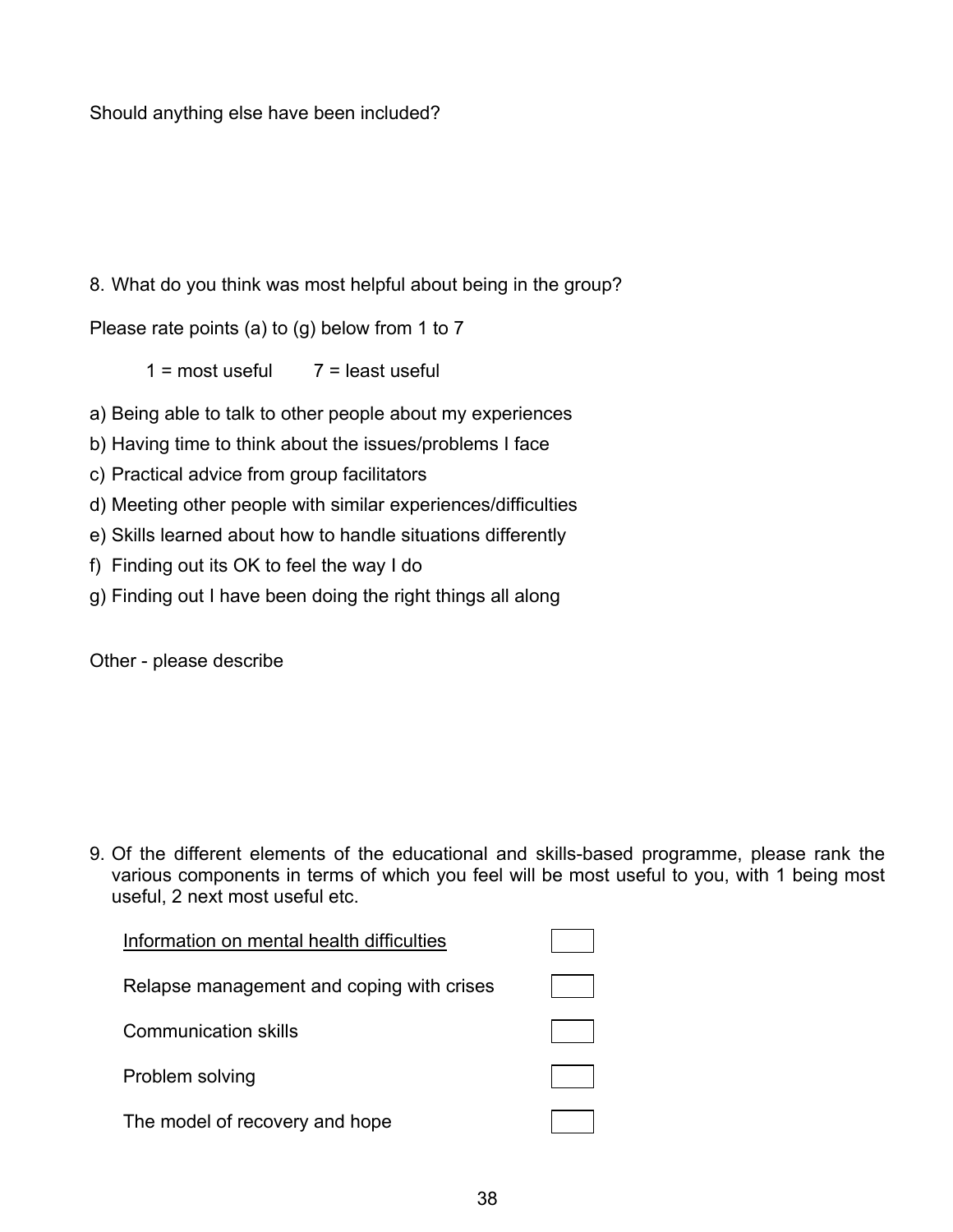9. What have you learned most from being in the group?

10. How do you think what you learned will change the way in which you deal with situations?

11. Any other general comments about the group which you would like to make?

12. Are there any comments you would like to make about the venue?

13. Are there any comments you would like to make in relation to transport arrangements for getting to the venue?

Name: **………………………………………** Date: **………………………………………**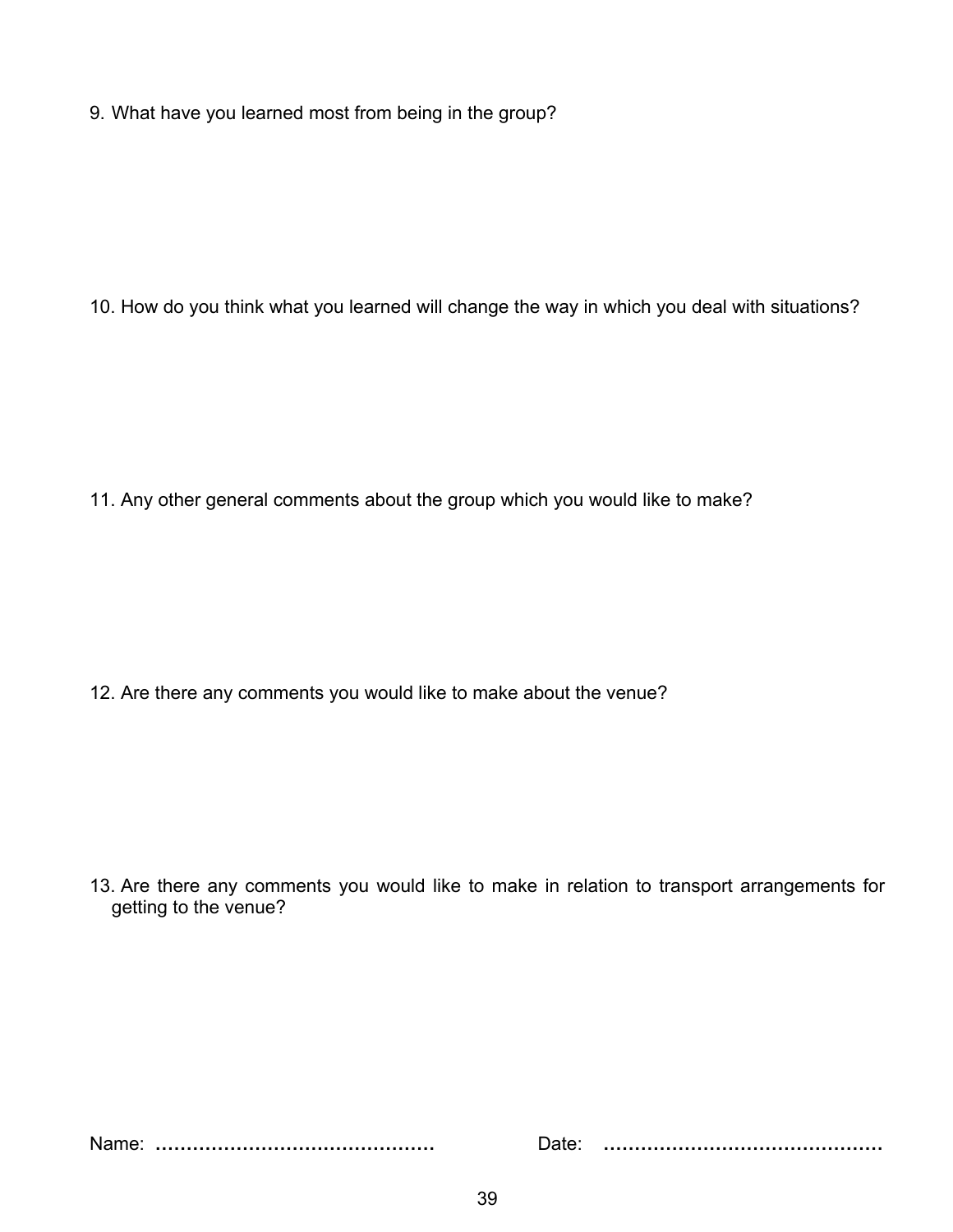Health Services Evaluation Department Department of Psychiatry National Institute of Health Medical School Rome **Second University of Naples** 

# **FCQ**

# FAMILY COPING QUESTIONNAIRE

*This questionnaire addresses your behaviour in relation to problems linked to the situation of .......................... (referred to as S in the questionnaire) during the past two months.* 

All information will remain strictly confidential and will be covered by the rules applying to professional conduct.

Note to researcher: please stay with the relative while this questionnaire is being filled in.

September 1997 edition

*Do not write in this space* 

| Centre No.         |          |                |            |  |
|--------------------|----------|----------------|------------|--|
| Case No.           |          |                |            |  |
| File No.           |          |                |            |  |
| Date               |          |                |            |  |
| (day/month/year)   |          |                |            |  |
| Researcher's code  |          |                |            |  |
| Time of assessment |          | $\overline{2}$ |            |  |
|                    | baseline |                | one year   |  |
|                    |          |                | follow up. |  |
| Key-relative       |          |                | 2          |  |
|                    |          |                |            |  |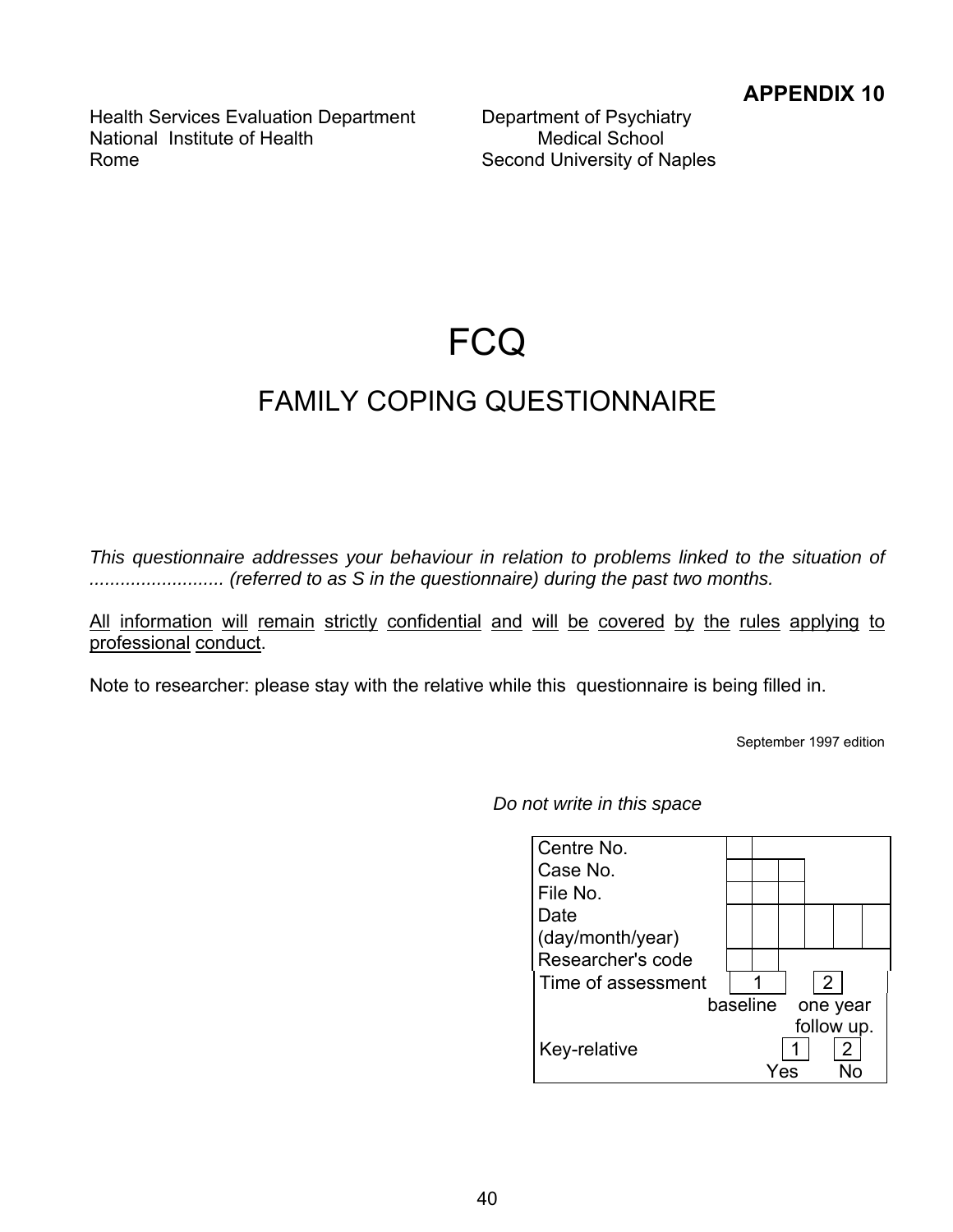*For each question, please mark the box above the answer that best fits your situation. Remember, you are rating your own behaviour, not that of S.* 

*For some questions, the answer "7 Not applicable", is foreseen, because the situation described in the question may have never occurred. Please, use this answer where appropriate.*

1) IN THE PAST TWO MONTHS, I TRIED TO ASK FOR GUIDANCE ON HOW TO BEHAVE TOWARDS S.

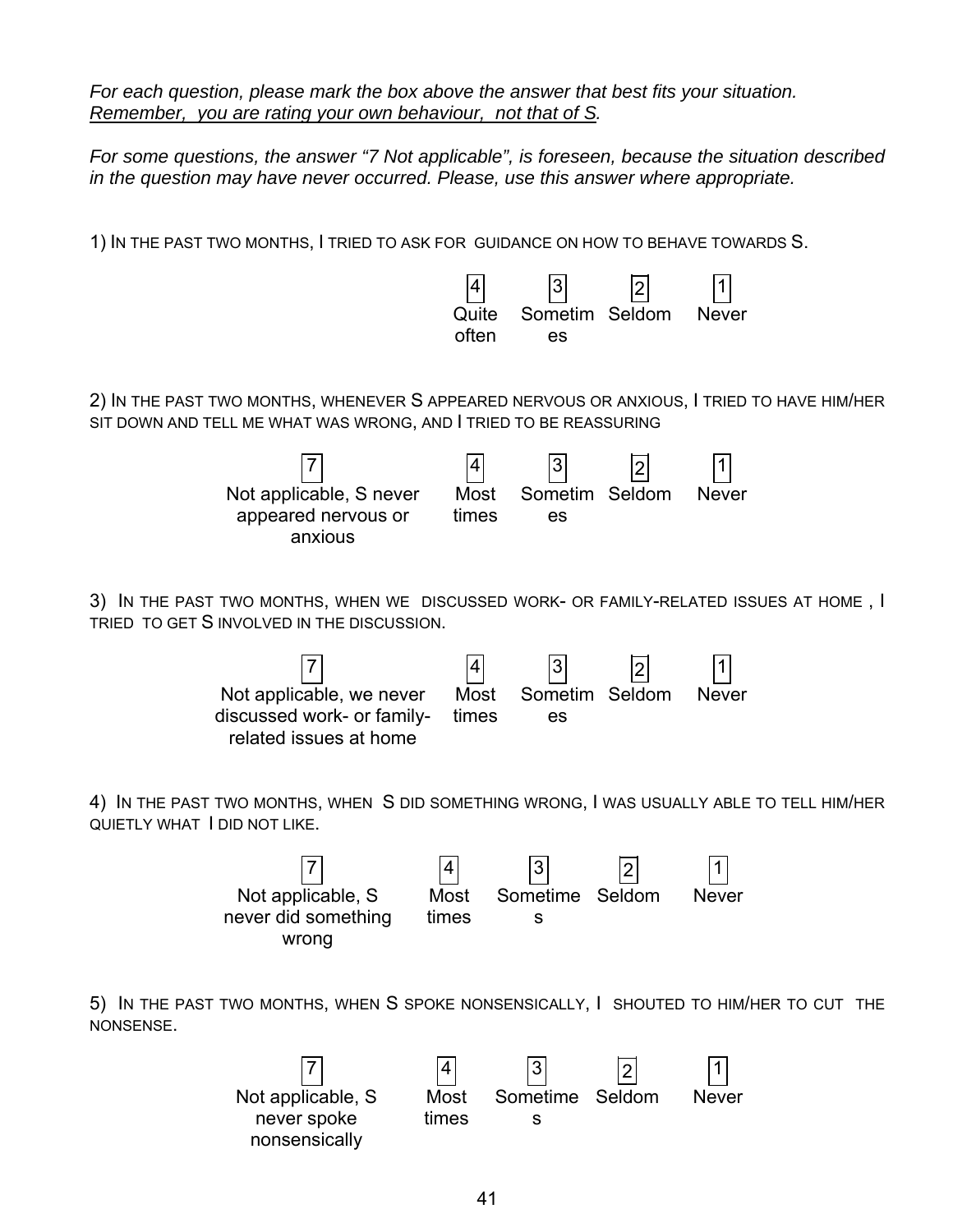6) IN THE PAST TWO MONTHS, WHEN S DID SOMETHING I LIKED, I TOLD HIM/HER I WAS PLEASED AND/OR SAID THANK YOU.



9) IN THE PAST TWO MONTHS, I PRAISED S WHEN I SAW THAT HE/SHE LOOKED AFTER HIS/HER DRESS OR APPEARANCE.



10) IN THE PAST TWO MONTHS, THERE WERE OTHER IMPORTANT THINGS IN MY LIFE BESIDES S'S SITUATION.

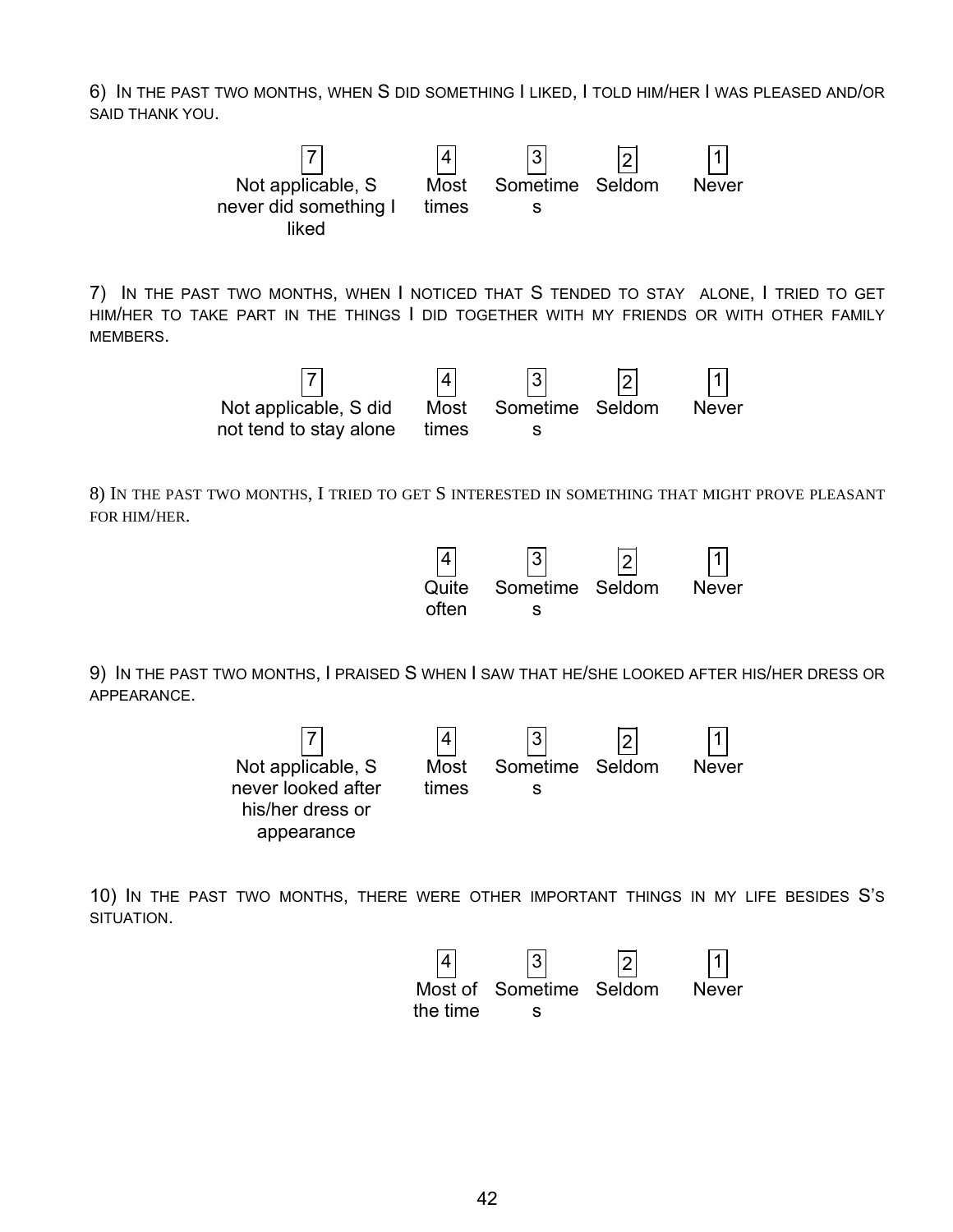11) IN THE PAST TWO MONTHS, WHEN S DID SOMETHING WRONG, I TOLD HIM/HER -WITHOUT RAISING MY VOICE - HOW I WOULD LIKE HIM/HER TO BEHAVE NEXT TIME.



16) IN THE PAST TWO MONTHS, I FELT THAT I HAD NO ENERGY LEFT TO RESPOND AND THAT I WAS JUST WAITING FOR EVENTS TO HAPPEN.

s

often

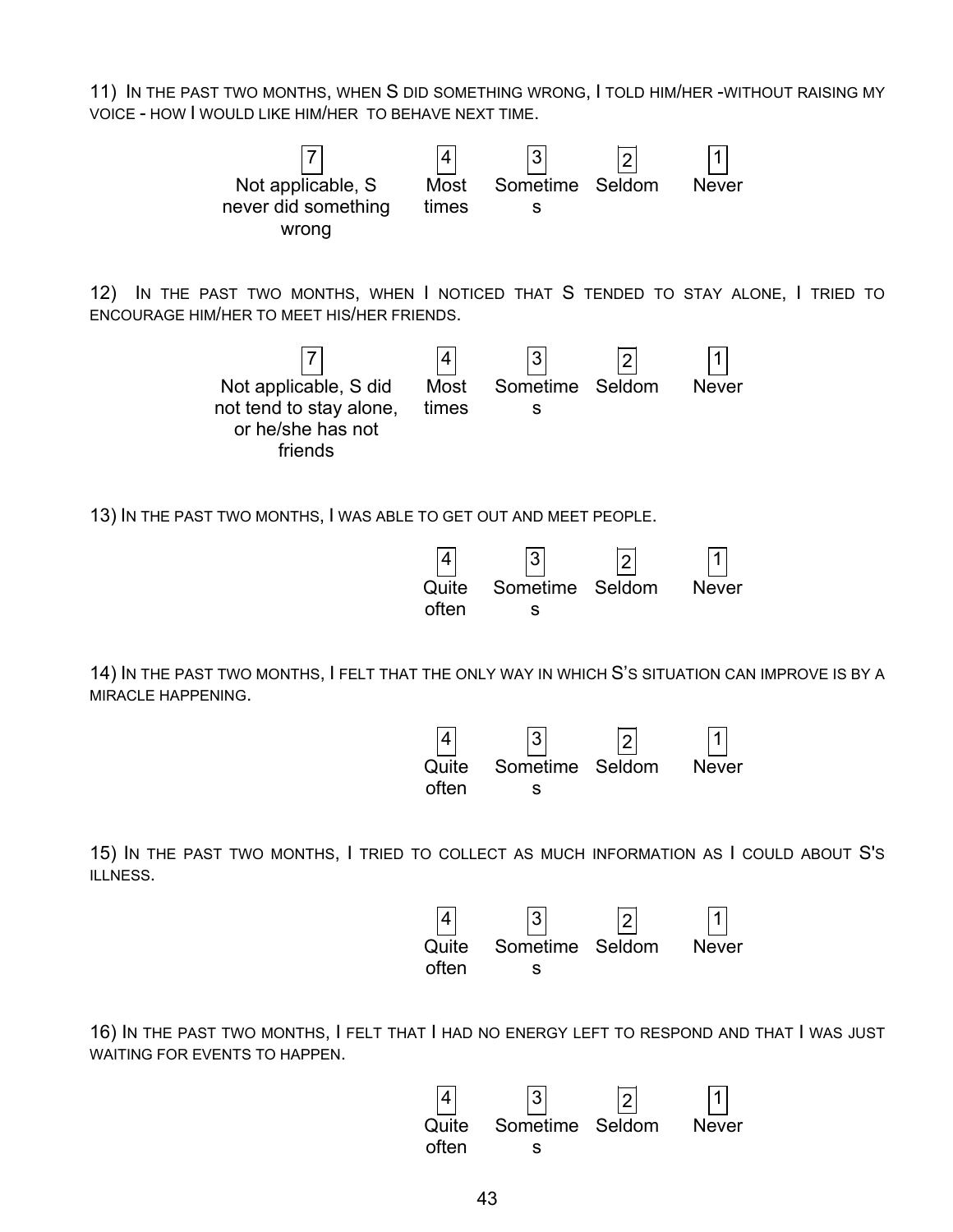17) IN THE PAST TWO MONTHS, I HAD TIME TO THINK OF MY OWN NEEDS OR INTERESTS.

|                         |                                                                                            | 4<br>Most days           | 3<br>Some<br>days          | $\overline{2}$<br>Seldom | <b>Never</b> |  |
|-------------------------|--------------------------------------------------------------------------------------------|--------------------------|----------------------------|--------------------------|--------------|--|
|                         | 18) IN THE PAST TWO MONTHS, I HAVE FELT THAT S'S SITUATION WILL DEFINITELY GET WORSE.      |                          |                            |                          |              |  |
|                         |                                                                                            | 4<br>Quite<br>often      | Sometime<br>s              | $\overline{2}$<br>Seldom | <b>Never</b> |  |
| MYSELF.                 | 19) IN THE PAST TWO MONTHS, I MANAGED TO KEEP AWAY FROM S AND TAKE TIME AND SPACE TO       |                          |                            |                          |              |  |
|                         |                                                                                            | 4<br>Most days           | $\sqrt{3}$<br>Some<br>days | $\overline{2}$<br>Seldom | <b>Never</b> |  |
|                         | 20) IN THE PAST TWO MONTHS, I AVOIDED STAYING ALONE IN S'S COMPANY.                        |                          |                            |                          |              |  |
|                         |                                                                                            | 4<br>Most of<br>the time | Sometime<br>s              | Seldom                   | <b>Never</b> |  |
|                         | 21) IN THE PAST TWO MONTHS, I THOUGHT OF MOVING HOUSE, BECAUSE OF S'S PROBLEMS.            |                          |                            |                          |              |  |
|                         |                                                                                            | 4<br>Quite<br>often      | 3<br>Sometime<br>S         | $\overline{2}$<br>Seldom | <b>Never</b> |  |
| ABOUT THE CONSEQUENCES. | 22) IN THE PAST TWO MONTHS, WHEN S DID SOMETHING WRONG, I LOST MY TEMPER, WITHOUT THINKING |                          |                            |                          |              |  |
|                         | Not applicable, S                                                                          | Most                     | 3<br>Sometime Seldom       | $\overline{2}$           | <b>Never</b> |  |

44

times

Sometime Seldom Never

s

Not applicable, S never did something wrong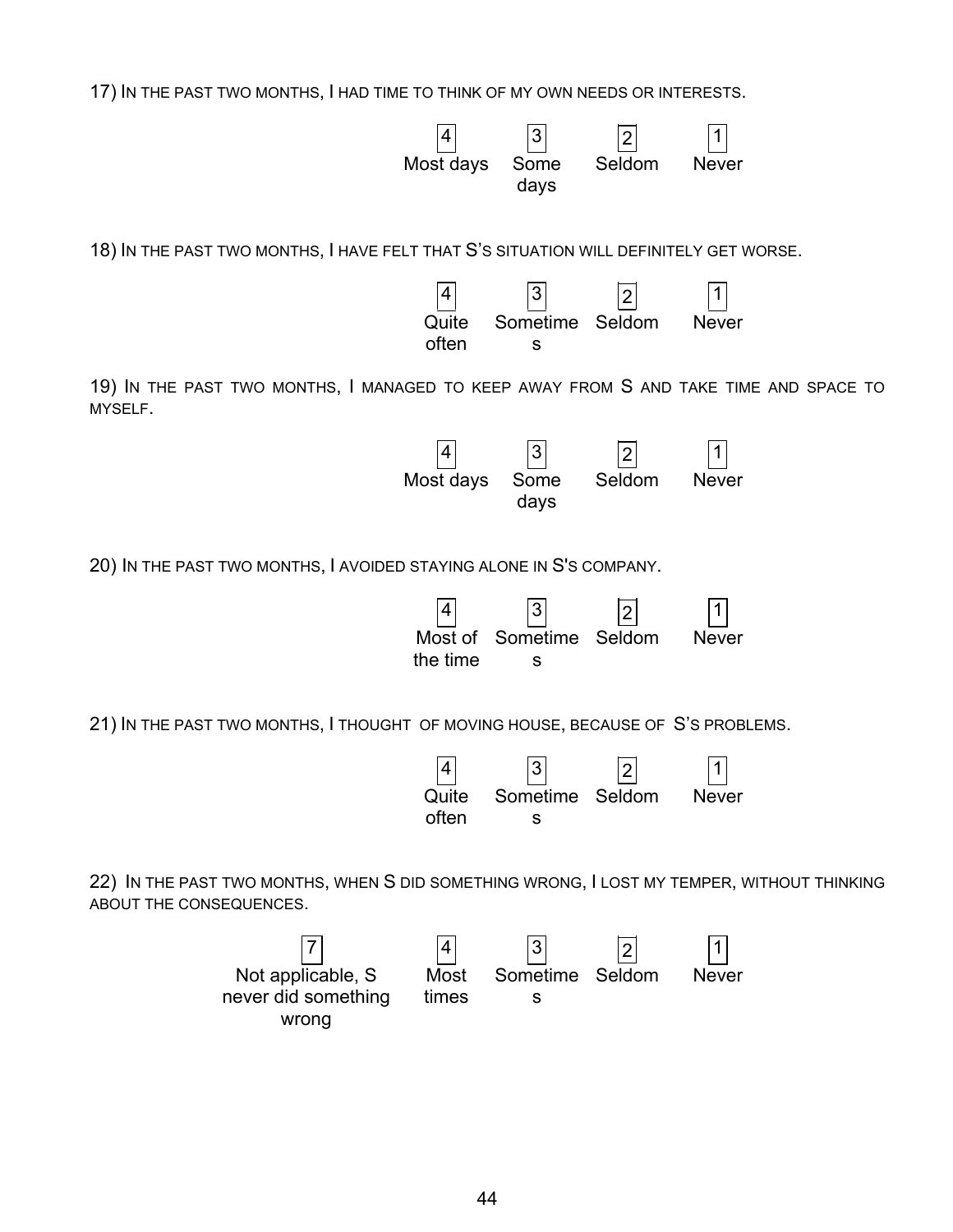23) IN THE PAST TWO MONTHS, I WAS ABLE TO KEEP MY COOL EVEN AT TIMES WHEN S DID SOMETHING THAT IRRITATED OR BOTHERED ME SIGNIFICANTLY.



28) IN THE PAST TWO MONTHS, I TRIED TO DISCUSS PROBLEMS RELATED TO S'S SITUATION WITH MY FRIENDS.

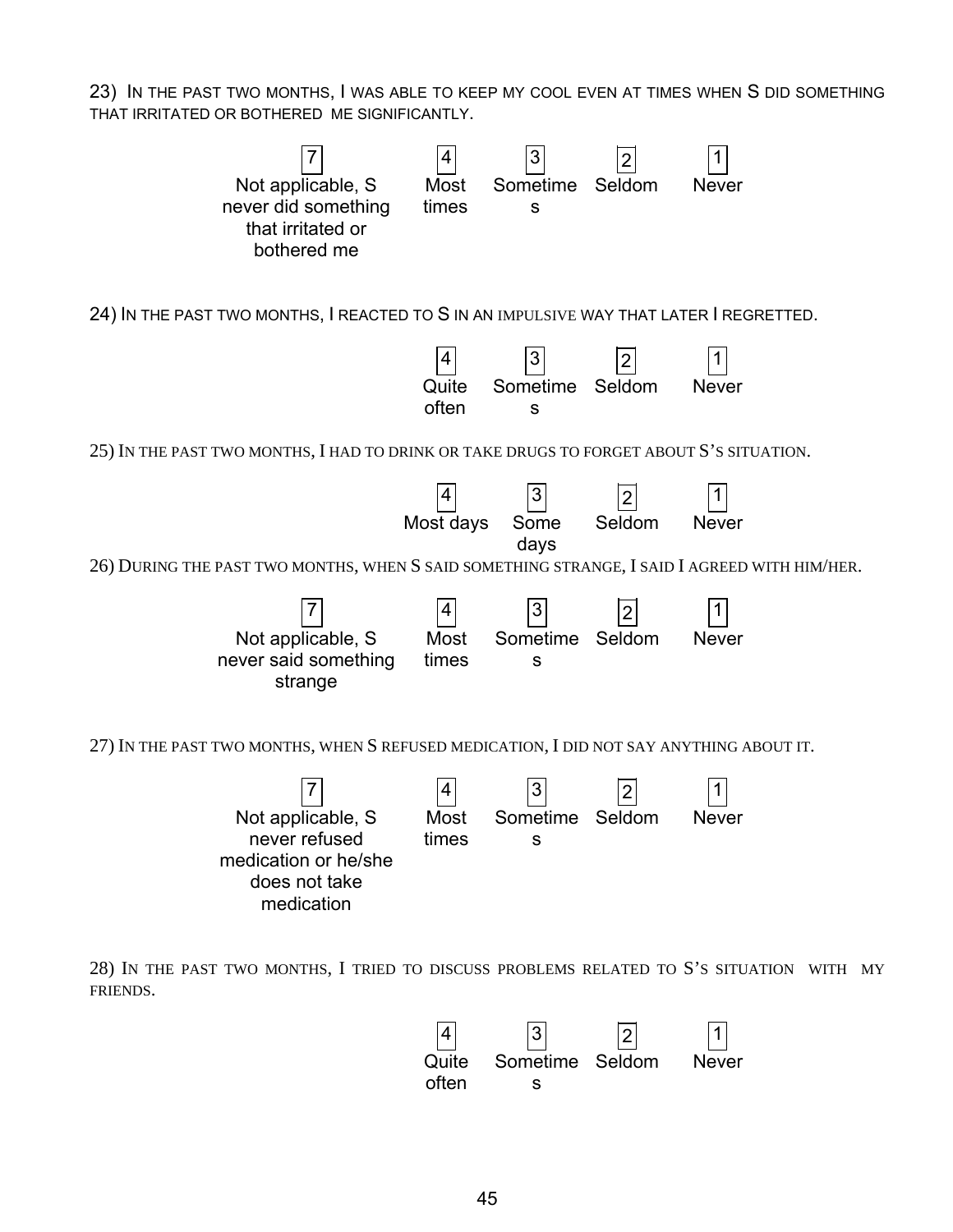29) IN THE PAST TWO MONTHS, WHEN S REFUSED TO MEET THE PROFESSIONALS OF THE MENTAL HEALTH SERVICE, I FOUND IT APPROPRIATE NOT TO PUSH HIM/HER.



strange or nonsensical way times s

33) IN THE PAST TWO MONTHS, I HAD ENJOYABLE INTERESTS ON MY OWN.

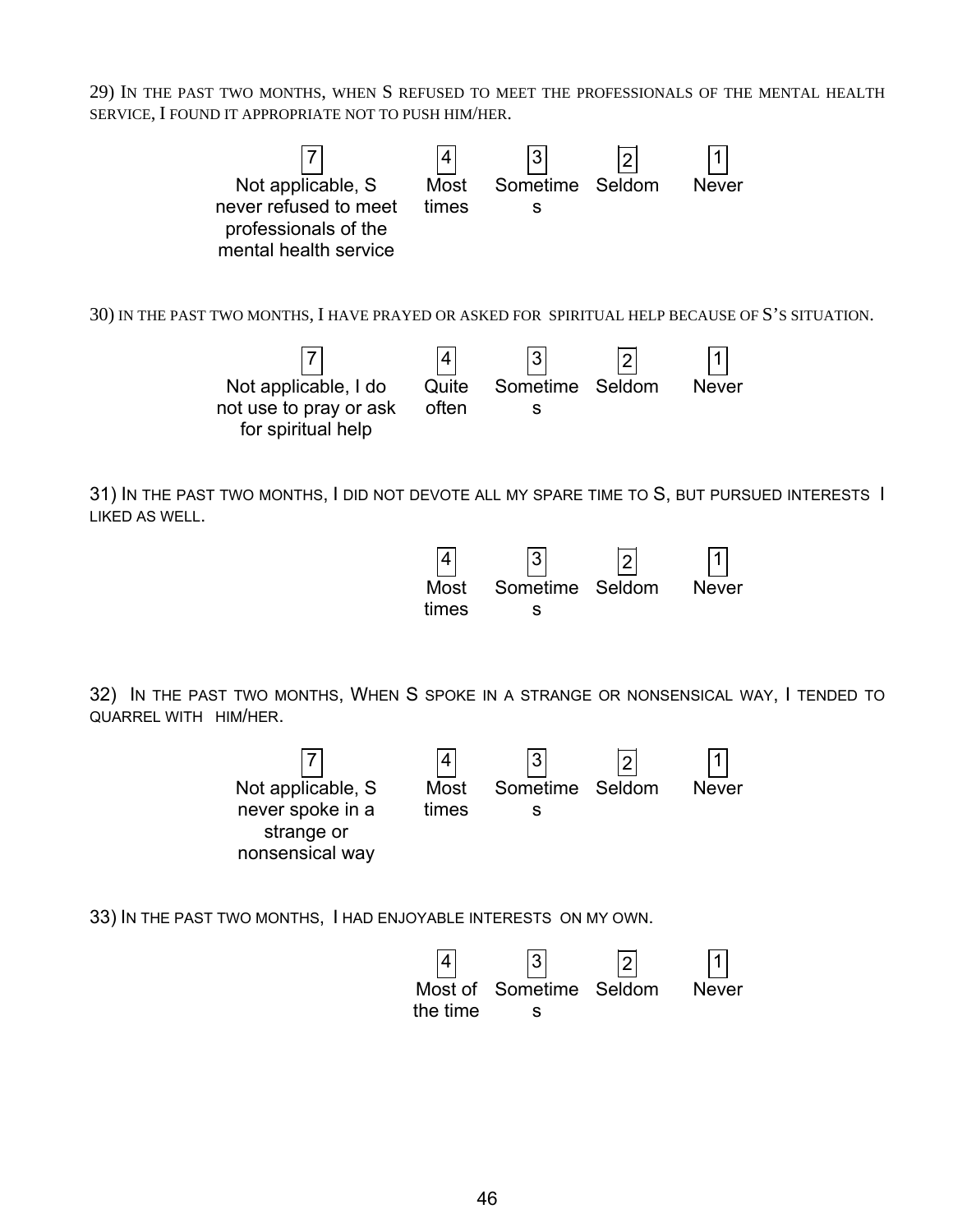34) (35) IN THE PAST TWO MONTHS, WHEN S DID LITTLE OR NOTHING, I FOUND IT EASIER TO LEAVE HIM /HER ALONE.



*35-37) (36-38) HOW LONG DID IT TAKE YOU TO ANSWER THIS QUESTIONNAIRE?* 

 *minutes |\_|\_|\_|* 

**THANK YOU FOR COOPERATING WITH US. THE INFORMATION YOU HAVE VOLUNTEERED WILL HOPEFULLY CONTRIBUTE TO A MORE EFFECTIVE SERVICE FOR S AND OTHER PERSONS EXPERIENCING SIMILAR PROBLEMS.**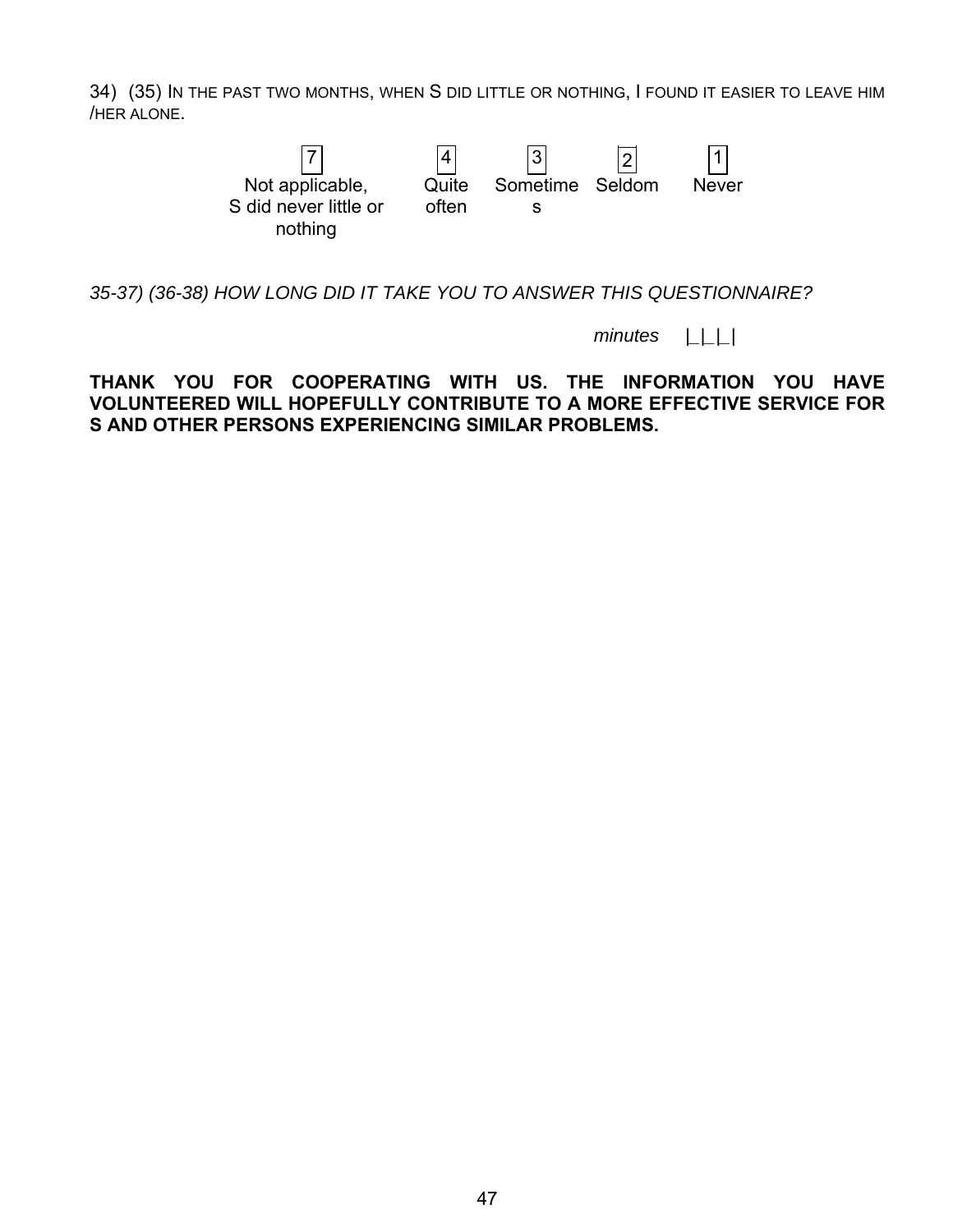Health Services Evaluation Department Department Department of Psychiatry National Institute of Health Medical School Rome, Italy **Second University of Naples** 

# F P Q

# FAMILY PROBLEMS QUESTIONNAIRE

*This questionnaire aims to investigate the situations experienced by yourself and by your family in relation to the situation of ......................... (referred to as S in the questionnaire) during the last two months.* 

*All information will remain strictly confidential and will be covered by the rules applying to professional conduct.* 

Note to researcher: please stay with the relative while this questionnaire is being filled in.

### *Do not write in this space*

| Centre No.         |                      |
|--------------------|----------------------|
| Case No.           |                      |
| File No.           |                      |
| Date               |                      |
| (day/month/year)   |                      |
| Researcher's code  |                      |
| Time of assessment | $\mathcal{P}$        |
|                    | baseline<br>one year |
|                    | follow up.           |
| Key-relative       | 2                    |
|                    |                      |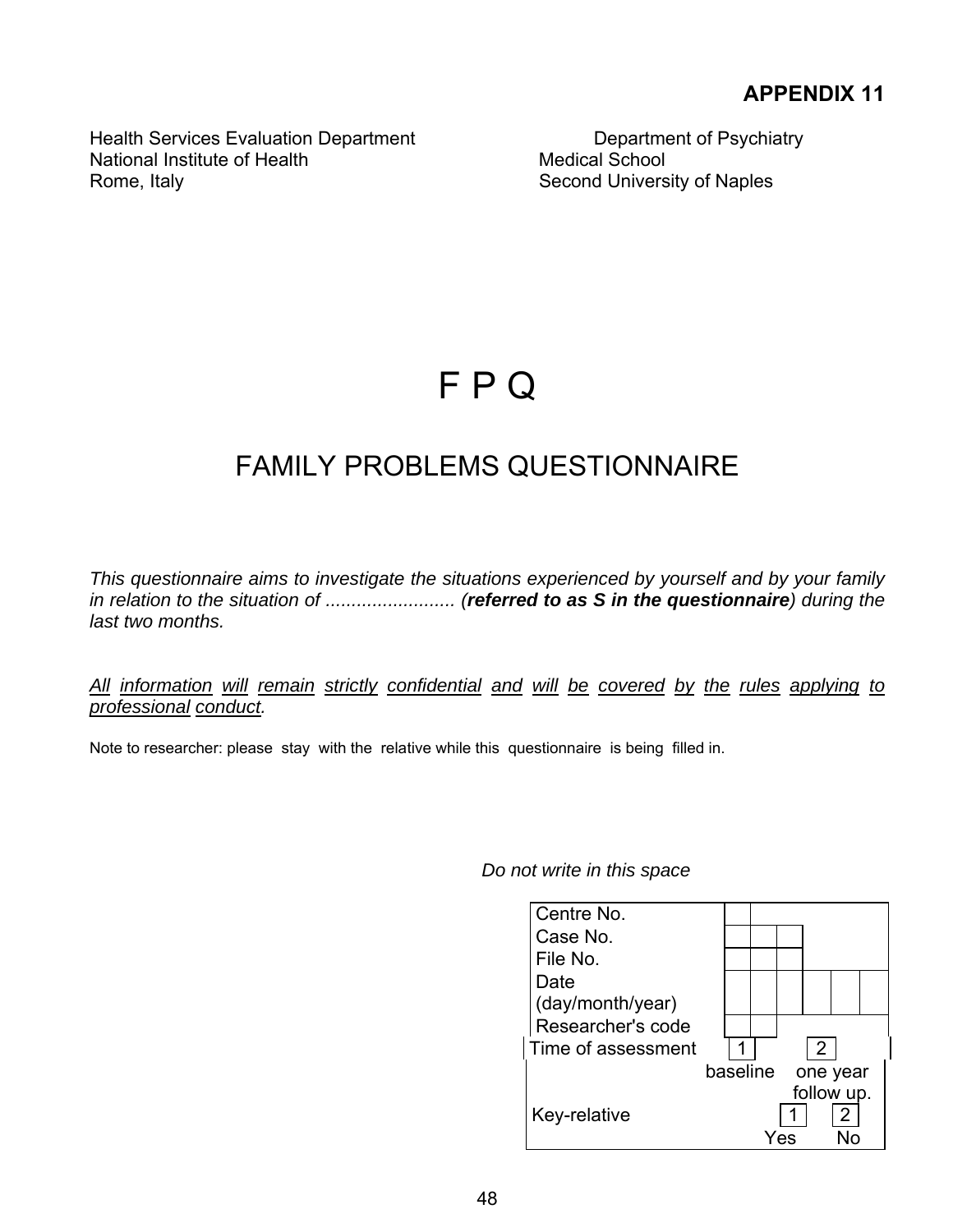*For some questions, the answer "7 Not applicable", is foreseen, because the situation described in the question may have never occurred. Please, use this answer where appropriate.*

(1) (3) WHEN THINGS ARE GOING PARTICULARLY BADLY, I CAN ASK OTHER PEOPLE (RELATIVES OR FRIENDS NOT LIVING WITH US) TO HELP OR SUPPORT OUR FAMILY.



2) (4) I HAVE RECEIVED INFORMATION FROM PROFESSIONALS ON WHAT TO DO WHEN S BEHAVES BADLY OR DANGEROUSLY.



3) (5) IN AN EMERGENCY CONCERNING S, I AM CONFIDENT THAT HELP WILL BE PROVIDED BY MY RELATIVES OR FRIENDS.



4) (6) IN AN EMERGENCY CONCERNING S, I AM CONFIDENT THAT HELP WILL BE PROVIDED IMMEDIATELY BY PROFESSIONALS.



5) (9) DOCTORS THAT ARE TAKING CARE OF S, ARE HELPING HIM/HER.

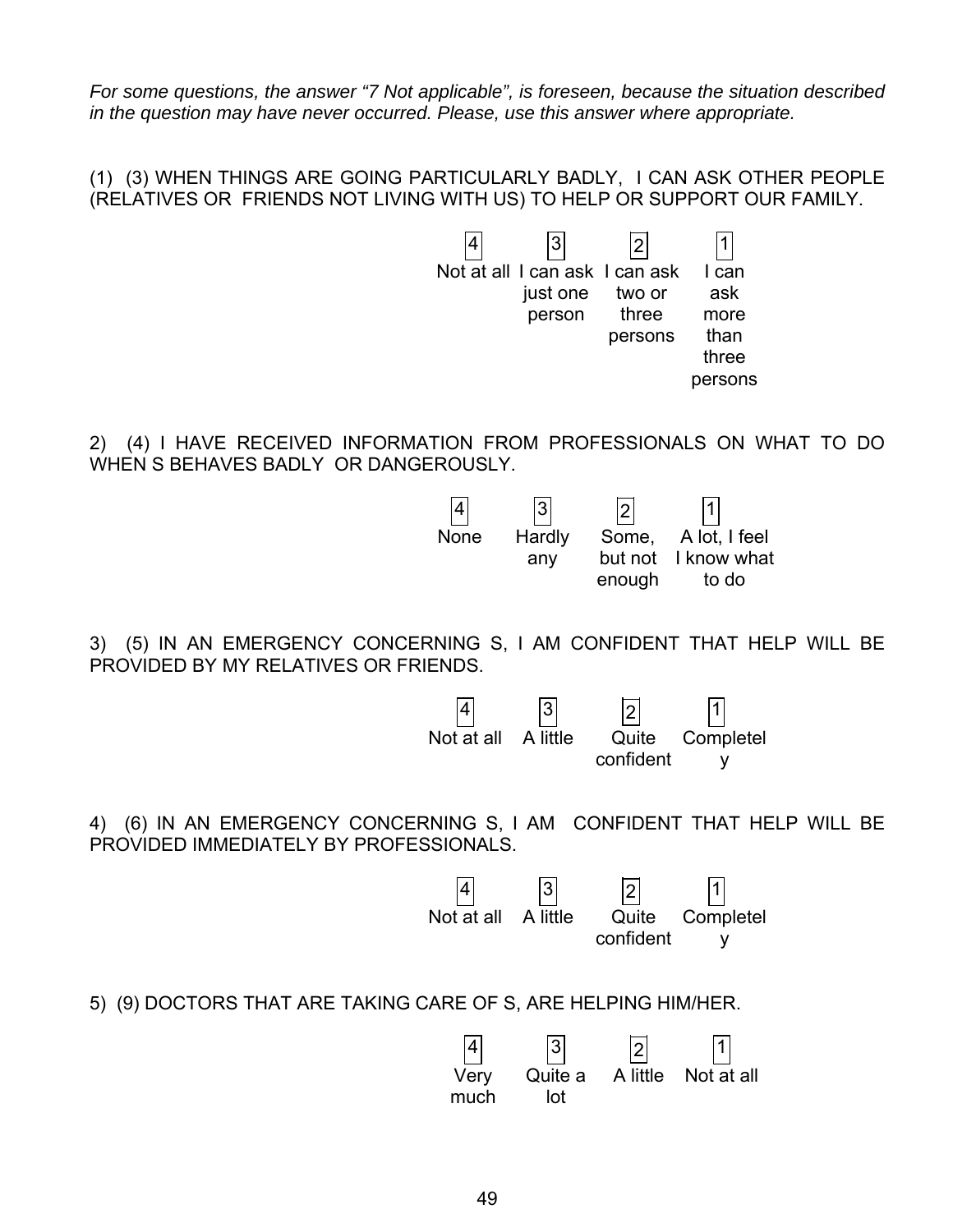6) (10) NURSES THAT ARE TAKING CARE OF S, ARE HELPING HIM/HER.

|                                                                                                                                      | $\sqrt{3}$<br>Very<br>Quite a<br>much<br>lot               | A little                        | Not at all             |
|--------------------------------------------------------------------------------------------------------------------------------------|------------------------------------------------------------|---------------------------------|------------------------|
| 7) (14) IN THE PAST TWO MONTHS, I HAVE HAD TO STAY AWAKE AT NIGHT OR TO<br>WAKE UP BECAUSE OF S'S PROBLEMS.                          |                                                            |                                 |                        |
|                                                                                                                                      | 3 <br>Often<br>Every<br>night                              | $\overline{2}$<br>Sometim<br>es | <b>Never</b>           |
| (15) IN THE PAST TWO MONTHS, I HAVE HAD TO NEGLECT MY HOBBIES AND<br>8) -<br>THINGS I LIKE DOING IN MY FREE TIME TO LOOK AFTER S.    |                                                            |                                 |                        |
|                                                                                                                                      | $\overline{3}$<br>Often<br>Always                          | Sometim<br>es                   | <b>Never</b>           |
| 9) (16) IN THE PAST TWO MONTHS, I HAVE HAD DIFFICULTY IN GOING ON SUNDAY<br>OUTINGS, BECAUSE OF THIS SITUATION.                      |                                                            |                                 |                        |
| Not applicable, I am not<br>used to go on Sunday<br>outings                                                                          | Often<br>Always                                            | Sometim<br>es                   | <b>Never</b>           |
| 10) (17) IN THE PAST TWO MONTHS, I FOUND IT DIFFICULT TO HAVE FRIENDS OR<br>RELATIVES AT HOME BECAUSE OF THIS SITUATION.             |                                                            |                                 |                        |
|                                                                                                                                      | $\overline{3}$<br>Often<br>Always                          | Sometim<br>es                   | <b>Never</b>           |
| 11) 18) IN THE PAST TWO MONTHS, I HAVE NOT MET FRIENDS AND PEOPLE I LIKE TO<br>SPEND MY LEISURE TIME WITH BECAUSE OF THIS SITUATION. |                                                            |                                 |                        |
| This has<br>always<br>d                                                                                                              | This has<br>often<br>happene happene happened happene<br>d | This has<br>sometimes           | This has<br>never<br>d |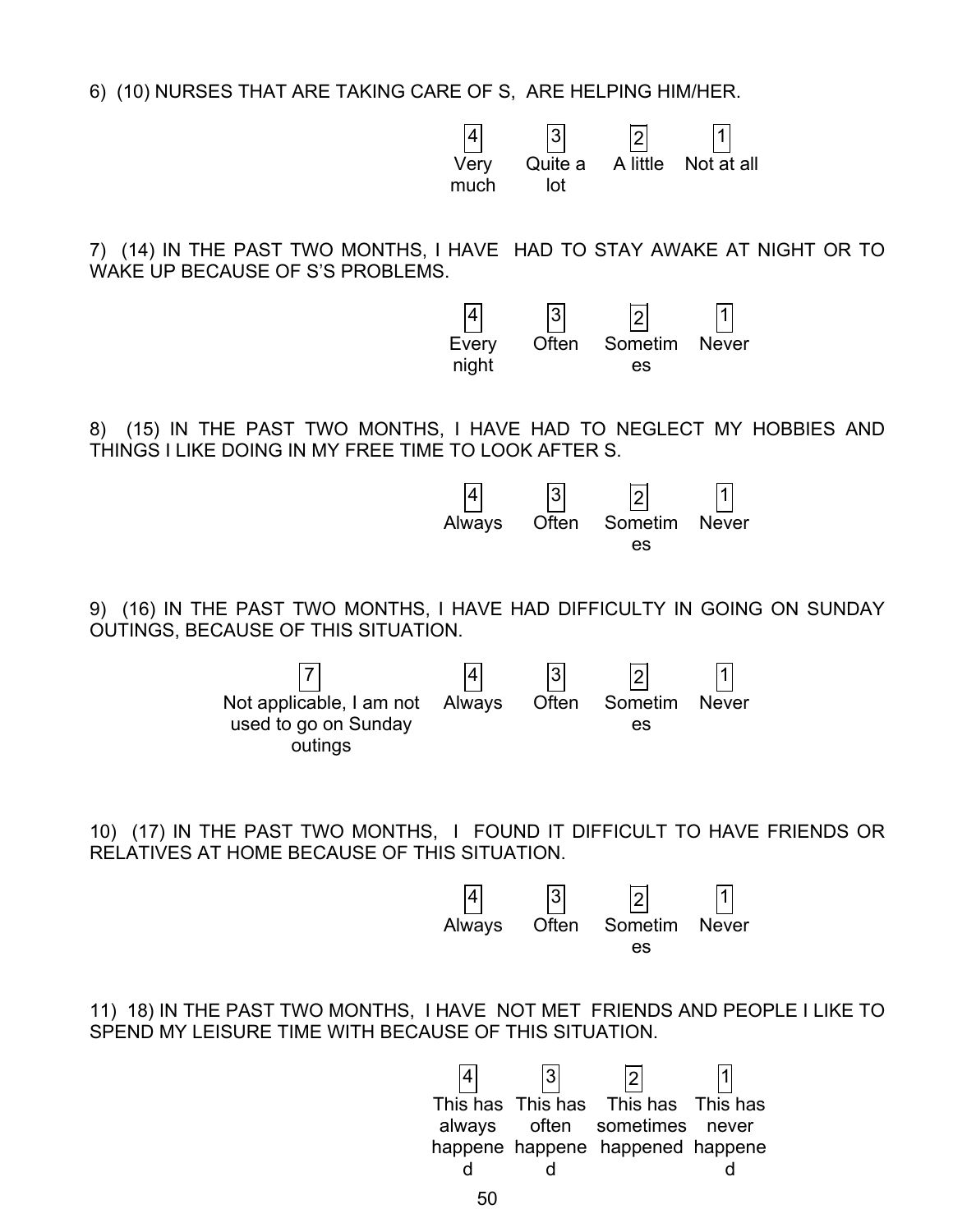12) (19) IN THE PAST TWO MONTHS, BECAUSE OF S'S CONDITION, I FOUND IT DIFFICULT TO CARRY OUT MY USUAL WORK OR HOUSEHOLD ACTIVITIES OR I HAD TO STAY AT HOME FROM WORK OR SCHOOL.



16) (30) IN THE PAST TWO MONTHS, WHEN I WAS ALONE, I CRIED OR FELT DEPRESSED BECAUSE OF THIS SITUATION.

day



17) (34) I WORRY FOR THE FUTURE OF OTHER FAMILY MEMBERS DUE TO THIS SITUATION.

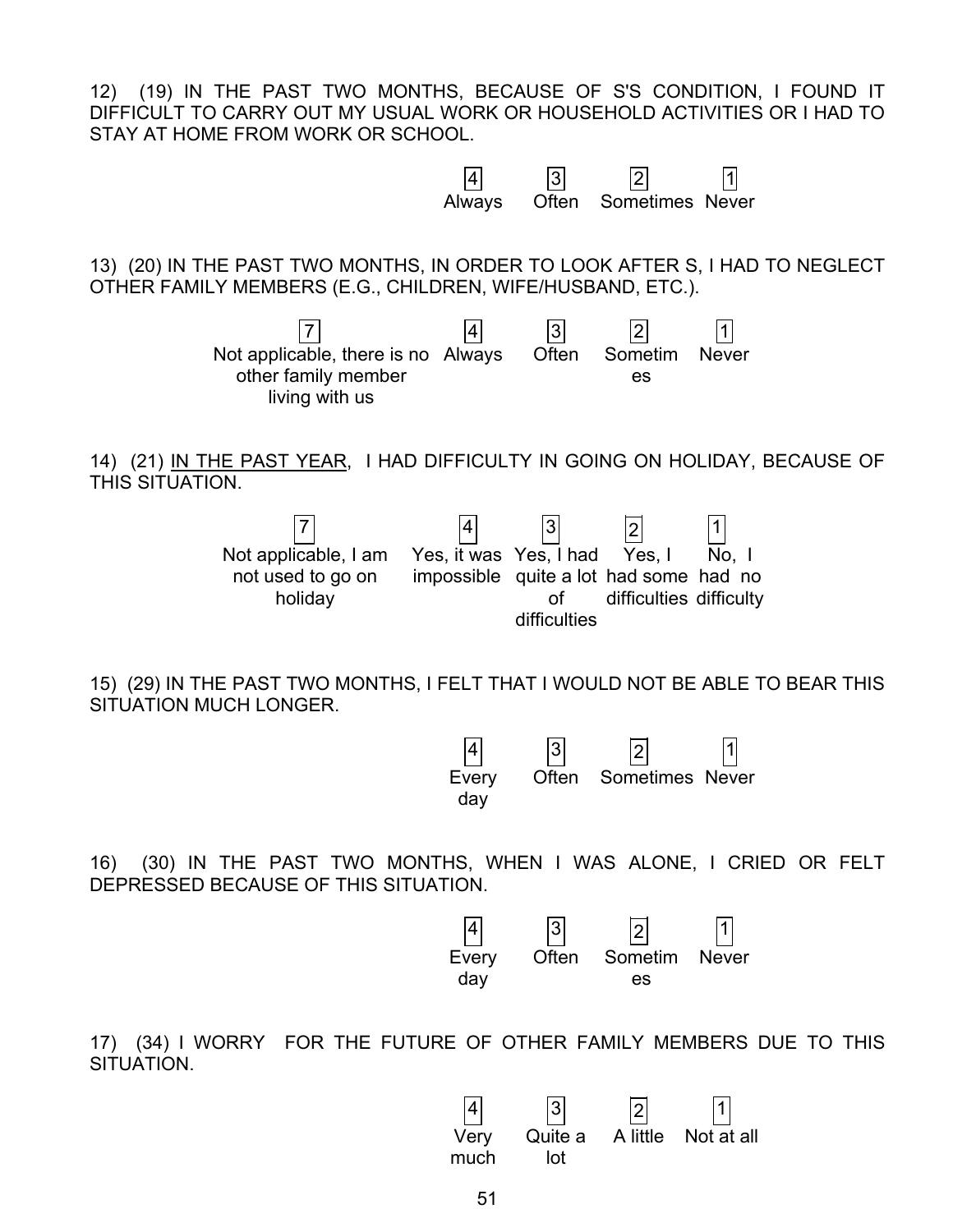18) (35) IN THE PAST TWO MONTHS, WHEN I WENT TO A PUBLIC PLACE WITH S (SHOPS, CHURCH, RESTAURANT, CINEMA, ETC.) I FELT THAT EVERYONE WAS WATCHING US.



19) (37) (Only for patient's parents) I FEEL GUILTY BECAUSE I BELIEVE THAT I OR MY SPOUSE MAY HAVE PASSED ON THE ILLNESS TO S.



20) (38) IF S DIDN'T HAVE THIS PROBLEM, EVERYTHING WOULD BE ALL RIGHT IN THE FAMILY.



21) (47) WHEN I THINK ON HOW S WAS BEFOREHAND AND HOW HE/SHE IS NOW, I FEEL DISAPPOINTED.



22) (48) IN THE PAST TWO MONTHS, I WAS SATISFIED WITH THE WAY S HELPED AT HOME.

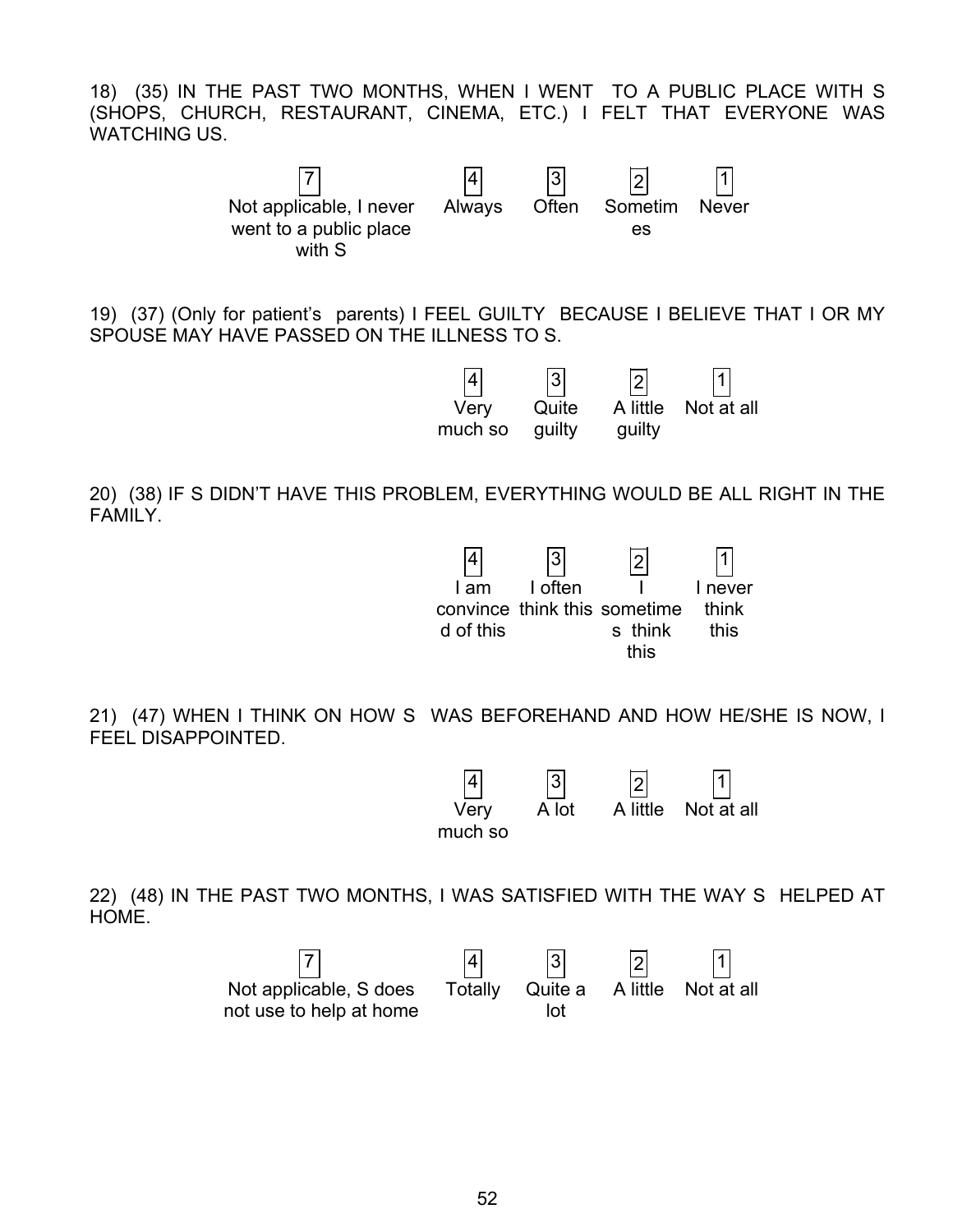23) (54) IN THE PAST TWO MONTHS, WHEN S BEHAVED IN AN UNUSUAL FASHION, IT WAS BECAUSE HE/SHE WAS TRYING TO BE A NUISANCE.



24) (55) IN THE PAST TWO MONTHS, S COOPERATED WITH THOSE WHO TRIED TO HELP HIM/HER.



25) (58) EVEN IF IT WAS NOT US (FAMILY MEMBERS), THERE WOULD BE STILL SOMEONE TO TAKE CARE OF S.

|           | 3                 | 2    |                    |
|-----------|-------------------|------|--------------------|
| Yes.      | Yes, in           |      | Yes, in Not at all |
| absolutel | many              | some |                    |
| v         | respects respects |      |                    |

26) (60) S IS SENSITIVE AND CONCERNED ABOUT OTHER PEOPLE'S PROBLEMS.

| 4       | 3     | 2        |        |
|---------|-------|----------|--------|
| Very    | A lot | A little | Not at |
| much so |       |          |        |

A little Not at all

27) (62) I THINK THAT S HAS SOME SPECIAL ABILITIES OR TALENTS (FOR EXAMPLE, HE/SHE IS HIGHLY INTELLIGENT, PERCEPTIVE OR LIKEABLE, OR IS GOOD AT PLAYING A MUSICAL INSTRUMENT VERY WELL).

| Yes.           |                   |      | Yes, in Yes, in Not at all |
|----------------|-------------------|------|----------------------------|
| absolutel many |                   | some |                            |
|                | respects respects |      |                            |
|                |                   |      |                            |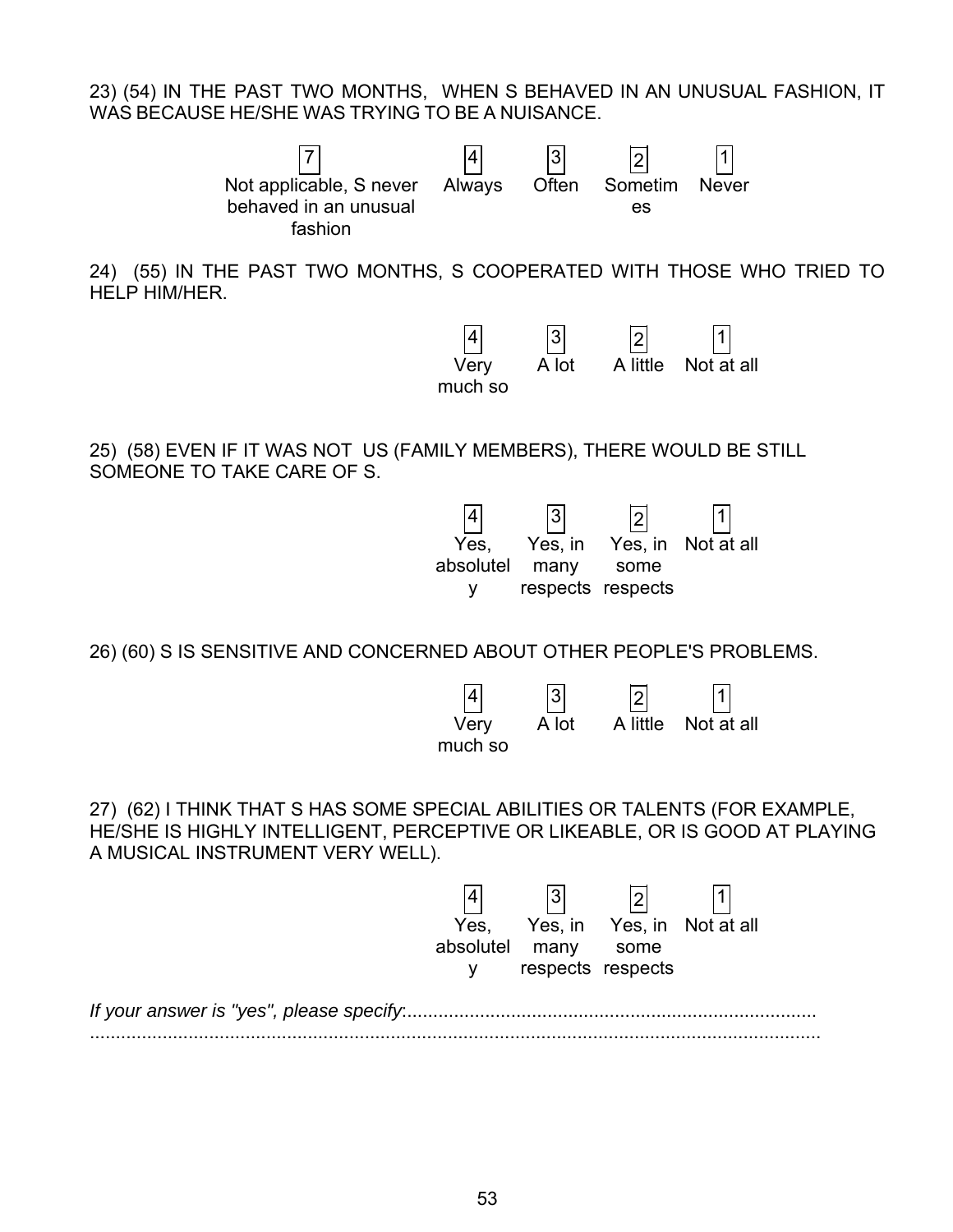28) (63) IN THE PAST TWO MONTHS, THE THOUGHT OF PARTING FROM S CROSSED MY MIND.

> Every day

 $4$   $3$   $2$   $1$ 

Often Sometim

es

Never

29) (64) ALL THINGS CONSIDERED, I HAVE GOT SOMETHING POSITIVE OUT OF THIS SITUATION.

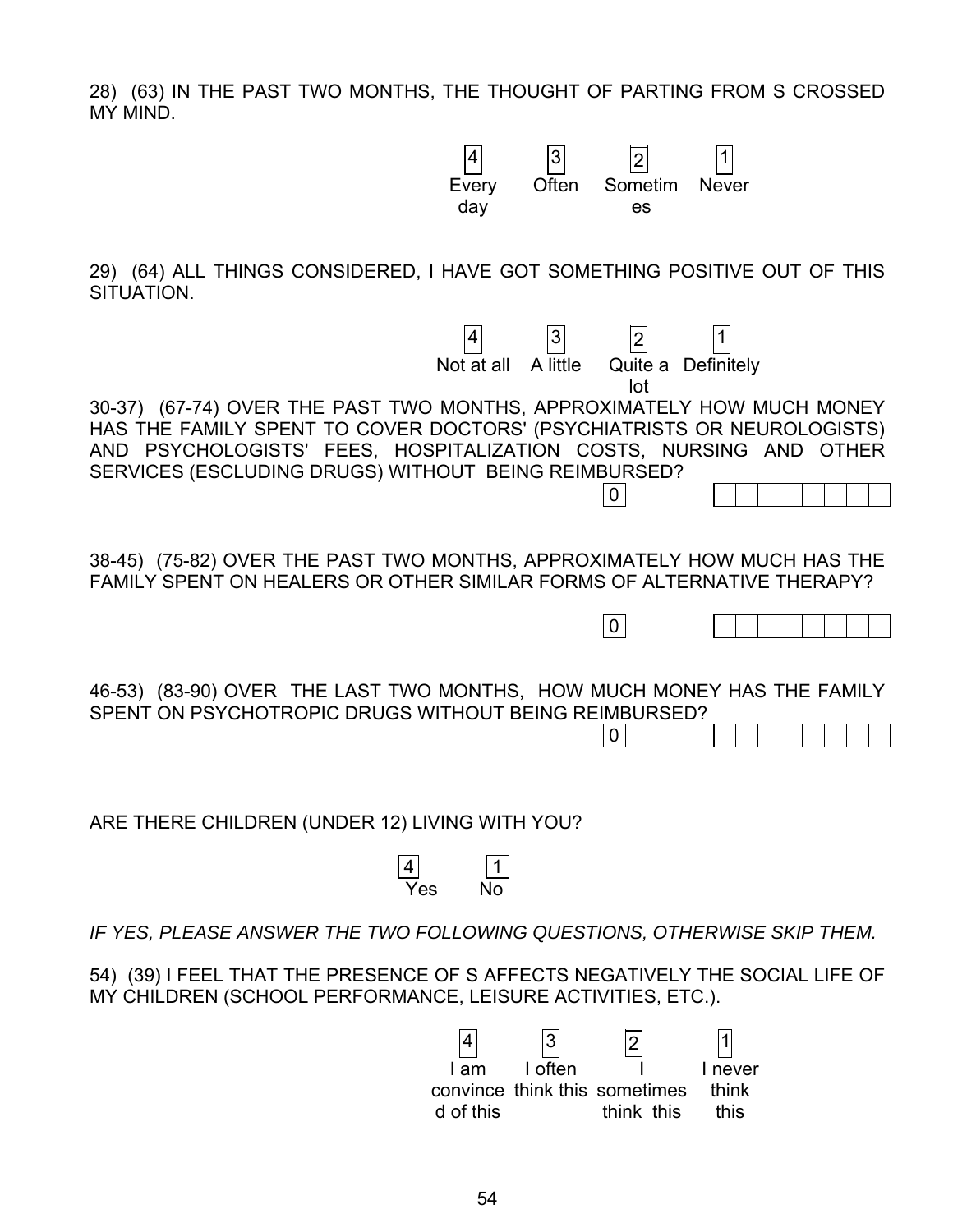55) (41) I FEEL THAT THE PRESENCE OF S AFFECTS NEGATIVELY THE PSYCHOLOGICAL WELL-BEING OF MY CHILDREN (E.G., I SEE THEM CRYING, BEING FEARFUL, AGGRESSIVE, SHY).

|                            | l am<br>d of this | 3<br>I often | $\bigcap$<br>convince think this sometimes<br>think this | never<br>think<br>this |  |
|----------------------------|-------------------|--------------|----------------------------------------------------------|------------------------|--|
| ARE YOU CURRENTLY WORKING? |                   |              |                                                          |                        |  |



*IF YES, PLEASE ANSWER THE TWO FOLLOWING QUESTIONS, OTHERWISE SKIP THEM.*

56) (22) IN THE PAST YEAR, MY WORK SITUATION HAS BEEN AFFECTED BY S'S CONDITION.



57) (23) IN THE PAST YEAR, I HAD TO WORK MORE (RETURN TO WORK, PUT IN MORE OVERTIME, ETC.) IN ORDER TO MAKE ENDS MEET.

| Yes, I<br>had to<br>work<br>the<br>whole | Yes, I<br>had to<br>work<br>more for more for more for<br>several a few<br>months | Yes, I<br>had to<br>work<br>weeks | <b>No</b> |
|------------------------------------------|-----------------------------------------------------------------------------------|-----------------------------------|-----------|
| year                                     |                                                                                   |                                   |           |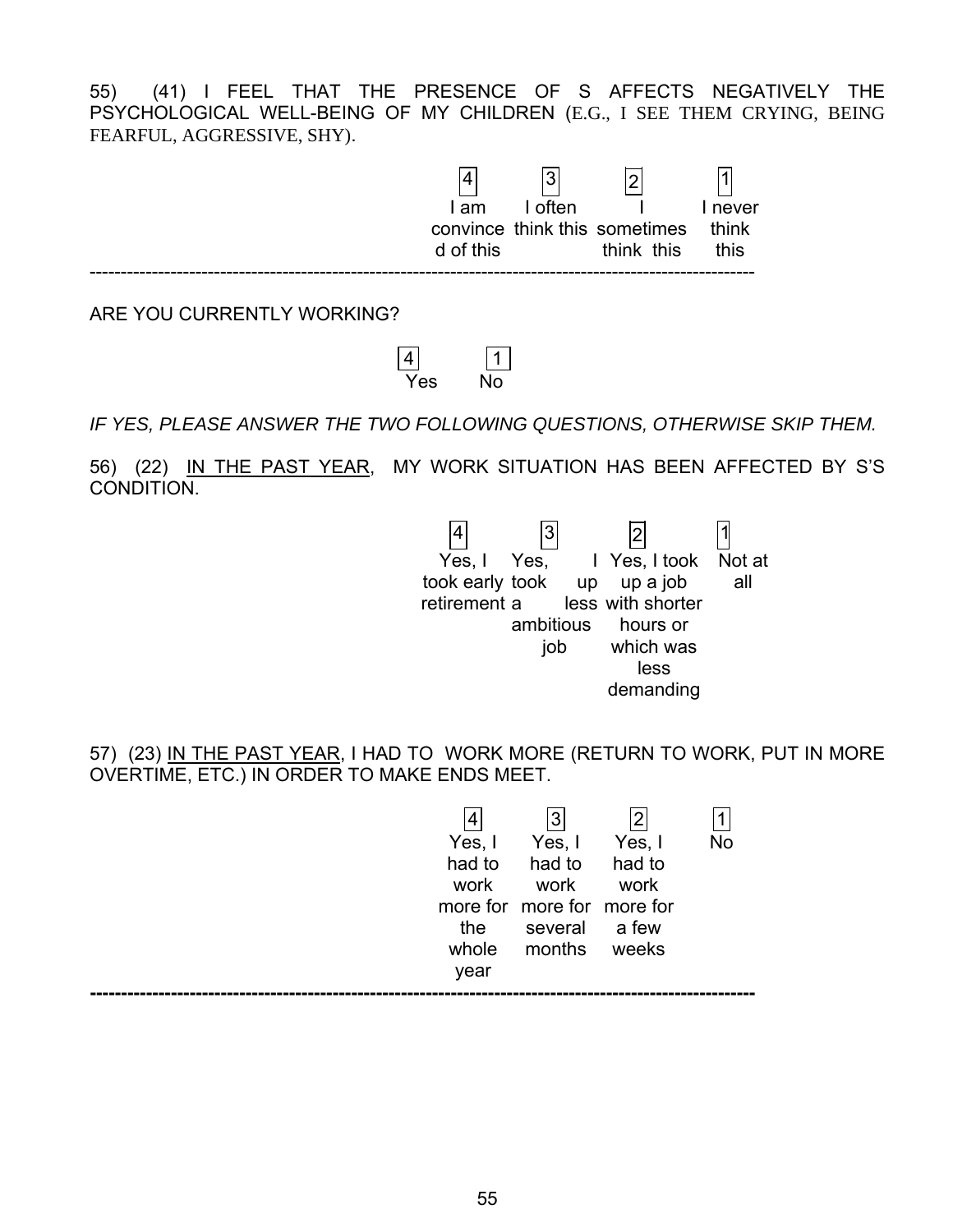58-60) (91-93) HOW LONG DID IT TAKE YOU TO ANSWER THIS QUESTIONNAIRE?

minutes

### **THANK YOU FOR COOPERATING WITH US. THE INFORMATION YOU HAVE VOLUNTERED WILL HOPEFULLY CONTRIBUTE TO A MORE EFFECTIVE SERVICE FOR S AND OTHER ESPERIENCING SIMILAR PROBLEMS.**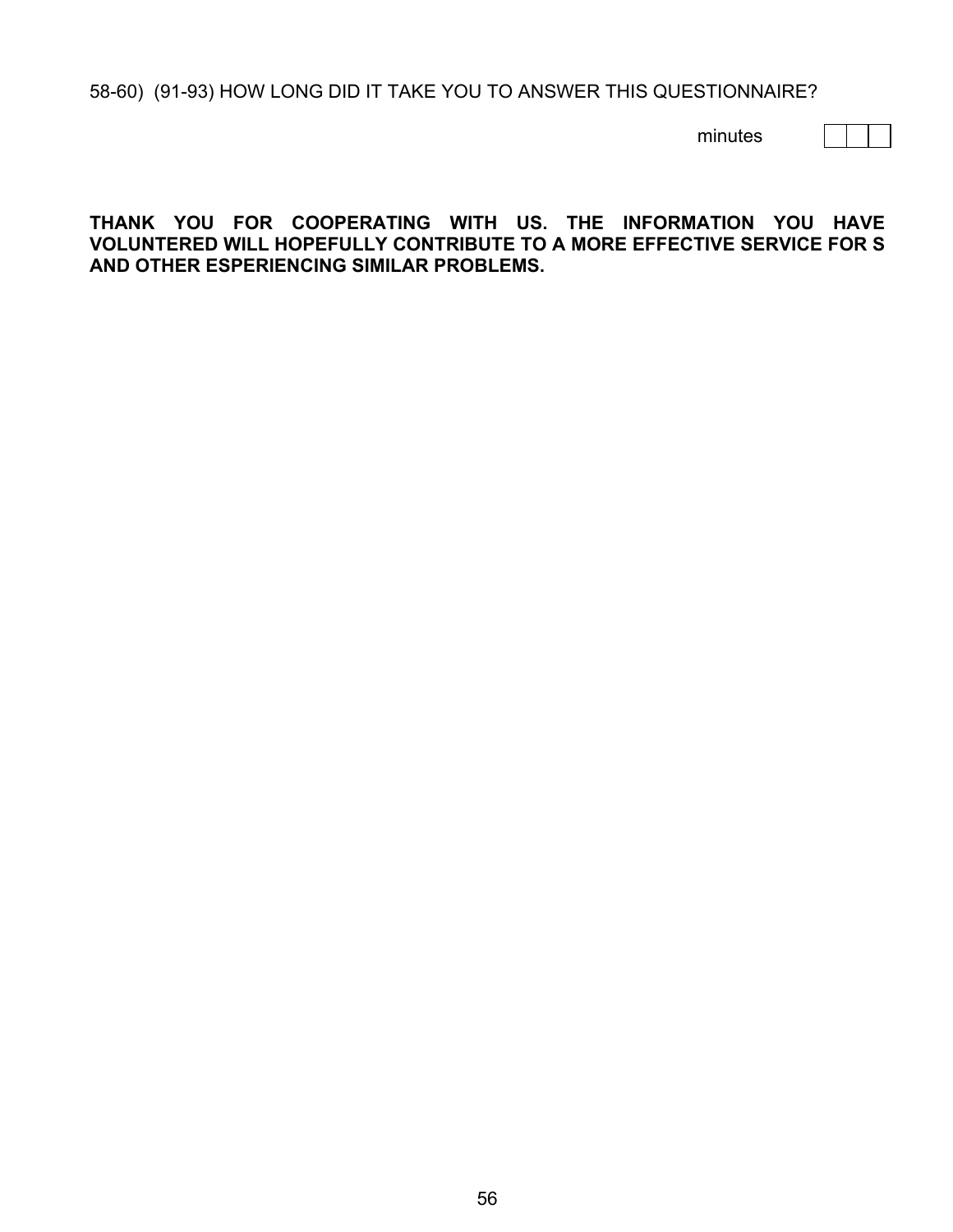# **APPENDIX 12**

### CARING FOR CARERS - 11 WEEK TRAINING PROGRAMME

### ATTENDANCE SHEET

| Participant           | Week 1        | Week 2  | Week                    | Week 4                  | Week 5                  | Week 6                  | Week 7                  | Week 8                  | Week 9                  | Week 10                 | Week 11          |
|-----------------------|---------------|---------|-------------------------|-------------------------|-------------------------|-------------------------|-------------------------|-------------------------|-------------------------|-------------------------|------------------|
| No.                   | 28/6/05       | 5/7/05  | 03/8/05                 | 09/8/05                 | 16/8/05                 | 23/8/05                 | 6/9/05                  | 13/9/05                 | 20/9/05                 | 27/9/05                 | 4/11/05          |
| <b>ONE</b> (1)        | Present I     | Present | <b>Present</b>          | <b>Present</b>          | Absent                  | <b>Absent</b>           | <b>Present</b>          | <b>Absent</b>           | Absent                  | <b>Present</b>          | <b>Absent</b>    |
| TWO(2)                | Present       | Present | <b>Present</b>          | <b>Present</b>          | <b>Present</b>          | <b>Present</b>          | Present                 | <b>Present</b>          | <b>Present</b>          | <b>Present</b>          | Present          |
| <b>THREE</b><br>(3)   | Present       | Present | Present                 | <b>Present</b>          | <b>Present</b>          | <b>Present</b>          | Present                 | Absent                  | Present                 | <b>Present</b>          | Present          |
| FOUR $(4)$            | Present       | Present | Not<br>attending        | <b>Not</b><br>attending | <b>Not</b><br>attending | <b>Not</b><br>attending | <b>Not</b><br>attending | <b>Not</b><br>attending | <b>Not</b><br>attending | <b>Not</b><br>attending | Not<br>attending |
| FIVE (5)              | Present       | Absent  | <b>Absent</b>           | <b>Present</b>          | Present                 | <b>Present</b>          | <b>Present</b>          | <b>Present</b>          | Present                 | <b>Present</b>          | Present          |
| SIX (6)               | Present       | Present | <b>Present</b>          | Absent                  | Absent                  | Absent                  | <b>Absent</b>           | Absent                  | Absent                  | Absent                  | Absent           |
| <b>SEVEN</b><br>(7)   | Present       | Present | Present                 | Present                 | <b>Present</b>          | <b>Present</b>          | Present                 | Present                 | Absent                  | <b>Present</b>          | Absent           |
| EIGHT (8)             | Present       | Present | Present                 | <b>Present</b>          | <b>Present</b>          | <b>Present</b>          | <b>Present</b>          | <b>Present</b>          | <b>Present</b>          | <b>Present</b>          | Present          |
| NINE(9)               | Absent        | Present | Absent                  | <b>Present</b>          | Absent                  | Present                 | <b>Absent</b>           | Absent                  | <b>Absent</b>           | Absent                  | Absent           |
| <b>TEN (10)</b>       | <b>Absent</b> | Present | <b>Not</b><br>attending | <b>Not</b><br>attending | <b>Not</b><br>attending | Not<br>attending        | Not<br>attending        | <b>Not</b><br>attending | <b>Not</b><br>attending | <b>Not</b><br>attending | Not<br>attending |
| <b>ELEVEN</b><br>(11) | Absent        | Absent  | Present                 | Present                 | <b>Present</b>          | <b>Present</b>          | <b>Present</b>          | <b>Present</b>          | Present                 | Present                 | Present          |
| <b>TWELVE</b><br>(12) | <b>Absent</b> | Absent  | <b>Present</b>          | <b>Present</b>          | <b>Present</b>          | <b>Present</b>          | Present                 | Present                 | <b>Present</b>          | <b>Present</b>          | Present          |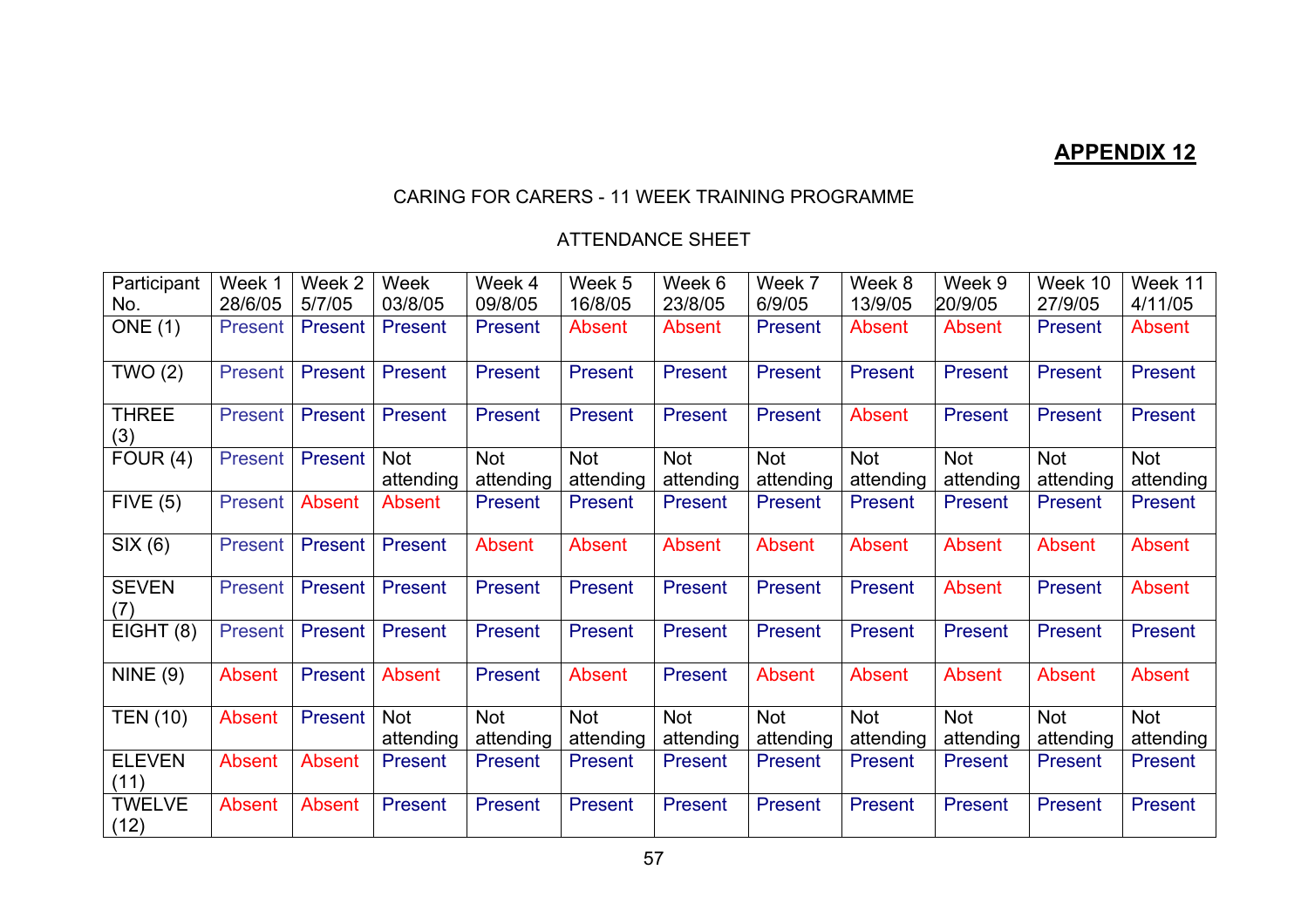# **Appendix 13**

# **Caring for Carers Post-Course Evaluation**

Total number of participants who completed Evaluation form = 7

### Did this event meet its objectives?

Overall: 85.7% reported 'Completely' (6 out of 7 participants)

(Scale: 0 'Not at all' - 5 'Partly' - 10 'Completely')

| nae<br><b>IVA</b> | . .<br>inimum<br>IVII.<br>H. | ximum<br>M<br>7711 | .<br><u>iviean</u> |
|-------------------|------------------------------|--------------------|--------------------|
|                   |                              | ╰                  | ◡<br>◡.,           |

| Rol participants: | 100% reported 'Completely' $(n = 4)$                  |
|-------------------|-------------------------------------------------------|
| NI participants:  | 66.7% reported 'Completely' (2 out of 3 participants) |

### **How would you evaluate the following?**

**(Scale: Excellent (1), Good (2), Satisfactory (3), Poor (4))** 

### • Pre-event Notification and Administration

85.7% reported 'Excellent' (6 out of 7 participants) 14.3% reported 'Good' (1 out of 7 participants)

### • **Event Facilities**

71.4% reported 'Excellent' (5 out of 7 participants) 28.6% reported 'Good' (2 out of 7 participants)

### • **Quality of Trainers**

100% reported 'Excellent' (n = 7)

### • **Presentations and Handouts**

85.7% reported 'Excellent' (6 out of 7 participants) 14.3% reported 'Good' (1 out of 7 participants)

### • **Outside Speakers**

100% reported 'Excellent' (n = 7)

### • **Content of Training Course**

100% reported 'Excellent' (n = 7)

### **Remarks**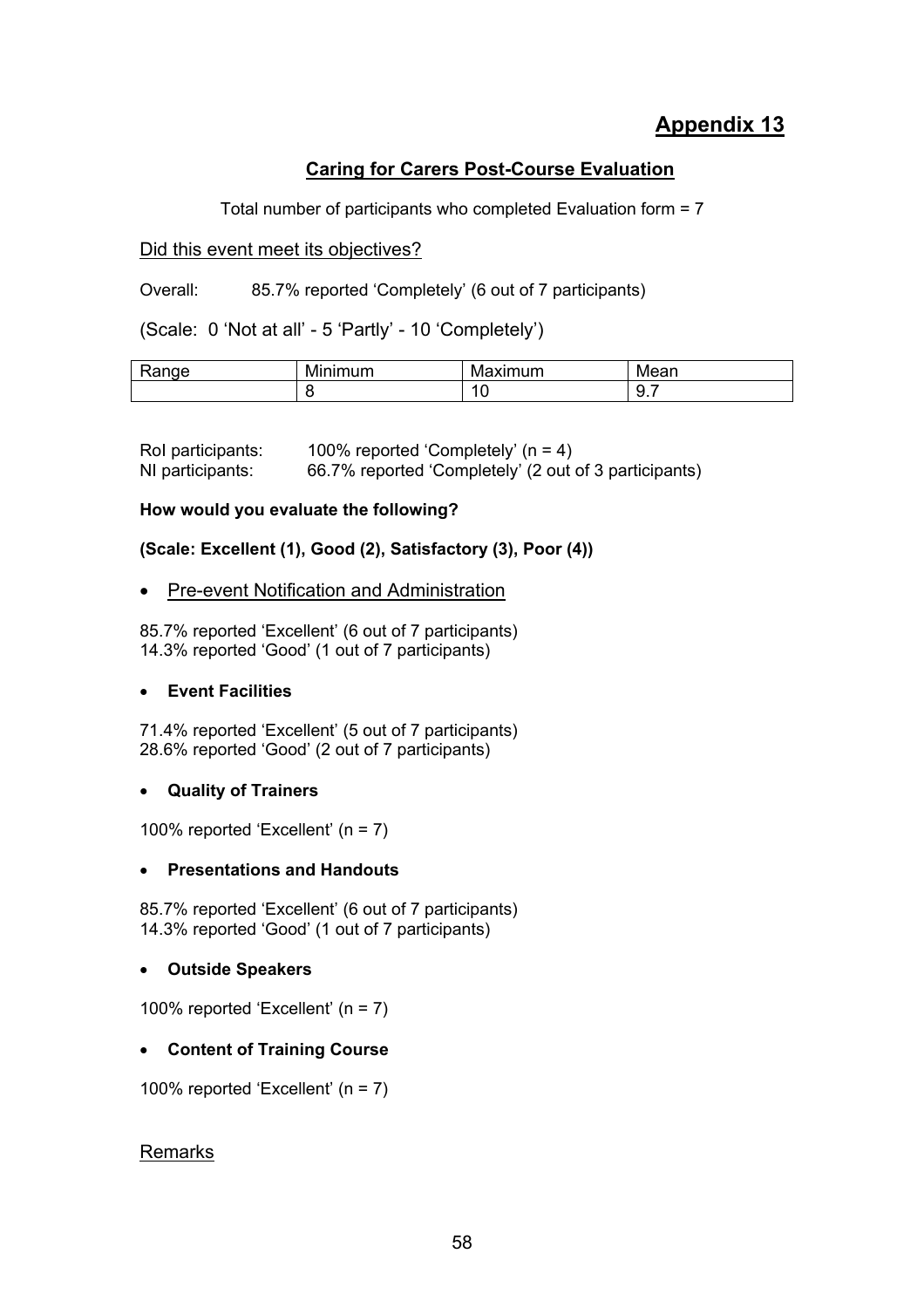- **Which parts of the training did you find most useful?**
- − Coping Skills
- − All of it and hearing others' stories
- − All of it [*Noted by 2 Participants*]
- − Being able to speak your own thoughts/being listened to/help being given
- − I found all of the course good most of all listening to other people
- − Understanding mental health, coping with the patient's mood swings, learning to listen
- **Which parts of the Training did you find least useful?**
- − Nothing
- − They were all good [*Noted by 2 Participants*]
- − None
- − All beneficial
- **What follow up do you think would be useful to build on this training event**
- − Follow up day to meet the carers
- − Follow up session
- − I did enjoy the course, and the tea and cake
- − Building self-esteem for carer and family member
- − A yearly meeting to catch up and talk with previous people at course to encourage each other
- **Any other comments**
- − Excellent and very informative
- − Just to say thanks
- − I enjoyed the course, I loved meeting all of the people
- − A very helpful and worthwhile course
- − I enjoyed the course and learned quite a bit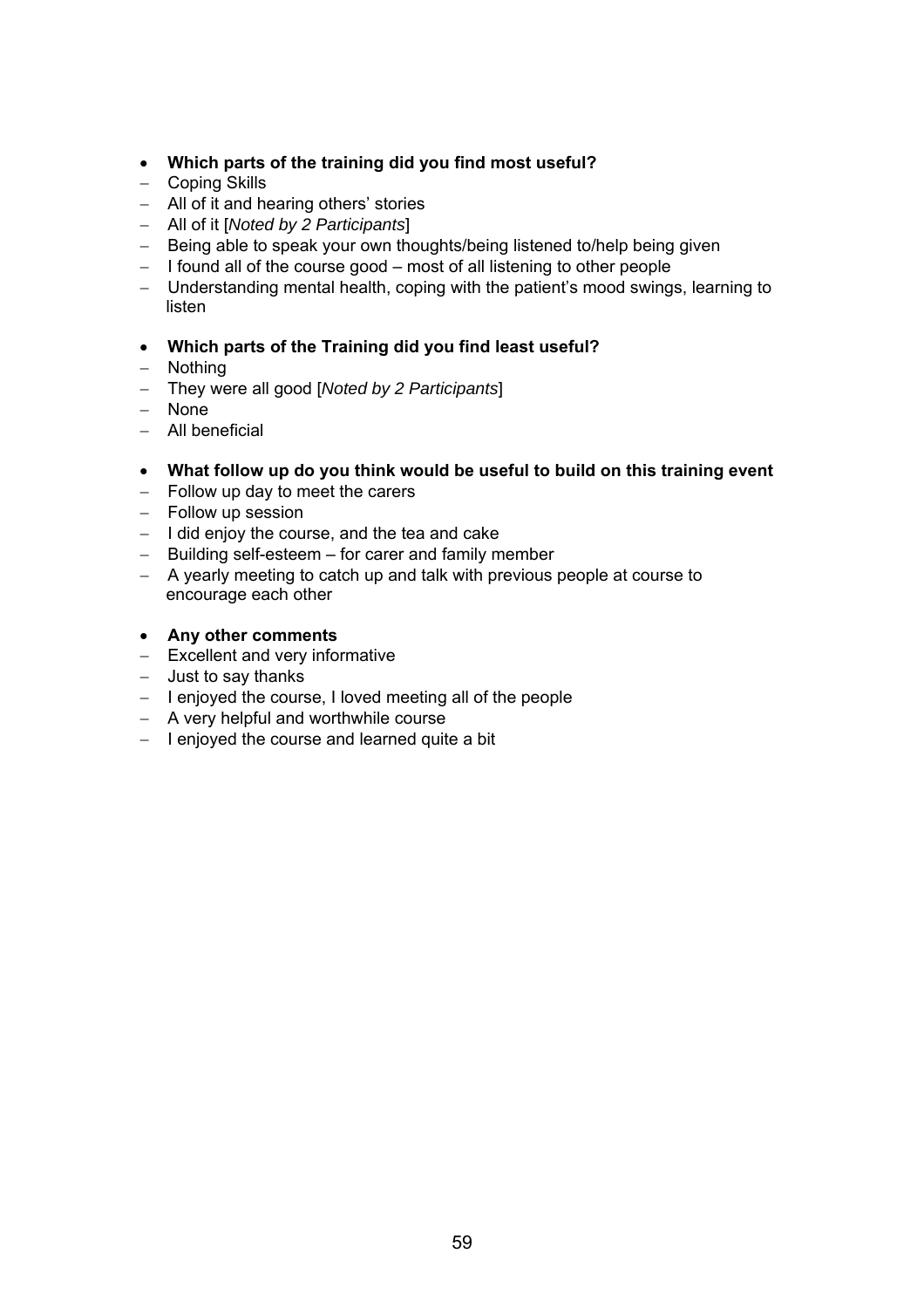# **Caring for Carers Post-Course Feedback (N=8)**

### **1. What are your views on the number of sessions held?**

(Scale: Too Many, Too Few, Just Right)

100% reported 'Just Right' (n = 8)

General comments on the number of sessions [No comments recorded]

**2. What are your views on the length of each individual session?**  (Scale: Too Long, Not Long Enough, Just Right)

100% reported 'Just Right' (n=8)

### General comments on the length of sessions

− The time was just right

### **3. What are your views on the number of people in the group? (Scale: Too Many, Too Few, Just Right)**

75% reported 'Just Right' (6 out of 8 participants) 25% reported Too few (2 out of 8 participants)

### **4. Did you find the following presentation methods useful?**

### **(Scale: Yes/No)**

Handouts: 100% reported 'Yes' (7 participants, 1 participant missing data)

Working with other people in the group: 100% reported 'Yes' (7 participants, 1 participant missing data)

Style of presenters: 100% reported 'Yes' (6 participants, 2 participants missing data)

Please mention any other presentation methods which you would have found helpful

- − Speakers
- Other people's comments

### **5. Was the content of the sessions appropriate to your situation?**

(Scale: Yes/No) 100% reported 'Yes'  $(n = 8)$ 

### **6. Was the content pitched at an appropriate level?**

(Scale: Difficult to Understand, Too Few, Just Right) 100% reported 'Just Right' (n = 8)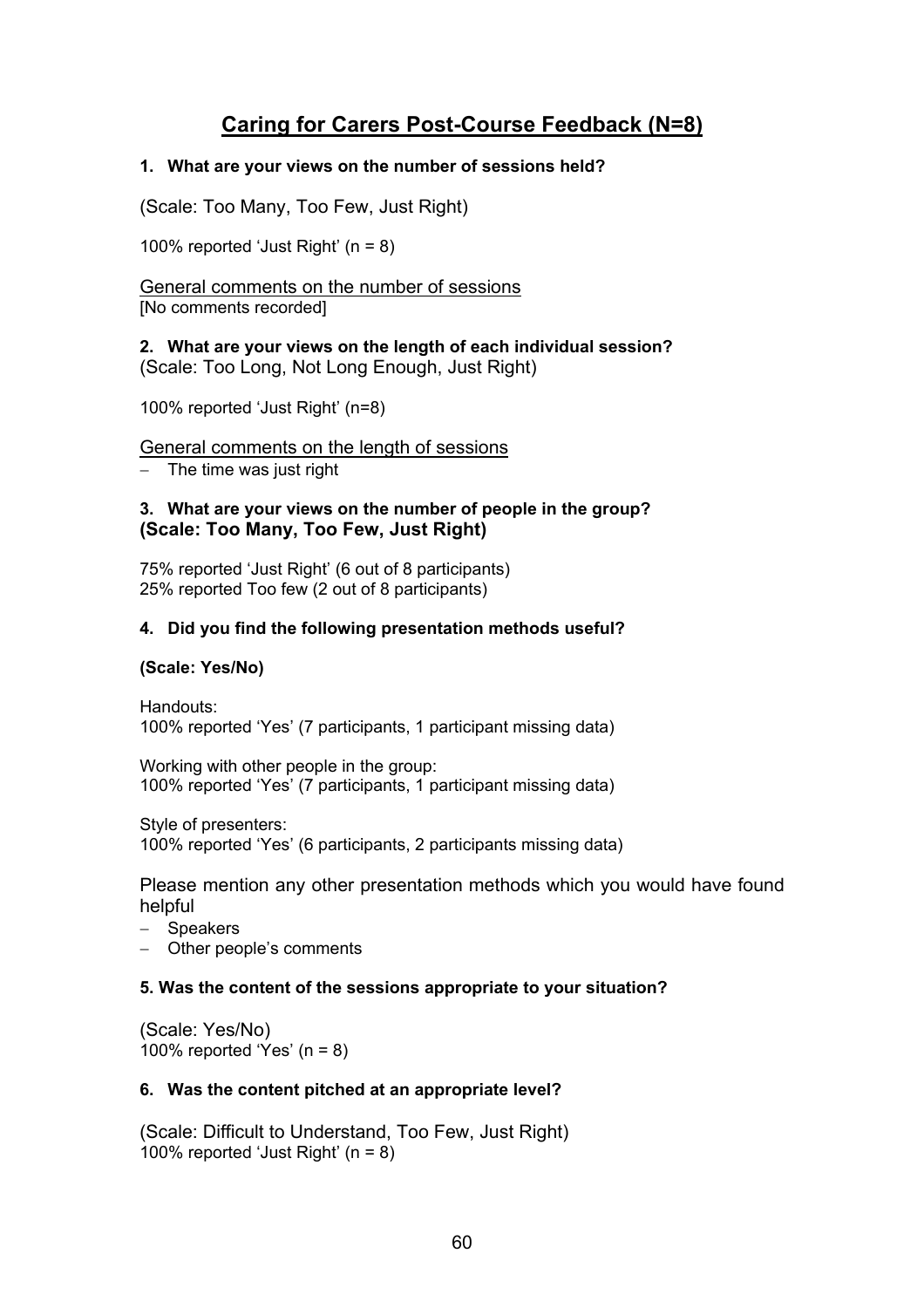### **7. Was the amount of information provided**

(Too Much, Too Little, Just Right) 100% reported 'Just Right'  $(n = 8)$ General comments on the topics covered in group sessions

- − Very good
- − Everything was helpful
- − All were good
- − Well done

− I thought all talks were great and useful

Should anything else have been included?

- − CPN input
- − Not really
- − No
- − Very useful

### **8. What do you think was most helpful about being in the group?**

### **(Scale: 1 = Most Useful, 7 = Least Useful)**

- a) Being able to talk to other people about my experiences
- b) Having time to think about the issues/problems I face
- c) Practical advice from group facilitators
- d) Meeting other people with similar experiences/difficulties
- e) Skills learned about how to handle situations differently
- f) Finding out it's ok to feel the way I do
- g) Finding out I have been doing the right things all along

| <b>Rank</b>    | <b>Above Option</b>                                           | <b>Sum</b> |
|----------------|---------------------------------------------------------------|------------|
| 1 Most Useful  | a) Being able to talk to other people about my experiences    | 12         |
|                | d) Meeting other people with similar experiences/difficulties | 13         |
| 3              | e) Skills learned about how to handle situations differently  | 20         |
|                | c) Practical advice from group facilitators                   | 22         |
| 5              | f) Finding out it's ok to feel the way I do                   | 23         |
| 6              | b) Having time to think about the issues/problems I face      | 26         |
| 7 Least Useful | g) Finding out I have been doing the right things all along   | 35         |

Sum = Sum of ranks awarded to each option (Lower score indicates more useful, higher score indicates less useful)

### Other – Please describe

- − Company
- − All of the course was useful
- **9. Of the different elements of the educational and skills-based programme, please rank the various components in terms of which you feel will be most useful to you, with 1 being most useful, 2 next most useful etc.**
- a) Information on mental health difficulties
- b) Relapse management and coping with crises
- c) Communication Skills
- d) Problem Solving
- e) The model of recovery and hope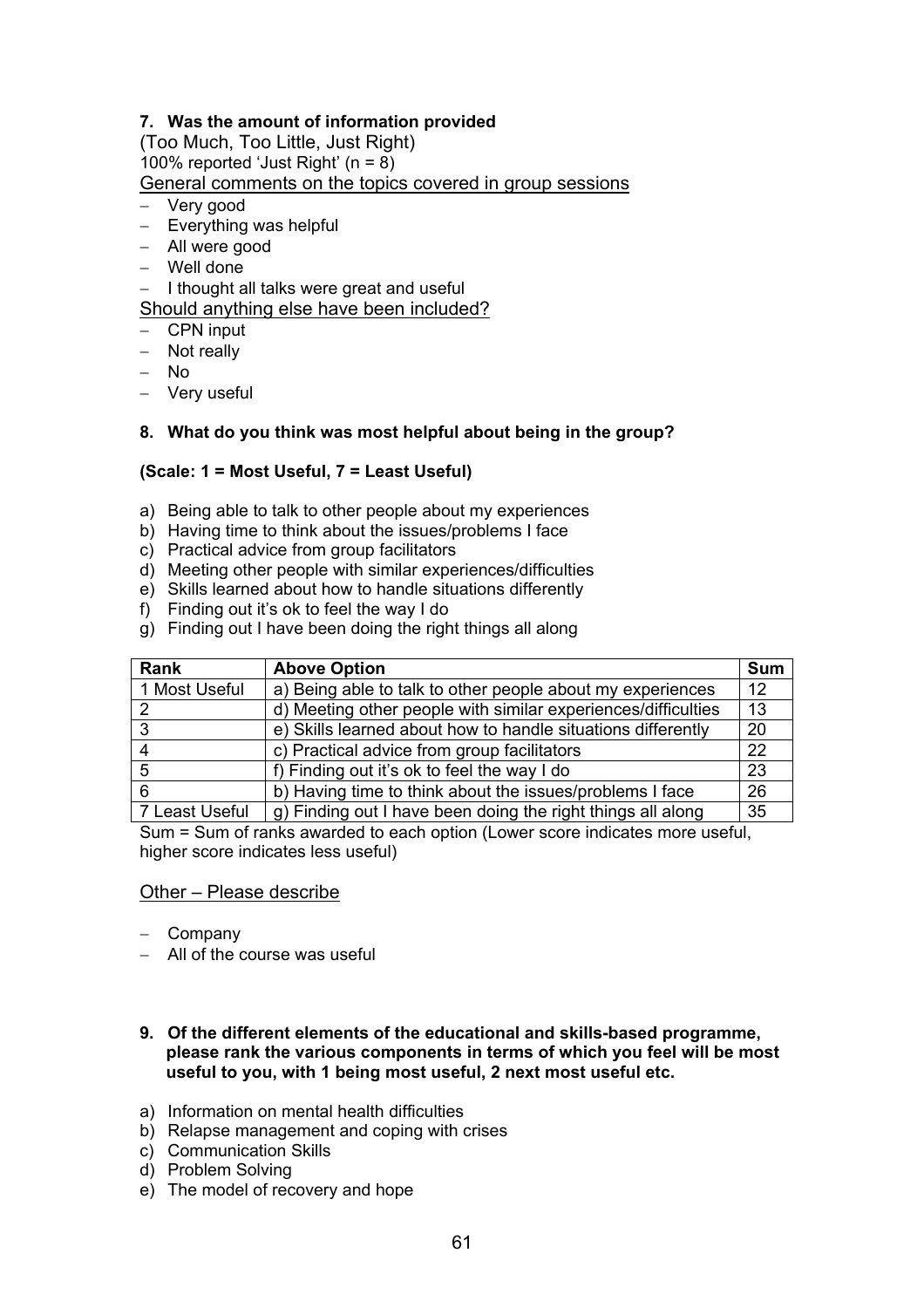| <b>Rank</b>    | <b>Above Option</b>                          | <b>Sum</b> |
|----------------|----------------------------------------------|------------|
| 1 Most Useful  | a) Information on mental health difficulties | 6          |
| 2.5            | c) Communication Skills                      | 19         |
| 2.5            | d) Problem Solving                           | 19         |
| Δ              | b) Relapse management and coping with crises | 20         |
| 5 Least Useful | e) The model of recovery and hope            | 26         |

Sum = Sum of ranks awarded to each option (Lower score indicates more useful, higher score indicates less useful)

### What have you learned most from being in the group?

- − Coping Skills
- − Excepting [Accepting] the mental health in my loved one
- − I have learned I am not the only one with a sick person
- − I have learned that I am not alone, and that it is not my fault that I am in the situation I find myself
- − There are people who have mental health problems as bad/worse but still be positive
- − Learned to listen
- − Sharing experiences with other people

#### **10. How do you think what you learned will change the way in which you deal with situations?**

- − Calmer and accept the person as they are now
- − Yes, better
- − I hope to be stronger
- − I will try to be more positive when dealing with problems
- − To think about your situation not to kept [keep] things to yourself, it's good to share issues
- − To be more understanding
- − Listen and be more careful how I comment to situations
- − Better able to cope

### **11. Any other general comments about the group which you would like to make**

- − Very nice people
- − Great friendly group
- − I have learned to talk about my feelings, and have come closer to accepting the fact that my family member has a mental health condition
- − With time and effort of those taking part in course it was a shame there were not more encouraged to attend
- − I thought all of the course was great
- − I was delighted to meet very nice people for the first time and I enjoyed the course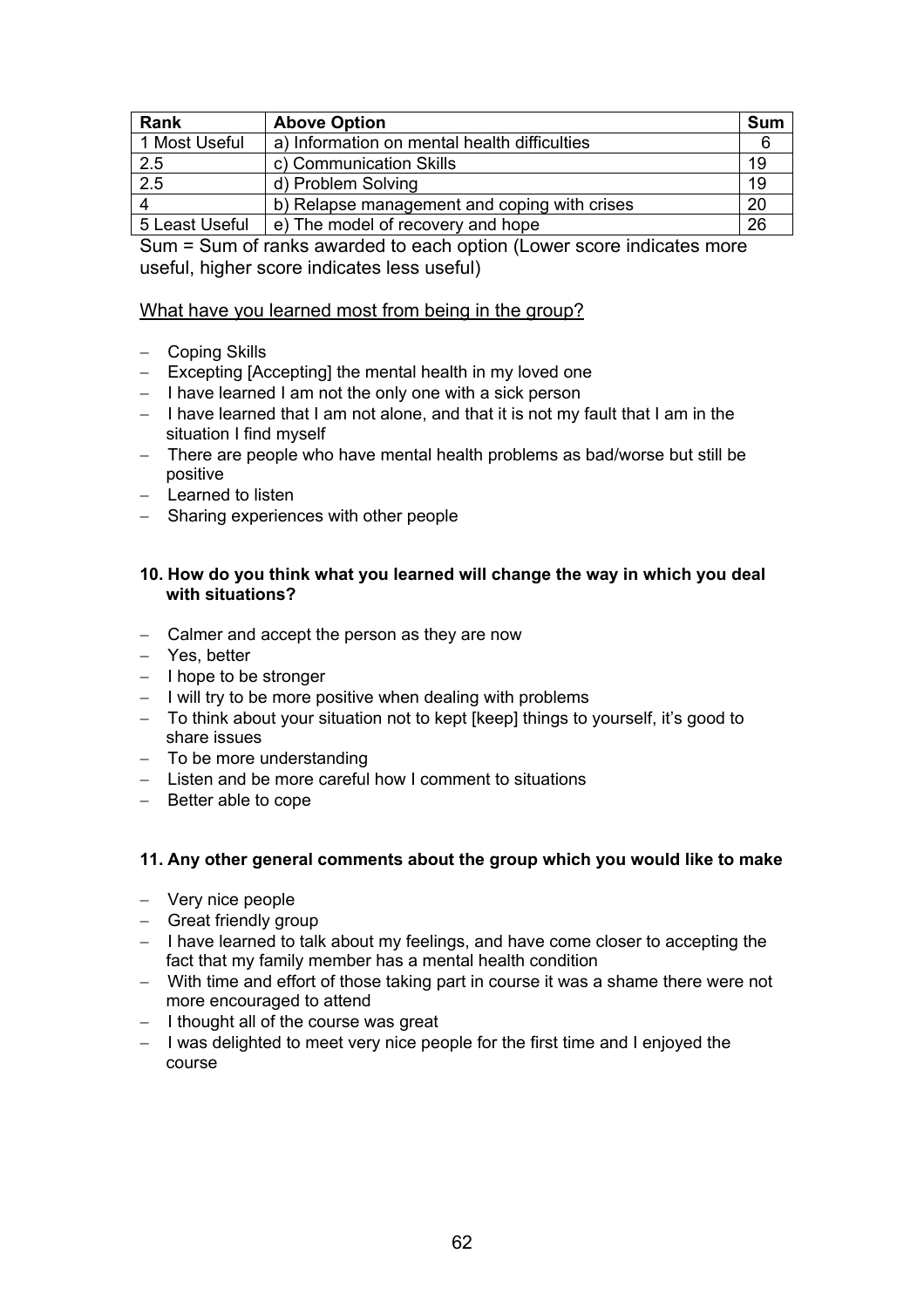# **Appendix 14**

### **Carer's Perspectives of the Training**

### **By Maureen Hoy (Carer/Trainer)**

Being part of the facilitation of the 'Caring for Carers' group from a carer's perspective made me realise how much a carer has to offer within a group, both to carers and to professionals. I found that I was alert at all times to the needs of the carer, giving encouragement and trying to enable other carers with my sharing or presentation.

The group found it helpful when I shared my background and my family history around the Multi Causal Model that is part of the package. There was a real sense of understanding and identifying with each other. Also, in Week Ten I shared about 'Recovery for Carers' and gave quite a lot of detail, both factual and emotional about my own situation. This, I felt, really touched hearts.

All through the weeks I drew attention to the fact that the course was 'Caring For Carers' and kept bringing the group back to this. By the final night I could sense that people had become more confident, more alive, pro-active and there was a real sense of movement.

# **By Mae Kelly (Carer/Trainer)**

**\_\_\_\_\_\_\_\_\_\_\_\_\_\_\_\_\_\_\_\_\_\_\_\_\_\_\_\_\_\_\_\_\_\_\_\_\_\_\_\_\_\_\_\_\_\_\_\_\_\_\_\_\_**

I accepted the invitation to join the Training Programme with much apprehension. When I heard the group would consist of Doctors, Community Psychiatric Nurses (CPN's), Carers and Nurses, I was puzzled to know how this 'playing field' would level out. It was curiosity more than anything that took me forward.

The day dawned. I was picked up by a local Nurse and was amazed I didn't know anybody there. Ground rules were set, introductions took place and immediately I could identify with the other Carers. Their stories were different but the basic needs, searching etc. so similar. We progressed through the Programme and the day flew by. I went home delighted with the camaraderie already forming among both Professionals and Carers. I had lots to read up on that night, but it was sufficiently interesting that time and tiredness were my only problems.

On day 2, the presentations concerned me – not the standing up and speaking, I was familiar with this from being Secretary of Organisations and from my work as Library Assistant in a Secondary School and Public Library. But speaking on a mental health issue in front of Professionals was a greater challenge. However we got on with the course, and by the time it came to my turn I wasn't conscious of who was or wasn't a Professional. Credit due to the Professionals involved who were so easy to fit in with. So day 2 was over, apart from more reading.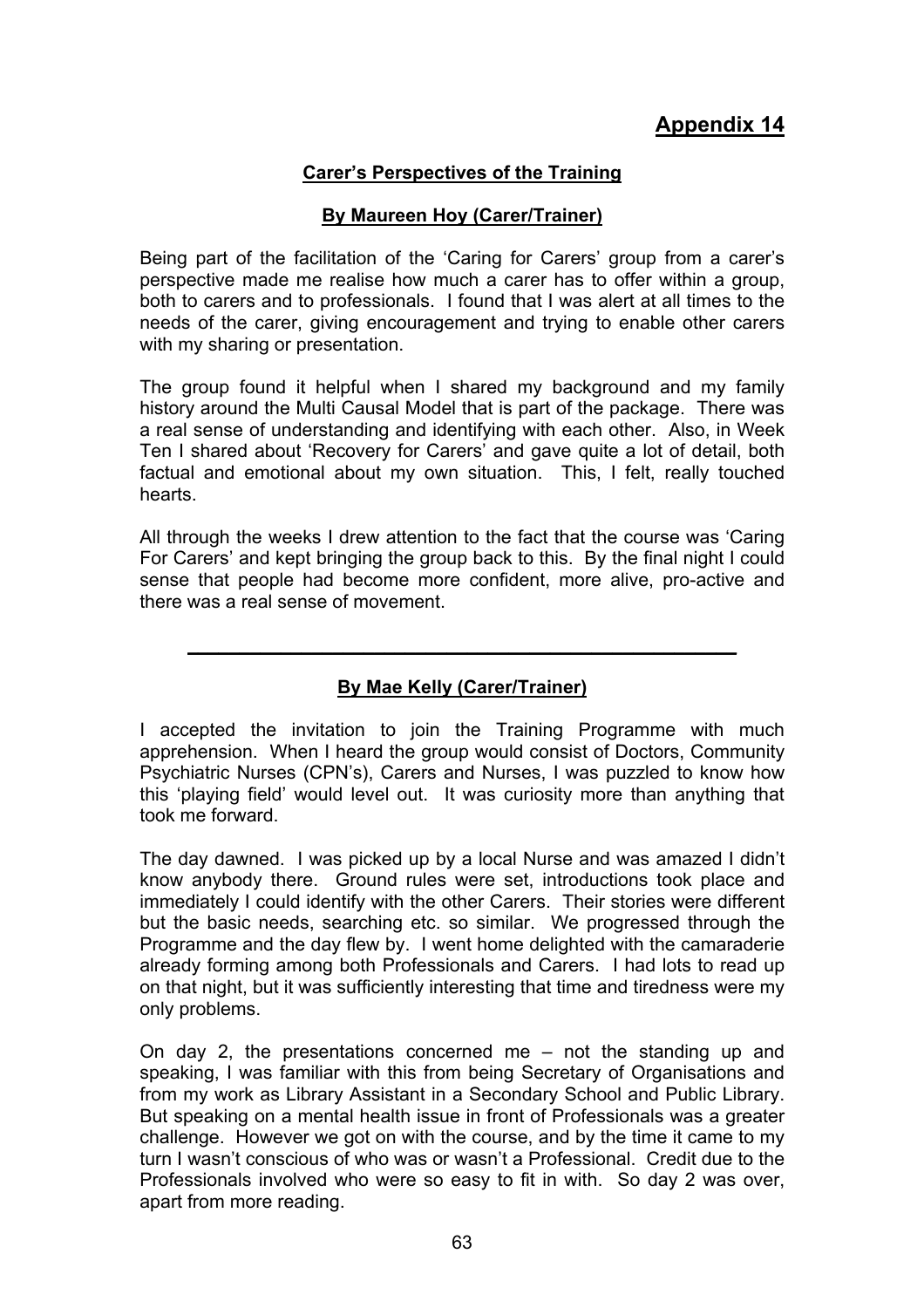Off again next morning and we seemed to pack in more than ever, but very soon it was all over. I found it very intensive but I know consideration had to be given to the fact that Professionals involved knew all this (stuff) already. For that reason I think it would be good if Carers had a few extra days Training first. I found the Programme very well presented and very compact. Language was easy to understand and the enthusiasm and professionalism of each Presenter very motivating. I congratulate them all, Gráinne, Peter and Steven.

Teams were selected. I was paired with 2 Professional ladies and another Carer to facilitate the Cross-Border Project (Carers' group). We met one day to prepare the first 2 night's topics. We were very relieved when our first night went well. On to week 2 and the pressure was on to keep participants on track. They were inclined to spend a lot of time on their own story and concerns. It was hard to move them on but we kept going anyway. I found the Programme ambitious and hard to fit the content of each night's session into 2½ hours, plus have tea break. After our second night, we had to break for 2 weeks due to local tradition in Northern Ireland, where everything is suspended for a fortnight in mid July because of the Marching Season. Then a speaker arranged for 27 July cancelled that morning which meant that night had to be cancelled also.

The team met again to prepare two more night's topics. Then we had our follow-up day in August which was very valuable at this time, it got us remotivated. Each night rolled out without major incident to the end. We had a full programme to cram in on the last night when the topic was 'Taking Care of Your Own Health'. I gave a presentation that night on "My Recovery". It was challenging for me to cram my experience of 9 years into 5 minutes or so – like most Carers I could talk for a month on the ups and downs of my son's illness. I do feel Carers benefit from talking about the experiences and there's not much opportunity for doing so.

I believe accepting the illness was the start of the recovery for me, allowing my son to be ill on one hand and to be a normal person i.e. himself, on the other hand. To treat him as such and give him his own space. I could not live his life for him but I could try to improve my own, to be a better wife and mother to my other children, now young adults, than I'd been for the previous two years. Between reading self help books and attending a few courses recommended by our CPN, I started to get on track. Progress was slow, is continual and needs renewed effort. I really wish I'd had the benefit of a course like this early on in the illness.

The first time my son was admitted to hospital I knew I needed counselling of some sort. I enquired at the hospital to be told there was nothing available. I nearly hit rock bottom. We were blessed to have had an excellent CPN who spared no efforts to keep our, or at least my head ABOVE water at these bleak times. He kept saying to accept each day as it comes and it's true; there comes a peace with accepting how things are. The lines *"God grant me the strength to change the things I can, courage to accept the things I cannot and the wisdom to know the difference"* is very relevant here.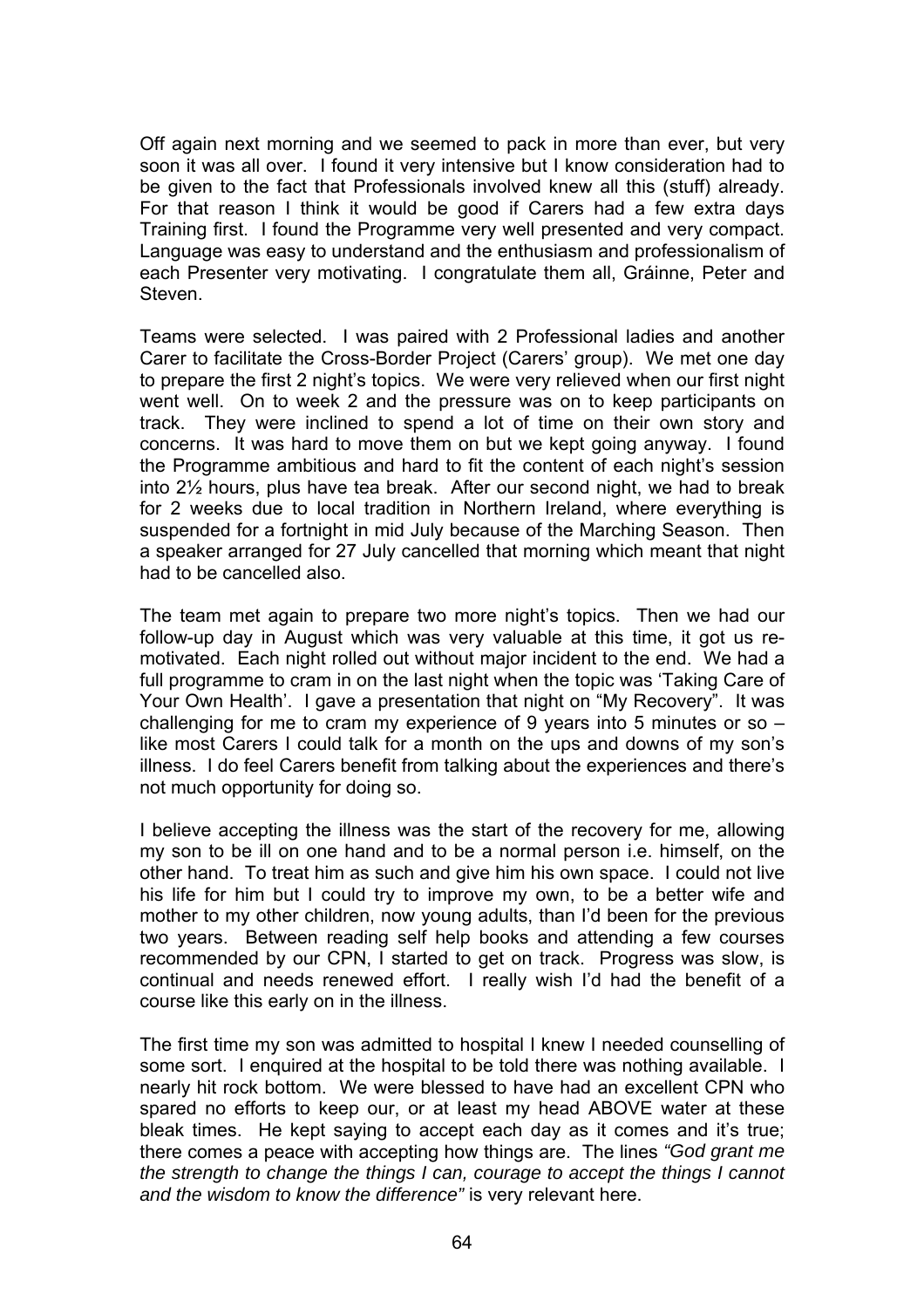Anyway after the break, a lot of form filling took place and little farewell speeches were made, all in praise of the training course, both content and delivery, and us as facilitators, thanking participants for their helpfulness and eager interest shown in the programme and to each other.

That session ran over by at least an extra hour but nobody minded. Everyone went away in a positive mood.

What did I get from it? It was very gratifying to hear some Carers say at the end of the Training Programme, "At least I can talk about my loved one's illness now, and I now have a lot of information on the illness and the system".

It was encouraging for me when a few said I look and sound so happy after all that. Thank God I do most of the time. While relieved it was over, I also felt sad – the Team were breaking up. It was a wonderful experience working with the Team. Thanks to Una, Therese and Maureen. I look forward to the follow-up days both with Trainers and Carers.

The success of course was due in a big way to the dedicated input of the Project Manager who spared no effort in organising for us and being available at all times.

# **\_\_\_\_\_\_\_\_\_\_\_\_\_\_\_\_\_\_\_\_\_\_\_\_\_\_\_\_\_\_\_\_\_\_\_\_\_\_\_\_\_\_\_\_\_\_\_\_\_\_\_\_\_\_\_\_\_\_\_\_**  Professional's Perspectives of the Training

# By Therese Armstrong (Sperrin Lakeland Health & Social Care Trust)

I will talk about my experience of the 'Caring for Carers' Course with reference to four main headings - initial training, the 11-week course, benefits achieved by the course and my conclusions/future recommendations.

### Meriden Training

The initial 3-day training in June 2005 was a unique coming together of carers and professionals to learn about the 'Caring for Carers' Course. The purpose of the training was to develop the participants' knowledge base, demonstrate presentation skills and familiarise us with the training package to be rolled out to carers. Whilst these objectives were realized, I felt the 3-day training could well have been condensed to 2 days, with a little more emphasis on the content of the course. The 3 presenters - Gráinne, Steven and Peter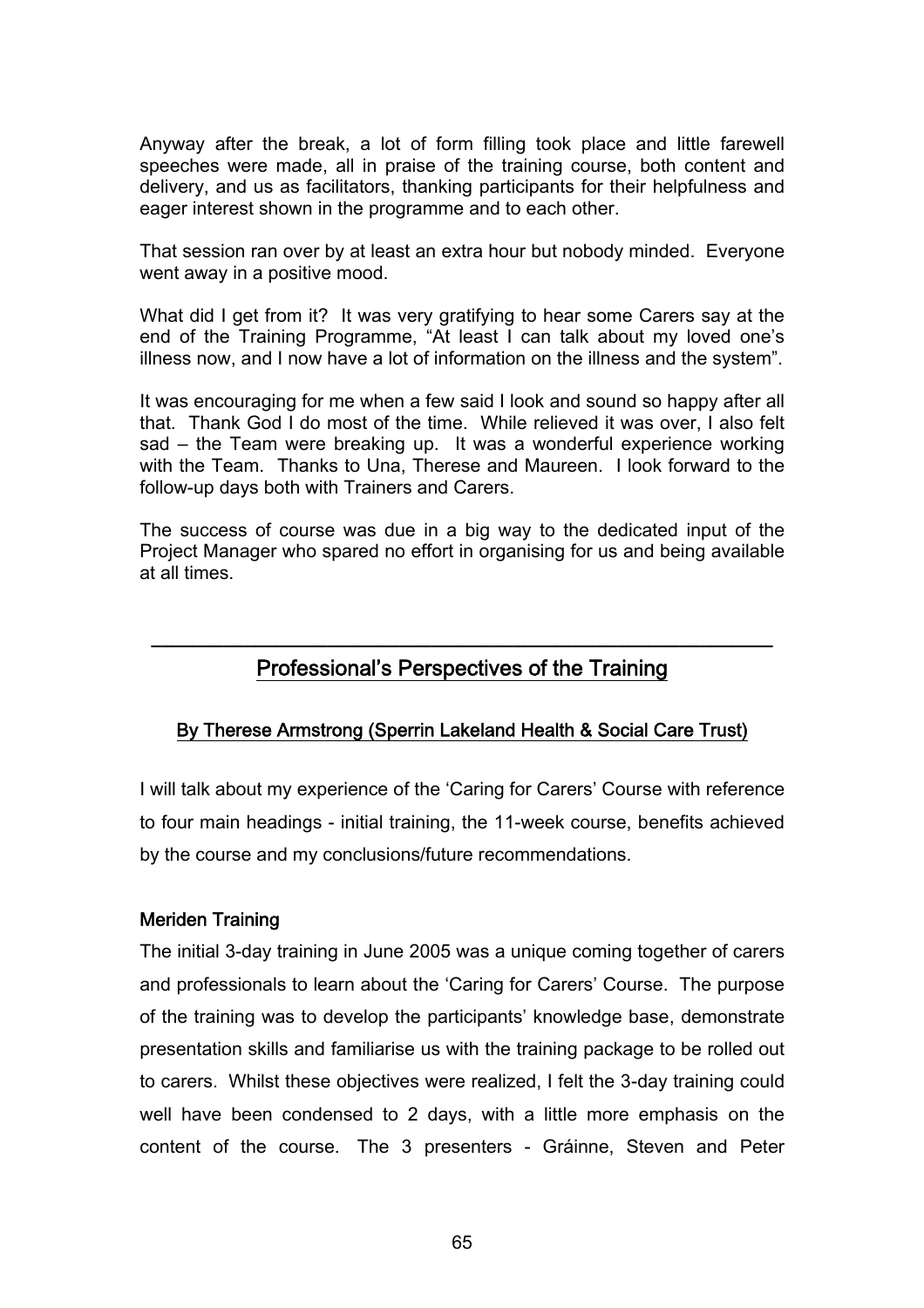demonstrated excellently the skills required, particularly in giving feedback. This was very useful in groupwork sessions when we rolled out the package.

### 11-Week Course

I was involved in the Cross-Border Carers' Group, along with another professional and two carers - this ran from the end of June to October. The overall package is excellent, the course outline clear and easy to follow, the skills covered are basic, useful and easy to apply.

### **Benefits**

Working alongside two carers as facilitators was a new experience and one which I thoroughly enjoyed and benefited from. Their views and input made the whole course much more real and it was obvious that other carers appreciated Mae's and Maureen's honesty.

Those who attended the course, a core group of 8, were varied in experience and years of caring. This I feel was useful as it allowed each individual to explore their own situation without comparing it to others. Whilst most of the participants were mothers, there were 2 men in the group. This, I feel, brought a different perspective and highlighted the different issues facing different carers.

Whilst following the training manual methodically, we found it difficult to stay within the given time, especially in Session 5 - Communication Skills. The package is a fool-proof guide to the sessions and walks the facilitators through it easily. The flow of the sessions and, indeed the whole course, would not have happened but for the organisational skills and eye to detail of the co-ordinator, Margaret. All handouts were produced on time, people contacted and if necessary, travel arrangements made when required.

### **Conclusion**

I have appreciated being involved in Caring for Carers Programme and, having seen the positive impact on carers, would be determined to ensure its roll-out within the Sperrin Lakeland Trust. It is very important that carers are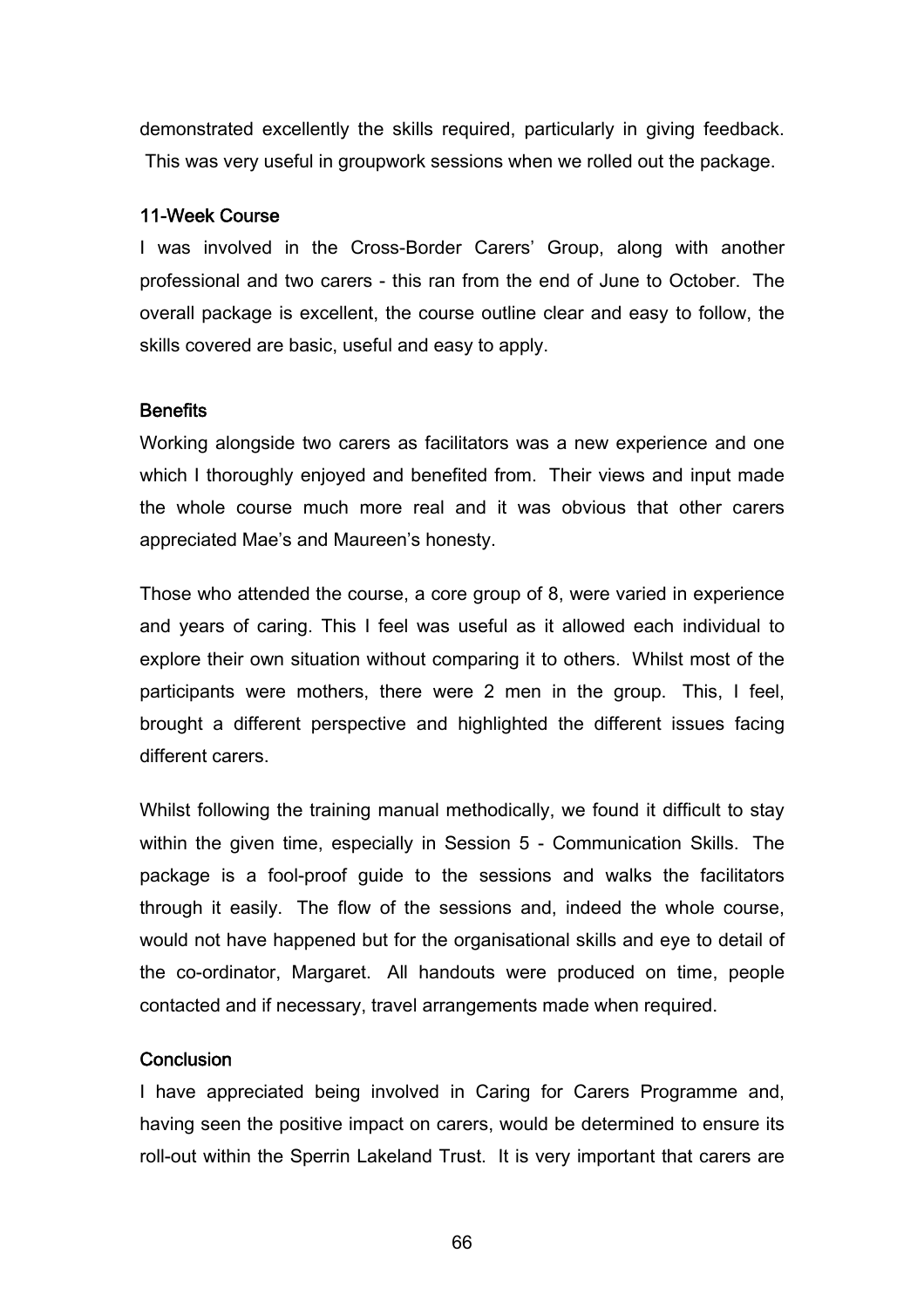enabled to talk, accept, and understand their own emotions regarding caring. After participation in this course, carers should feel that:

- They are empowered to question and request services, not just for their relative, but also for themselves
- They will be open to partaking of other training which will enable them in their caring role.

One area of training, highlighted throughout the 11-week course, as a possible follow-up, was work on self-esteem.

In order to cascade this training, more facilitators, particularly carers, need to be identified. The ultimate result of this training is to have skilled, confident carers who challenge the mental health system constructively.

# **By Una McGinley (Mental Health Service – Sligo/Leitrim/Donegal)**

We completed the Meriden three-day training in June of this year and kicked off the first Caring for Carers eleven week Programme.

The Caring for Carers Programme was delivered in Blacklion, County Cavan, in the Republic of Ireland. It was a unique Programme because it brought together carers and professionals from both sides of the Border. It was true partnership and inter-agency Cross Border working.

As a professional it was a positive, inspiring experience and a new way of working with carers. The carer co-facilitators, Mae and Maureen were great: they shared so much of their own personal experiences with the group and it became clearer to Therese and I that our professional knowledge combined with the carers' personal experiences and sharing of this, worked very well.

We had a great attendance each week despite the journey people had to travel. With a core group of eight participants attending nightly, we learned a lot about the services from the carers' perspective, what worked well for them and what does not work. We also learned that the services both North and South of the Border have a lot of similarities but are also quite diverse. Carers in Northern Ireland have access to an out of hours service and a telephone help line, which is something that is not available in the Republic of Ireland.

The group participants were all at different stages of caring, from a few months to twenty years approximately, and were also at different stages of acceptance of their loved one's illness. The participants were mothers, fathers, and husbands in caring roles. This combination added to the richness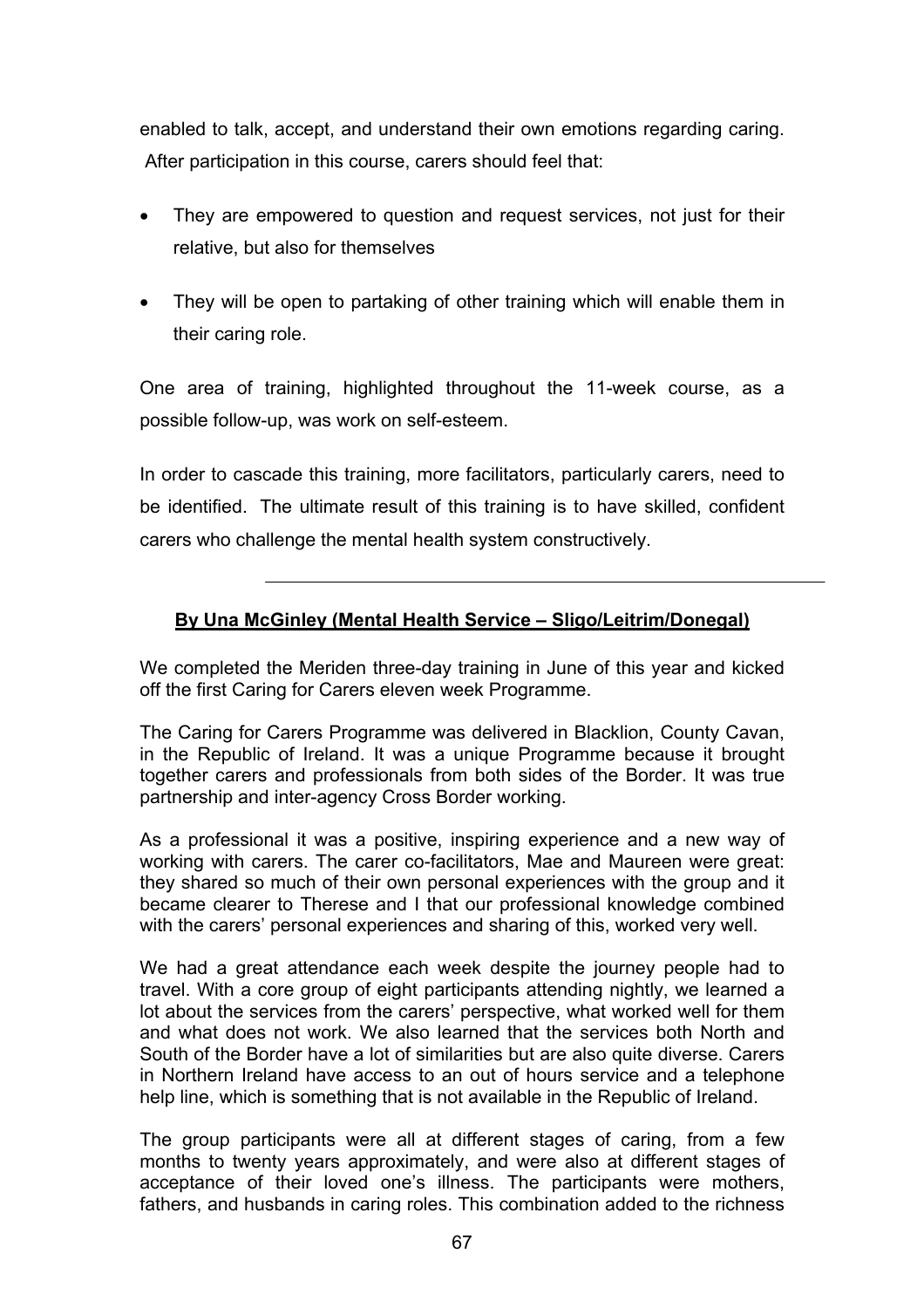of the experience for carers. Isolation was a very common experience for all the participants and for some, the programme was their first social outlet and gave them a chance to talk about their situation in a safe place.

Mae and Maureen were excellent as co-facilitators and really took on a full role mid-way through the Programme, sharing and discussing issues relating to crises, relapse management, recovery and hope, and the carers' own health

I enjoyed working with Therese, Mae and Maureen. I was motivated week-byweek by the interest, commitment, devotion, trust and bonding of the carers. Now that the Programme has finished, I really miss it and cannot wait to roll out another eleven week Programme. The Programme spanning over eleven weeks provided the carers with the information, knowledge, confidences and practical skills to cope.

It brought a group of people together who all shared a common experience of having a close relative with a mental health problem and who shared similar experiences both positive and negative of accessing Mental Health Services, information and support both North and South of the Irish border.

It brought it home to us as professionals that the services are not yet addressing the needs of carers and that the "Caring for Carers" Programme can strengthen and empower the voice of the carers. As professionals involved in the delivery of these Programmes, we can act as advocates on behalf of Carers and influence change in services.

My thanks to everybody involved especially the participants, the carer facilitators and the guest speakers Dr Dax, Consultant Psychiatrist and Kathleen Barry, Cognitive Behaviour Therapist.